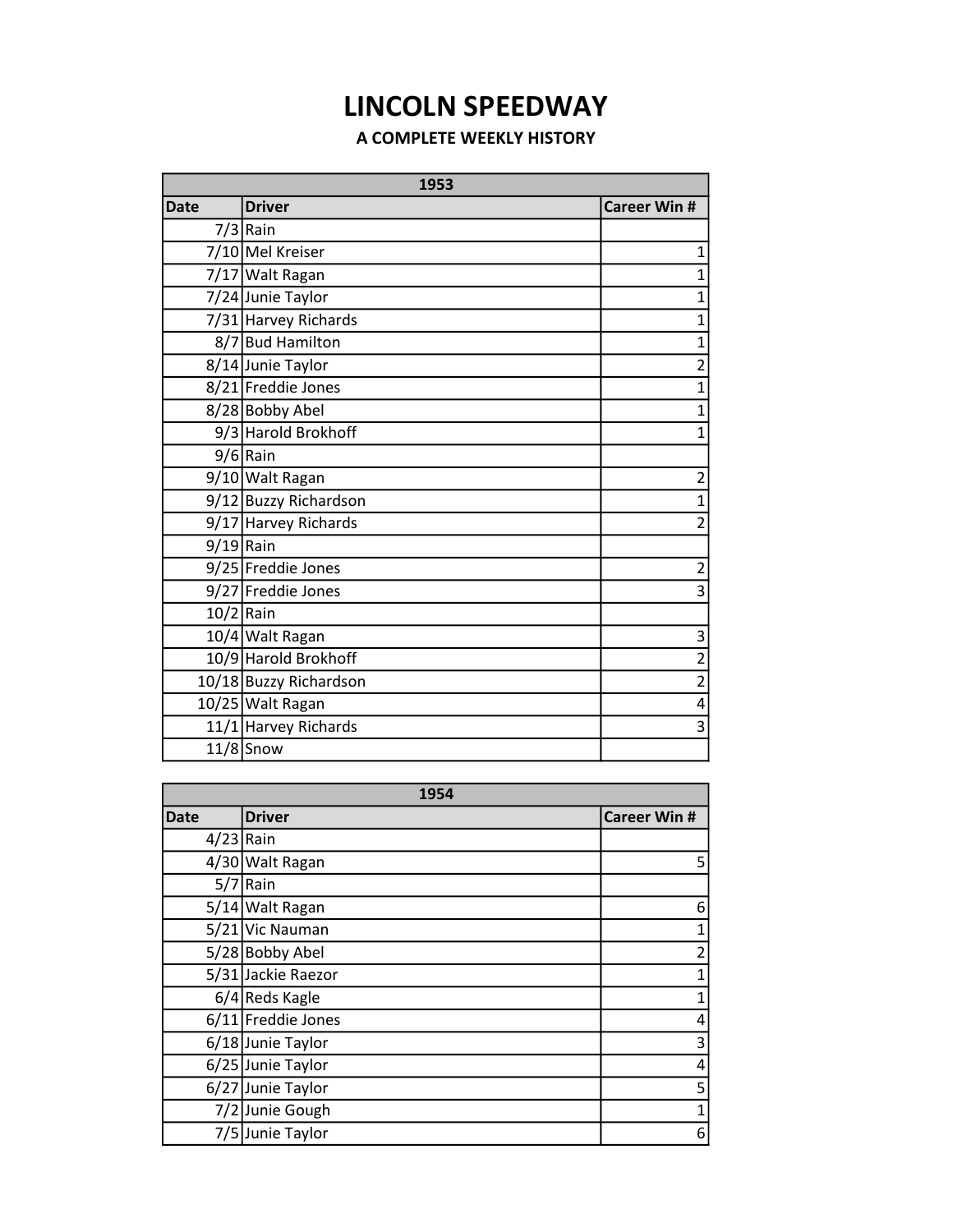| 7/9 Junie Taylor      | 7  |
|-----------------------|----|
| 7/16 Junie Taylor     | 8  |
| 7/23 Bernie Adams     | 1  |
| 7/30 Jerry Banks      | 1  |
| 8/6 Junie Taylor      | 9  |
| 8/13 Jerry Banks      | 2  |
| 8/20 Junie Taylor     | 10 |
| 8/20 Bud Folkenroth   |    |
| 8/27 Buzzy Richardson | 3  |
| 9/3 Shorty Kershner   |    |
| 9/6 Jimmie Patterson  | 1  |
| 9/10 Jimmie Patterson | 2  |
| 9/17 Junie Taylor     | 11 |
| 9/24 Junie Taylor     | 12 |
| 10/1 Hilly Rife       | 1  |

| 1955        |                          |                     |
|-------------|--------------------------|---------------------|
| <b>Date</b> | <b>Driver</b>            | <b>Career Win #</b> |
|             | 4/29 Junie Taylor        | 13                  |
|             | 5/6 Jimmy Smith          | $\overline{1}$      |
| $5/13$ Rain |                          |                     |
|             | 5/20 Bud Hamilton        | $\overline{c}$      |
|             | 5/27 Buck McCardle       | $\overline{1}$      |
|             | 5/30 Reds Kagle          | $\overline{2}$      |
|             | 6/3 Junie Taylor         | 14                  |
|             | 6/17 Walt Ragan          | $\overline{7}$      |
|             | 6/24 Junie Taylor        | 15                  |
|             | 7/1 Johnny Mackison Sr.  | $\mathbf 1$         |
|             | 7/8 Jimmie Patterson     | $\overline{3}$      |
|             | 7/15 Jimmy Smith         | $\overline{2}$      |
|             | 7/22 Jimmy Smith         | $\overline{3}$      |
|             | 7/29 Jerry Benjamin      | $\overline{1}$      |
|             | 8/5 Jimmy Smith          | 4                   |
| $8/12$ Rain |                          |                     |
|             | 8/19 Johnny Mackison Sr. | $\overline{c}$      |
|             | 8/26 Jimmie Patterson    | 4                   |
|             | 9/2 Frank Jamison        | $\mathbf{1}$        |
|             | 9/9 Jimmy Smith          | $\overline{5}$      |
|             | 9/16 Frank Jamison       | $\overline{2}$      |
| $9/23$ Rain |                          |                     |
| $9/30$ Rain |                          |                     |
|             | 10/7 Hilly Rife          | $\overline{2}$      |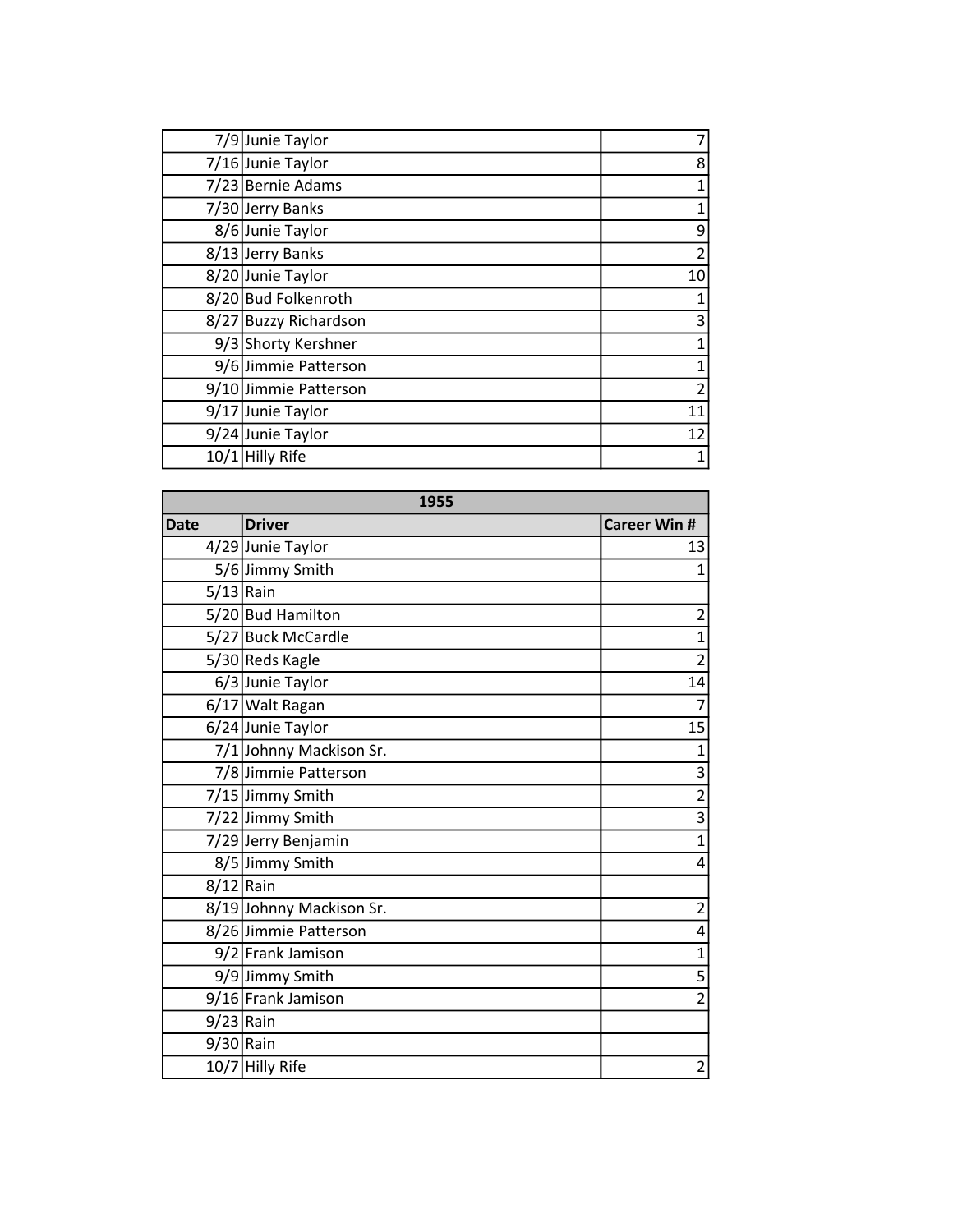| 1956        |                     |                         |
|-------------|---------------------|-------------------------|
| <b>Date</b> | <b>Driver</b>       | <b>Career Win #</b>     |
|             | 5/4 Ralph Smith     | 1                       |
|             | 5/11 Jerry Benjamin | $\overline{\mathbf{c}}$ |
|             | 5/18 Reds Kagle     | 3                       |
|             | $6/1$ Rain          |                         |
|             | 6/8 Ralph Smith     | $\overline{c}$          |
|             | 6/15 Johnny Roberts | $\mathbf{1}$            |
|             | 6/22 Ralph Smith    | 3                       |
|             | $6/29$ Reds Kagle   | 4                       |
|             | $7/6$ Rain          |                         |
|             | 7/27 Johnny Roberts | $\overline{c}$          |
|             | 8/3 Ralph Smith     | 4                       |
|             | 8/10 Reds Kagle     | 5                       |
|             | 8/17 Johnny Roberts | 3                       |
|             | 8/24 Reds Kagle     | 6                       |
|             | 8/31 Freddie Jones  | 5                       |
|             | $9/7$ Rain          |                         |
| $9/14$ Rain |                     |                         |
|             | 9/21 Jimmy Smith    | 6                       |

| 1957        |                                   |                     |
|-------------|-----------------------------------|---------------------|
| <b>Date</b> | <b>Driver</b>                     | <b>Career Win #</b> |
|             | 5/4 Frozen Track                  |                     |
|             | 5/11 Troy Funck                   | $\mathbf 1$         |
|             | 5/18 Bobby Abel                   | 3                   |
|             | 5/25 Gene Goodling                | $\mathbf{1}$        |
|             | 6/1 George Kessler                | $\overline{1}$      |
|             | $6/8$ Rain                        |                     |
|             | $6/15$ Hilly Rife                 | 3                   |
|             | 6/22 Larry Valeriano              | $\mathbf{1}$        |
|             | 6/29 Johnny Mackison Sr.          | 3                   |
|             | 7/6 Dale Adams                    | $\mathbf{1}$        |
|             | 7/13 Johnny Mackison Sr.          | 4                   |
|             | 7/20 Johnny Mackison Sr.          | 5                   |
|             | 7/27 Feature Rainout              |                     |
|             | 8/3 Johnny Mackison Sr. (make up) | 6                   |
|             | 8/3 Johnny Mackison Sr.           | $\overline{7}$      |
|             | 8/17 Johnny Mackison Sr.          | 8                   |
|             | 8/24 Shorty Kershner              | $\overline{2}$      |
|             | 8/31 George Kessler               | $\overline{2}$      |
|             | 9/7 Johnny Mackison Sr.           | 9                   |
| $9/14$ Rain |                                   |                     |
|             | 9/21 Bobby Abel                   | 4                   |
|             | 9/28 Bobby Abel                   | 5                   |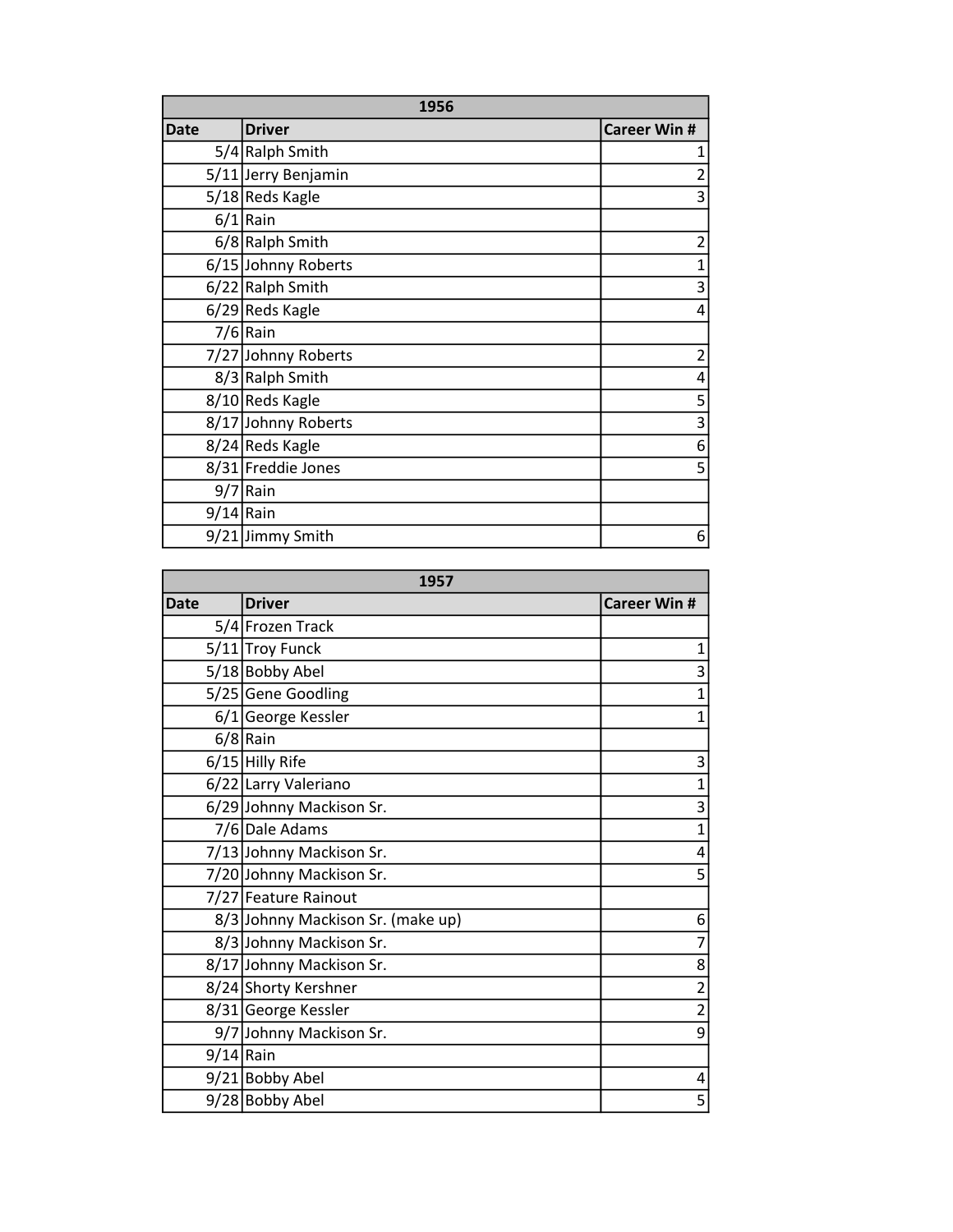| 1958        |                                                |                         |
|-------------|------------------------------------------------|-------------------------|
| <b>Date</b> | <b>Driver</b>                                  | <b>Career Win #</b>     |
|             | $5/3$ Rain                                     |                         |
| $5/10$ Rain |                                                |                         |
|             | 5/17 Troy Funck                                | $\overline{2}$          |
|             | 5/24 Johnny Mackison Sr.                       | 10                      |
|             | 5/31 Tom Bowers                                | $\mathbf{1}$            |
|             | 6/7 Bobby Abel                                 | 6                       |
|             | 6/14 Johnny Mackison Sr.                       | 11                      |
|             | 6/28 Boots Podjed                              | 1                       |
|             | $7/5$ Rain                                     |                         |
|             | 7/12 Feature Rain                              |                         |
|             | 7/19 George Kessler (Trenton Qualifer/make up) | 3                       |
|             | 7/19 Bobby Abel                                | $\overline{7}$          |
|             | 7/26 George Kessler                            | 4                       |
|             | 8/2 Roger Sowers                               | $\overline{1}$          |
|             | 8/9 Boots Podjed                               | $\overline{c}$          |
|             | 8/16 George Kessler                            | $\overline{5}$          |
|             | 8/23 Bud Olsen                                 | $\mathbf{1}$            |
|             | 8/30 George Kessler                            | $\overline{6}$          |
|             | 9/6 Johnny Mackison Sr.                        | 12                      |
|             | 9/10 Bobby Abel                                | 8                       |
|             | 9/13 Jerry Banks                               | $\overline{\mathsf{3}}$ |
| $9/20$ Rain |                                                |                         |
| $9/27$ Rain |                                                |                         |
|             | 10/4 Cal Reichart                              | $\mathbf{1}$            |

| 1959        |                    |                     |
|-------------|--------------------|---------------------|
| <b>Date</b> | <b>Driver</b>      | <b>Career Win #</b> |
|             | 6/6 Bobby Abel     | 9                   |
|             | 6/13 Bobby Abel    | 10                  |
|             | 6/20 Roger Sowers  | 2                   |
|             | 6/27 Joe Davis     | 1                   |
|             | 7/4 Bud Folkenroth | $\overline{a}$      |
|             | 7/11 Bobby Hersh   | $\overline{1}$      |
|             | 7/18 Roger Sowers  | 3                   |
|             | 7/25 Bobby Hersh   | $\overline{2}$      |
|             | 8/1 Roger Sowers   | 4                   |
|             | $8/8$ Rain         |                     |
| $8/22$ Rain |                    |                     |
|             | 8/29 Joe Davis     | 2                   |
|             | 9/5 Bobby Abel     | 11                  |
|             | 9/12 Bobby Hersh   | 3                   |
|             | 9/19 Bobby Abel    | 12                  |
|             | 9/26 Bobby Hersh   | 4                   |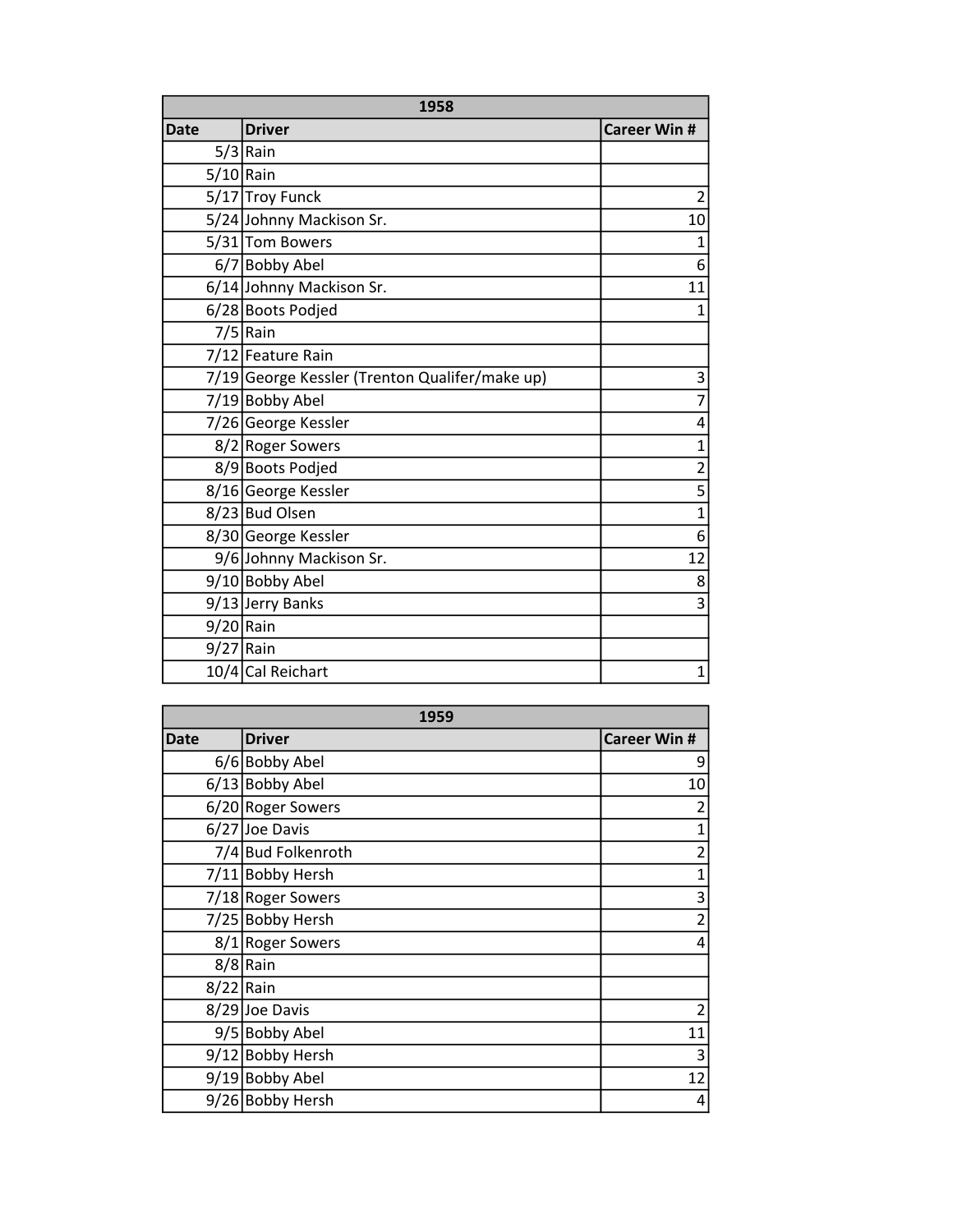| 1960        |                                       |                     |
|-------------|---------------------------------------|---------------------|
| Date        | <b>Driver</b>                         | <b>Career Win #</b> |
| $5/28$ Rain |                                       |                     |
|             | 6/4 Gene Goodling                     | 2                   |
|             | 6/11 Roger Sowers                     | 5                   |
|             | 6/11 Al Chamberlain (URC)             | 1                   |
|             | 6/18 Roger Sowers                     | 6                   |
|             | 6/25 Roger Sowers                     | 7                   |
|             | 7/2 Paul Weideman                     | $\overline{1}$      |
|             | 7/9 Roger Sowers                      | 8                   |
|             | 7/16 Calvin Culp                      | $\overline{1}$      |
|             | 7/23 Bobby Hersh                      | 5                   |
| 7/30 Rain   |                                       |                     |
|             | 8/6 Ray Kable Sr.                     | 1                   |
|             | 8/6 George Manson (URC)               | 1                   |
|             | 8/13 Bobby Abel                       | 13                  |
|             | 8/20 Tom Bowers (Langhorne Qualifier) | $\overline{2}$      |
|             | 8/27 Pee Wee Pobletts                 | $\overline{1}$      |
|             | 9/3 Pee Wee Pobletts                  | $\overline{2}$      |
|             | 9/10 Bobby Abel                       | 14                  |
| $9/17$ Rain |                                       |                     |
|             | 9/24 Bobby Abel                       | 15                  |
|             | 9/24 Bobby Hersh                      | 6                   |
|             | 10/1 Bobby Hersh                      | $\overline{7}$      |
|             | 10/8 Johnny Mackison Sr.              | 13                  |

| 1961        |                          |                     |
|-------------|--------------------------|---------------------|
| <b>Date</b> | <b>Driver</b>            | <b>Career Win #</b> |
|             | 5/20 Johnny Mackison Sr. | 14                  |
|             | 5/26 Johnny Mackison Sr. | 15                  |
|             | 5/30 Bobby Hersh         | 8                   |
|             | $6/3$ Rain               |                     |
|             | 6/10 Johnny Mackison Sr. | 16                  |
|             | 6/10 Jack Soper (URC)    | $\overline{1}$      |
|             | 6/17 Johnny Mackison Sr. | 17                  |
|             | $6/24$ Neil Haight       | $\overline{1}$      |
|             | 7/1 Johnny Mackison Sr.  | 18                  |
|             | 7/3 Johnny Mackison Sr.  | 19                  |
|             | 7/8 Johnny Mackison Sr.  | 20                  |
| $7/15$ Rain |                          |                     |
|             | 7/22 Bobby Hersh         | 9                   |
|             | 7/29 Johnny Mackison Sr. | 21                  |
|             | 8/5 Johnny Mackison Sr.  | 22                  |
|             | 8/5 Tom Price (URC)      | 1                   |
|             | 8/12 Johnny Mackison Sr. | 23                  |
|             | 8/19 Johnny Mackison Sr. | 24                  |
|             | 8/26 Johnny Mackison Sr. | 25                  |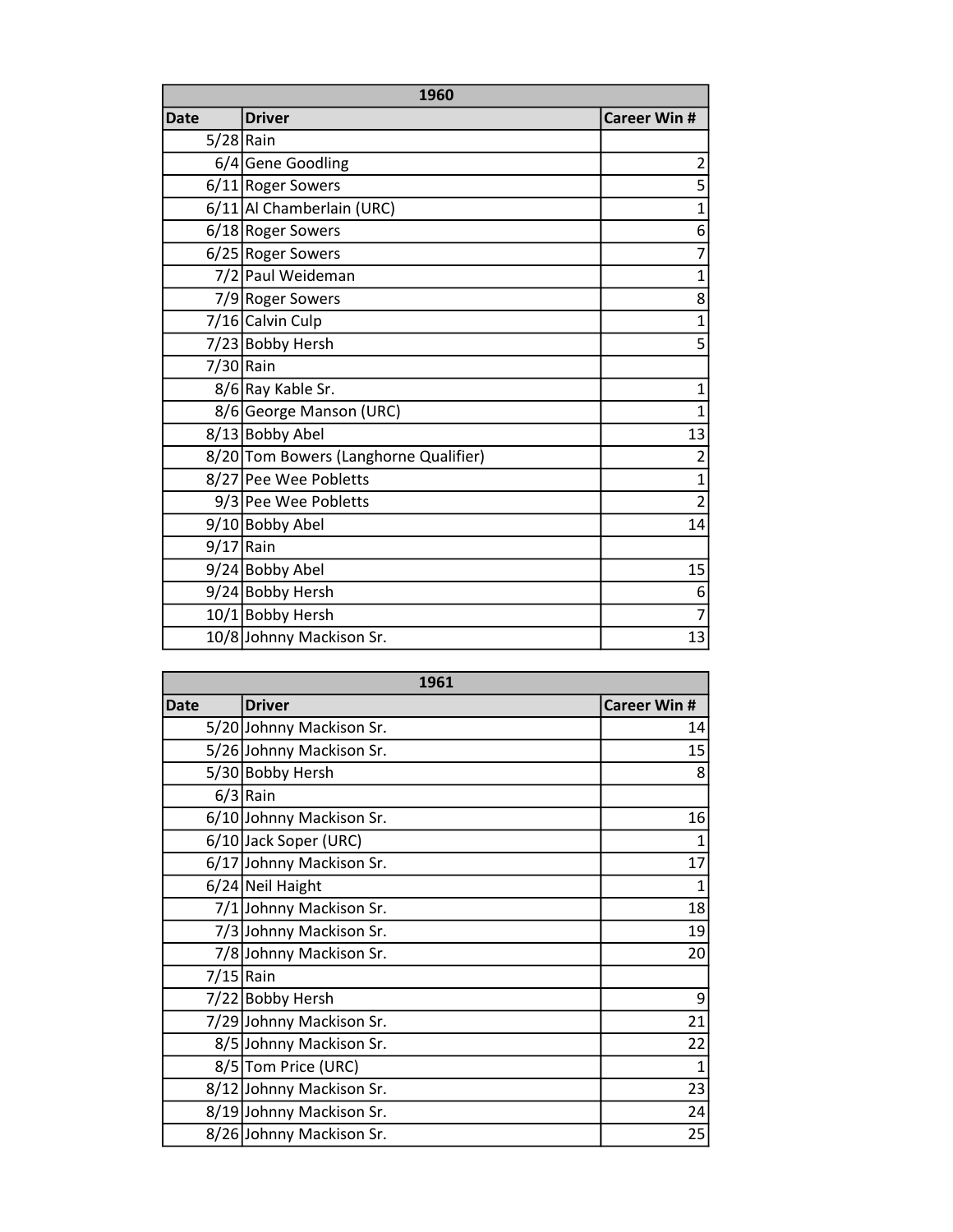| 9/1 Johnny Mackison Sr.  | 26 |
|--------------------------|----|
| 9/4 Johnny Mackison Sr.  |    |
| 9/9 Bobby Hersh          | 10 |
| 9/16 Johnny Mackison Sr. | 28 |
| 9/23 Johnny Mackison Sr. | 29 |
| 9/30 Johnny Mackison Sr. | 30 |
| 10/7 Neil Haight         |    |

| 1962        |                                        |                     |
|-------------|----------------------------------------|---------------------|
| <b>Date</b> | <b>Driver</b>                          | <b>Career Win #</b> |
|             | 5/19 Gene Goodling                     | 3                   |
|             | 5/26 Gene Goodling                     | 4                   |
|             | 5/30 Bobby Hersh                       | 11                  |
|             | 6/2 Bobby Hersh                        | 12                  |
|             | 6/9 Bobby Hersh                        | 13                  |
|             | 6/16 Johnny Mackison Sr.               | 31                  |
|             | 6/16 Hank Rogers Sr. (URC)             | $\mathbf{1}$        |
| $6/23$ Rain |                                        |                     |
|             | 6/30 Pee Wee Pobletts                  | 3                   |
|             | 7/3 Johnny Mackison Sr.                | 32                  |
|             | 7/7 Bobby Hersh                        | 14                  |
|             | $7/14$ Rain                            |                     |
|             | 7/21 Johnny Mackison Sr.               | 33                  |
|             | 7/28 Johnny Mackison Sr.               | 24                  |
|             | 8/4 Bud Folkenroth                     | $\overline{3}$      |
|             | 8/11 Neil Haight                       | $\overline{3}$      |
|             | 8/18 Johnny Mackison Sr.               | 35                  |
|             | 8/25 Ralph Smith                       | 5                   |
|             | 9/1 Bobby Hersh                        | 15                  |
|             | 9/3 Bud Folkenroth (Twin20)            | 4                   |
|             | $9/3$ Ralph Smith (Twin 20)            | 6                   |
|             | 9/8 Roger Sowers (Langhorne Qualifier) | $\overline{9}$      |
|             | 9/15 Bobby Hersh                       | 16                  |
| $9/22$ Rain |                                        |                     |
|             | 9/29 Bobby Hersh                       | 17                  |
|             | 10/6 Bobby Abel                        | 16                  |

| 1963        |                    |                     |
|-------------|--------------------|---------------------|
| <b>Date</b> | <b>Driver</b>      | <b>Career Win #</b> |
|             | $4/19$ Bobby Abel  | 17                  |
|             | 4/26 Neil Haight   | 4                   |
|             | 5/4 Bobby Hersh    | 18                  |
|             | 5/11 Ralph Smith   | 7                   |
|             | 5/18 Gene Goodling | 5                   |
|             | 5/25 Gene Goodling | 6                   |
|             | 5/26 Gene Goodling | 7                   |
| 5/29        | Rain               |                     |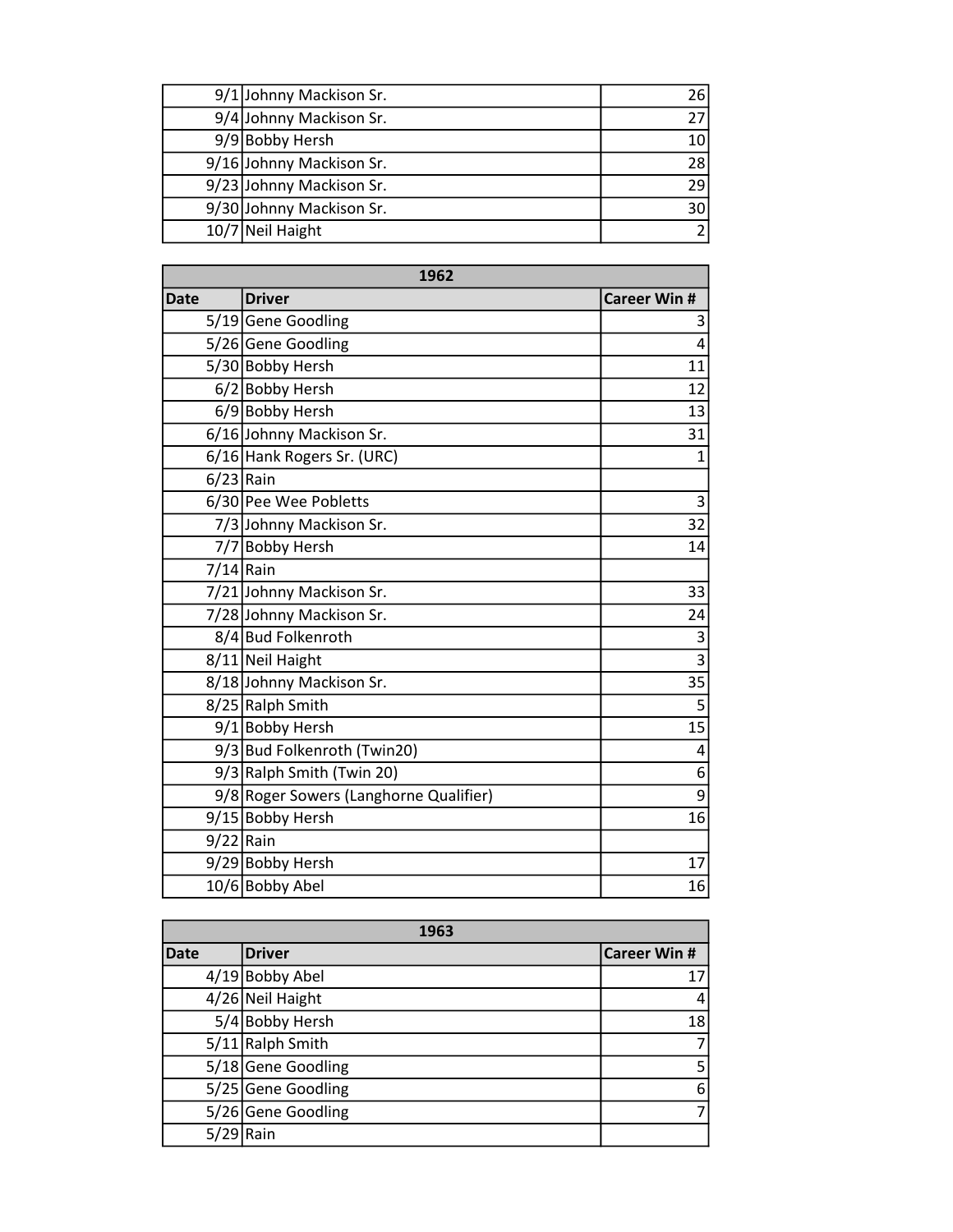|             | 6/1 Bud Folkenroth                        | 5              |
|-------------|-------------------------------------------|----------------|
|             | 6/8 Neil Haight                           | $\overline{5}$ |
|             | 6/15 Neil Haight                          | $\overline{6}$ |
|             | 6/22 Bobby Abel                           | 18             |
|             | 6/29 Bobby Abel                           | 19             |
|             | 7/3 Bud Folkenroth                        | 6              |
|             | 7/6 Bud Folkenroth                        | 7              |
|             | 7/13 Neil Haight                          | $\overline{7}$ |
|             | 7/20 Bud Folkenroth                       | 8              |
|             | 7/27 Bud Folkenroth                       | $\overline{9}$ |
|             | 7/27 Jim Maguire (URC)                    | $\overline{1}$ |
|             | $8/3$ Rain                                |                |
|             | 8/10 Bud Folkenroth                       | 10             |
|             | 8/10 Bud Folkenroth                       | 11             |
| $8/17$ Rain |                                           |                |
|             | 8/24 Bud Folkenroth                       | 12             |
|             | 8/24 Bobby Hersh                          | 19             |
|             | 8/31 Bud Folkenroth (Langhorne Qualifier) | 13             |
|             | 9/2 Neil Haight                           | 8              |
|             | 9/7 Bobby Hersh                           | 20             |
|             | 9/14 Neil Haight                          | 9              |
| $9/21$ Rain |                                           |                |
| $9/29$ Rain |                                           |                |
|             | 10/6 Neil Haight                          | 10             |
|             | 10/20 Bobby Abel                          | 20             |
|             | 10/27 Donnie Eisenhour                    | 1              |
|             | 11/10 Bobby Abel                          | 21             |
|             | 11/10 Chuck Yost (URC)                    | $\overline{1}$ |

| 1964        |                       |                     |
|-------------|-----------------------|---------------------|
| <b>Date</b> | <b>Driver</b>         | <b>Career Win #</b> |
|             | 4/12 Frankie Thompson | 1                   |
|             | 4/18 Bobby Abel       | 22                  |
|             | 4/25 Willie Musselman | 1                   |
|             | 5/2 Frankie Thompson  | $\overline{2}$      |
|             | 5/9 Paul Miller       | 1                   |
|             | 5/16 Neil Haight      | 11                  |
|             | 5/23 Bud Folkenroth   | 14                  |
|             | 5/30 Neil Haight      | 12                  |
|             | 6/7 Bud Folkenroth    | 15                  |
|             | 6/10 Gene Goodling    | 8                   |
|             | 6/13 Gene Goodling    | 9                   |
|             | 6/20 Irvin King       | 1                   |
|             | 6/20 Red Reigle (URC) | 1                   |
|             | 6/27 Bud Folkenroth   | 16                  |
|             | 7/4 Johnny Roberts    | 4                   |
|             | 7/11 Neil Haight      | 13                  |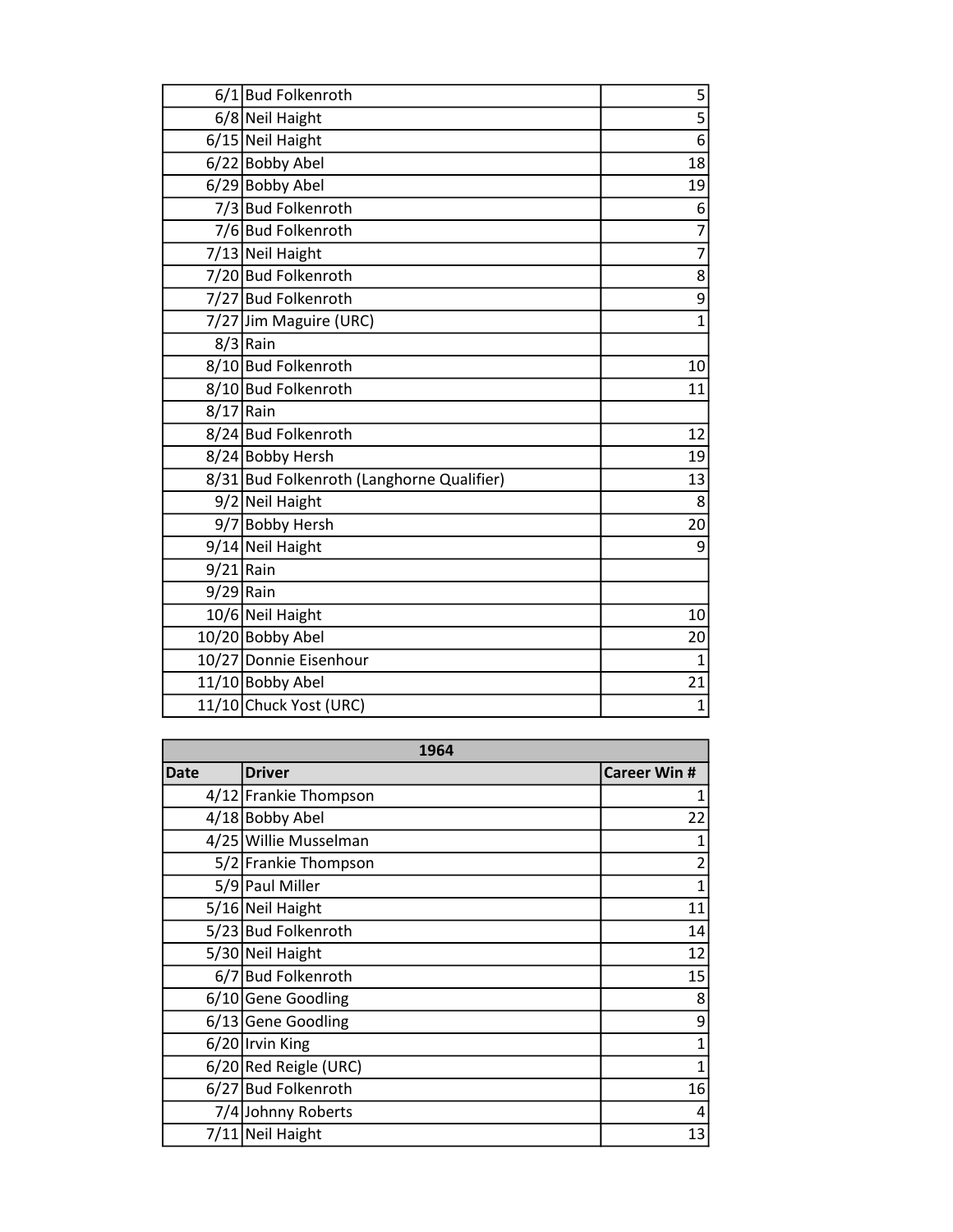|             | 7/18 Bobby Abel         | 23 |
|-------------|-------------------------|----|
|             | 7/25 Bobby Abel         | 24 |
|             | 8/1 Gene Goodling       | 10 |
|             | 8/8 Bobby Abel          | 25 |
|             | 8/8 Bill Brown (URC)    | 1  |
|             | 8/15 Bobby Abel         | 26 |
|             | 8/22 Gene Goodling      | 11 |
|             | 8/29 Gene Goodling      | 12 |
|             | 9/5 Paul Miller         | 2  |
|             | 9/12 Ed Zirkle          | 1  |
| $9/19$ Rain |                         |    |
|             | 9/26 Bud Folkenroth     | 17 |
|             | 10/4 Bobby Abel (tie)   | 27 |
|             | 10/4 Roger Sowers (tie) | 10 |
|             | 11/1 Bobby Abel         | 28 |
|             | 11/8 Bud Folkenroth     | 18 |
|             | 11/15 Bobby Abel        | 29 |

| 1965        |                             |                         |
|-------------|-----------------------------|-------------------------|
| <b>Date</b> | <b>Driver</b>               | <b>Career Win #</b>     |
|             | 4/24 Bobby Abel             | 30                      |
|             | $5/1$ Ed Zirkle             | $\overline{2}$          |
|             | 5/8 Bobby Abel              | 31                      |
|             | 5/15 Bobby Testor           | $\overline{1}$          |
| $5/22$ Rain |                             |                         |
|             | 5/29 Bobby Myers            | $\mathbf{1}$            |
|             | 5/31 Bobby Myers            | $\overline{2}$          |
|             | 6/5 Bobby Testor            | $\overline{2}$          |
|             | 6/12 Bobby Abel             | 32                      |
|             | 6/19 Bud Folkenroth         | 19                      |
|             | 6/26 Bobby Abel             | 33                      |
|             | 6/26 Earl Haliquist (URC)   | $\overline{1}$          |
|             | 7/3 Bobby Abel              | 34                      |
|             | 7/10 Bud Folkenroth         | 20                      |
|             | 7/17 Rick Schmelyun         | $\mathbf{1}$            |
|             | 7/24 Bobby Abel             | 35                      |
|             | 7/31 Irvin King             | $\overline{2}$          |
|             | 8/7 Bobby Abel              | 36                      |
|             | 8/14 Bobby Abel             | 37                      |
| $8/21$ Rain |                             |                         |
|             | 8/28 Bobby Myers            | 3                       |
|             | 9/4 Diz Dean                | $\overline{1}$          |
|             | 9/6 Bobby Abel              | 38                      |
|             | 9/11 Bobby Myers            | $\overline{\mathbf{4}}$ |
|             | 9/18 Bobby Abel             | 39                      |
|             | 9/25 Bobby Myers (Twin 25)  | 5                       |
|             | 9/25 Hal Browning (Twin 25) | $\overline{1}$          |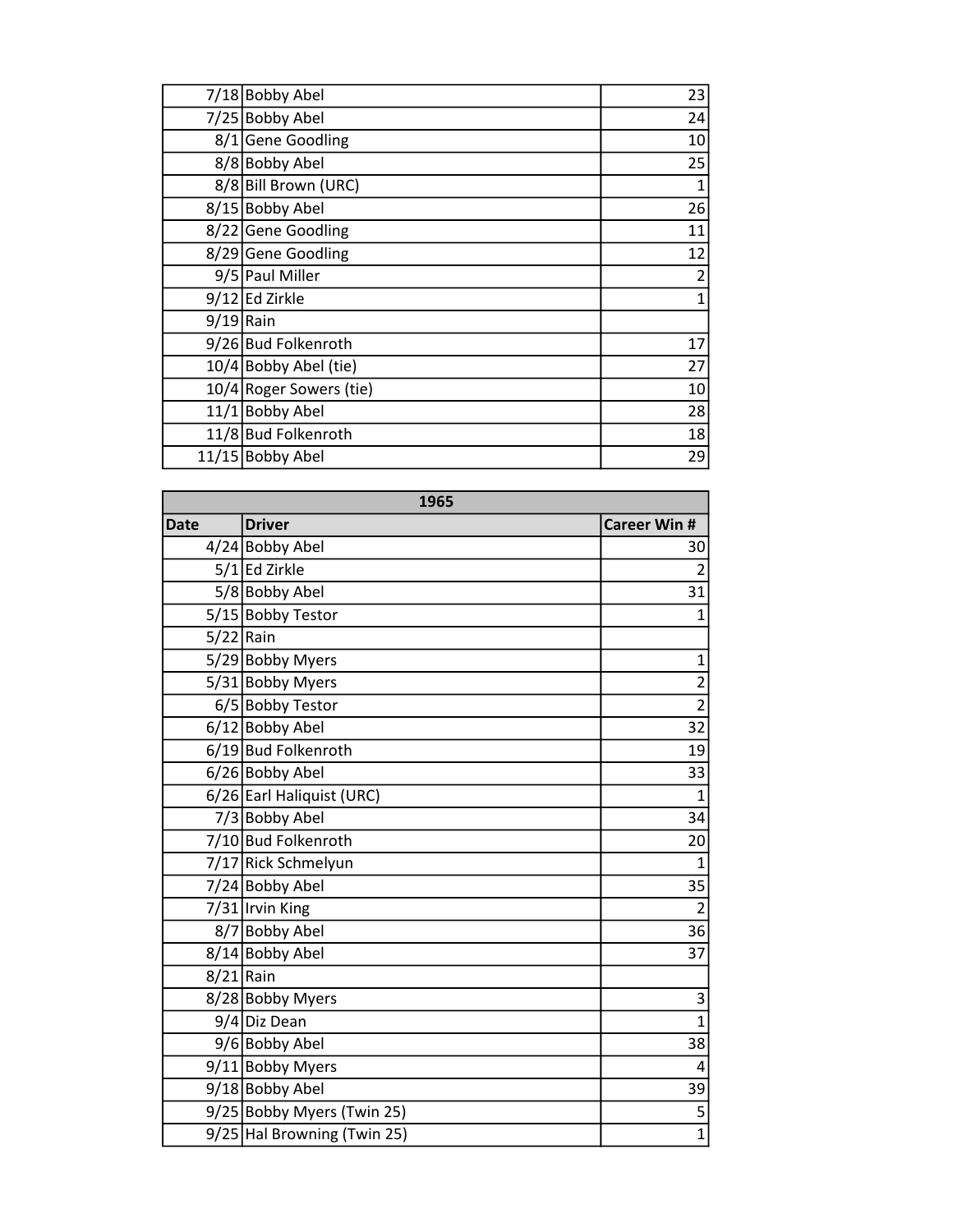| 10/2 Bobby Abel      |  |
|----------------------|--|
| 10/17 Bobby Testor   |  |
| 10/24 Rick Schmelyun |  |
| $10/31$ Hal Browning |  |
| 11/7 Bobby Myers     |  |
| $11/14$ Hal Browning |  |

| 1966        |                              |                     |
|-------------|------------------------------|---------------------|
| Date        | <b>Driver</b>                | <b>Career Win #</b> |
|             | 4/16 Bobby Myers             | 7                   |
| $4/23$ Rain |                              |                     |
| $4/30$ Rain |                              |                     |
|             | 5/7 Bobby Abel               | 41                  |
|             | 5/14 Bobby Gerhart           | $\overline{1}$      |
|             | 5/21 Lynn Paxton             | $\overline{1}$      |
| $5/28$ Rain |                              |                     |
|             | 5/30 Hal Browning            | 4                   |
|             | 6/4 Bobby Abel               | 42                  |
|             | 6/11 Bobby Abel              | 43                  |
|             | 6/18 Bobby Abel              | 44                  |
|             | 6/18 Lou Johnson (URC)       | $\mathbf 1$         |
|             | 6/25 Lynn Paxton             | $\overline{2}$      |
|             | 7/2 Bobby Abel               | 45                  |
|             | 7/9 Irvin King               | 3                   |
|             | 7/16 Lynn Paxton             | $\overline{3}$      |
|             | 7/16 Bobby Courtwright (URC) | $\overline{1}$      |
|             | 7/23 Lynn Paxton             | 4                   |
|             | 7/30 Bobby Abel              | 46                  |
|             | 8/6 Lynn Paxton              | 5                   |
|             | 8/13 Red Foutz               | $\overline{1}$      |
|             | 8/20 Paul Miller             | $\overline{3}$      |
|             | 8/27 Paul Miller             | 4                   |
|             | 9/3 Bobby Abel               | 47                  |
|             | 9/10 Paul Miller             | 5                   |
|             | 9/17 Bobby Gerhart           | $\overline{2}$      |
|             | 9/17 Bobby Gerhart           | $\overline{3}$      |
|             | 9/24 Bobby Abel              | 48                  |
|             | 10/2 Kenny Weld              | $\mathbf 1$         |
|             | 10/16 Kenny Weld             | $\overline{2}$      |
|             | 10/23 Kenny Weld             | $\overline{3}$      |
|             | 10/30 John Crawford Sr.      | $\mathbf{1}$        |

| 1967        |                  |                     |
|-------------|------------------|---------------------|
| <b>Date</b> | <b>Driver</b>    | <b>Career Win #</b> |
|             | 4/15 Lynn Paxton | 6                   |
|             | 4/22 Kenny Weld  |                     |
|             | 4/29 Bobby Allen |                     |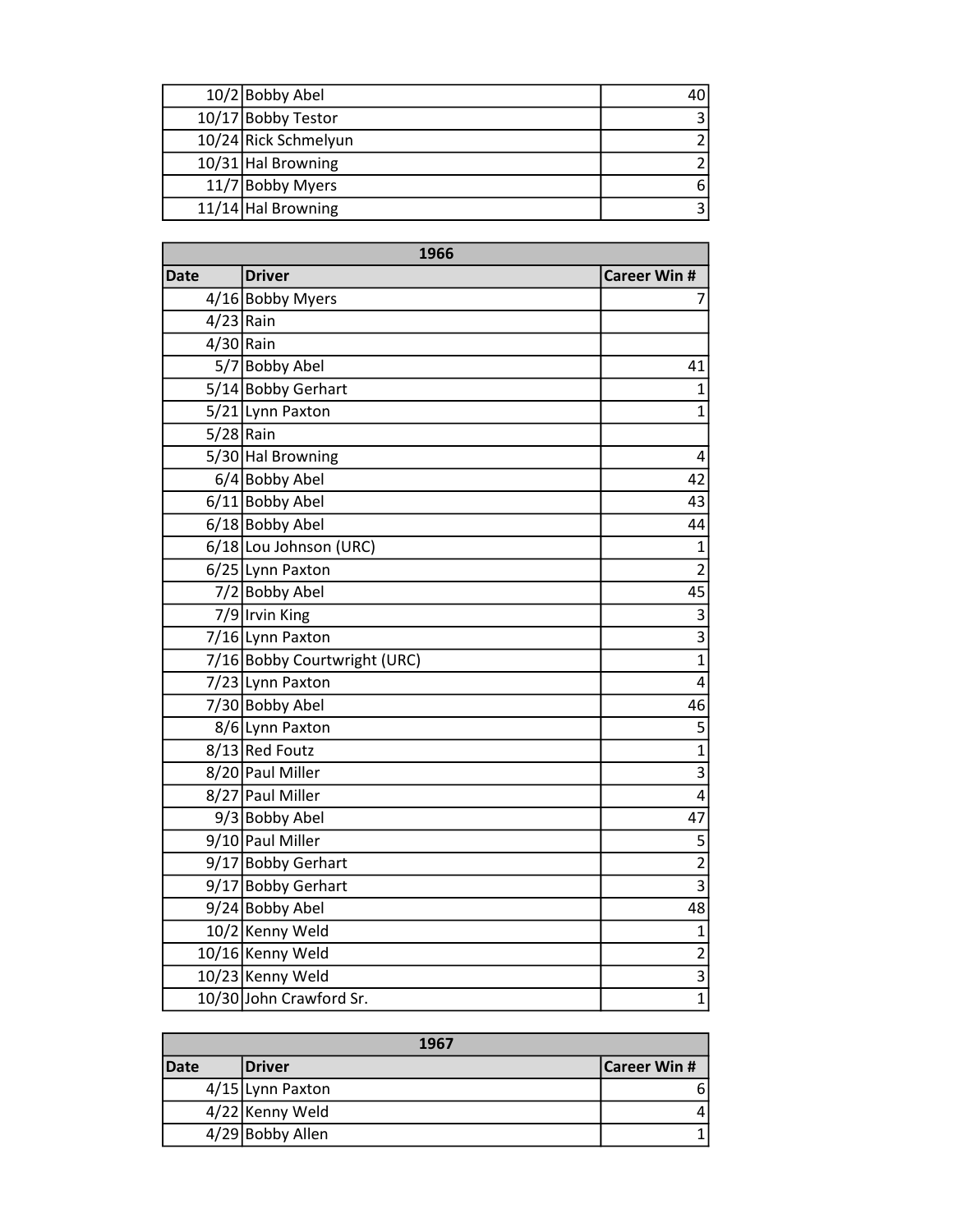|             | $5/6$ Rain                |                |
|-------------|---------------------------|----------------|
|             | 5/13 Kenny Weld           | 5              |
|             | 5/20 Bobby Gerhart        | 4              |
|             | 5/27 Bobby Gerhart        | 5              |
|             | 6/3 Kenny Weld            | 6              |
|             | 6/10 Kenny Weld           | $\overline{7}$ |
|             | 6/17 Milford Wales        | $\overline{1}$ |
|             | 6/17 Earl Halaquist (URC) | $\overline{c}$ |
|             | $6/24$ Bob Testor         | 4              |
|             | 7/1 Bobby Gerhart         | 6              |
|             | 7/8 Kenny Weld            | 8              |
|             | 7/15 Rick Schmelyun       | 3              |
|             | 7/22 Kenny Weld           | 9              |
| $7/29$ Rain |                           |                |
|             | 8/5 Bobby Abel            | 49             |
|             | 8/12 Ed Zirkle            | 3              |
|             | 8/19 Rick Schmelyun       | 4              |
| $8/26$ Rain |                           |                |
|             | 9/2 Kenny Weld            | 10             |
|             | 9/16 Kenny Weld (Twin 35) | 11             |
|             | 9/16 Kenny Weld (Twin 35) | 12             |
|             | 9/23 Ed Zirkle            | 4              |
|             | 9/30 Kenny Weld           | 13             |

| 1968         |                         |                     |
|--------------|-------------------------|---------------------|
| <b>Date</b>  | <b>Driver</b>           | <b>Career Win #</b> |
|              | 4/20 Kenny Weld         | 14                  |
|              | 4/27 Kenny Weld         | 15                  |
|              | 5/4 Kenny Weld          | 16                  |
| $5/11$  Rain |                         |                     |
|              | $5/18$ Ray Tilley       | $\mathbf{1}$        |
|              | 5/25 Bobby Gerhart      | 7                   |
|              | $6/1$ Gus Linder        | $\mathbf{1}$        |
|              | 6/8 Gus Linder          | $\overline{2}$      |
| $6/15$ Rain  |                         |                     |
| $6/22$ Rain  |                         |                     |
|              | $6/29$ Gus Linder       | 3                   |
|              | 6/29 Bobby Abel         | 50                  |
|              | $7/3$ Ray Tilley        | $\overline{c}$      |
|              | 7/6 Rick Schmelyun      | $\overline{5}$      |
|              | $7/13$ Gus Linder (URC) | 4                   |
|              | 7/13 Bobby Abel         | 51                  |
|              | 7/20 Bobby Abel         | 52                  |
|              | 7/27 Bobby Abel         | 53                  |
|              | 8/3 Bobby Abel          | 54                  |
| $8/10$ Rain  |                         |                     |
|              | 8/17 Rick Schmelyun     | 6                   |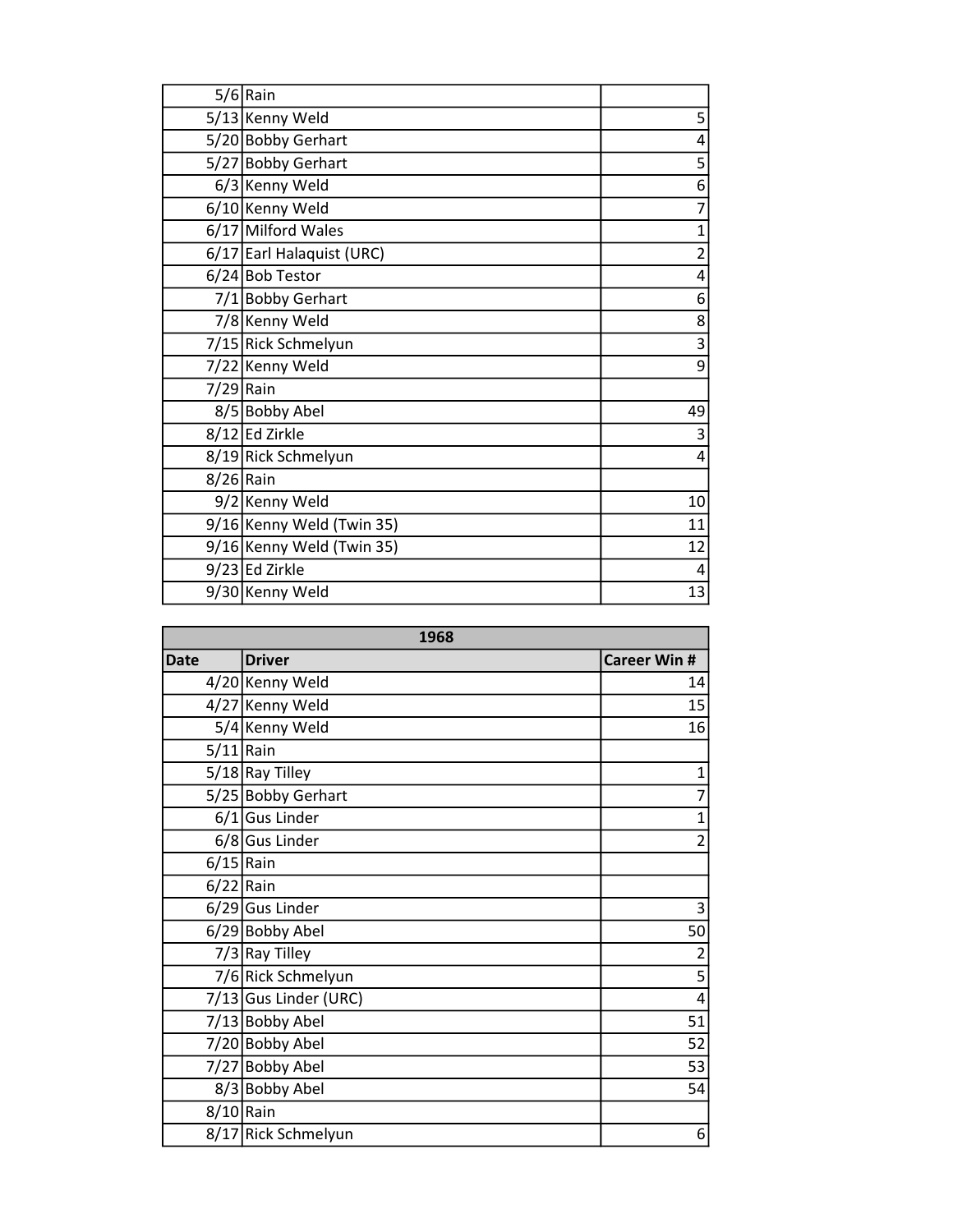| 8/24 Rick Schmelyun                           |     |
|-----------------------------------------------|-----|
| 8/31 Kenny Weld                               |     |
| 9/7 Bobby Abel                                | 551 |
| 9/14 Bobby Brymesser                          |     |
| 9/21 Bobby Abel                               | 56  |
| 9/28 Kenny Weld                               | 18  |
| 10/27 Ray Tilley (PA State Championship Race) |     |

| 1969        |                                               |                           |
|-------------|-----------------------------------------------|---------------------------|
| <b>Date</b> | <b>Driver</b>                                 | <b>Career Win #</b>       |
|             | 4/12 Bobby Allen                              | $\overline{\mathbf{c}}$   |
|             | 4/19 Bobby Allen                              | $\overline{\overline{3}}$ |
|             | 4/26 Bobby Allen                              | 4                         |
|             | 5/3 Kenny Weld                                | 19                        |
|             | 5/10 Gus Linder                               | $\overline{5}$            |
|             | 5/17 Kenny Weld                               | 20                        |
|             | 5/24 Bobby Allen                              | 5                         |
|             | 5/31 Bobby Allen                              | $\overline{6}$            |
|             | 6/7 Bobby Allen                               | $\overline{7}$            |
|             | $6/14$ Gus Linder                             | 6                         |
|             | 6/21 Kenny Weld                               | 21                        |
|             | 6/28 Bobby Allen                              | 8                         |
|             | 7/5 Bobby Allen                               | 9                         |
|             | 7/12 Feature Rain Out                         |                           |
| $7/19$ Rain |                                               |                           |
|             | 7/26 Bobby Allen (make up)                    | 10                        |
|             | 7/26 Bobby Allen                              | 11                        |
|             | 8/2 Irvin King                                | 4                         |
|             | 8/9 Feature Rain Out                          |                           |
|             | 8/16 Bobby Allen (make up)                    | 12                        |
|             | 8/16 Bobby Allen                              | 13                        |
|             | 8/23 Bobby Allen                              | 14                        |
|             | 8/30 Kenny Weld                               | 22                        |
|             | $9/6$ Rain                                    |                           |
|             | 9/13 Gus Linder                               | $\overline{7}$            |
|             | 9/20 Bobby Allen                              | 15                        |
| $9/27$ Rain |                                               |                           |
|             | 10/4 Bobby Allen (PA State Championship Race) | 16                        |
|             | 10/19 Hal Browning                            | $\overline{5}$            |

| 1970 |                         |                     |
|------|-------------------------|---------------------|
| Date | <b>Driver</b>           | <b>Career Win #</b> |
|      | 4/18 Bobby Gerhart      |                     |
|      | $4/25$ Hal Browning     |                     |
|      | $5/2$ Rain              |                     |
|      | 5/9 Kenny Weld          |                     |
|      | 5/16 Feature Rained Out |                     |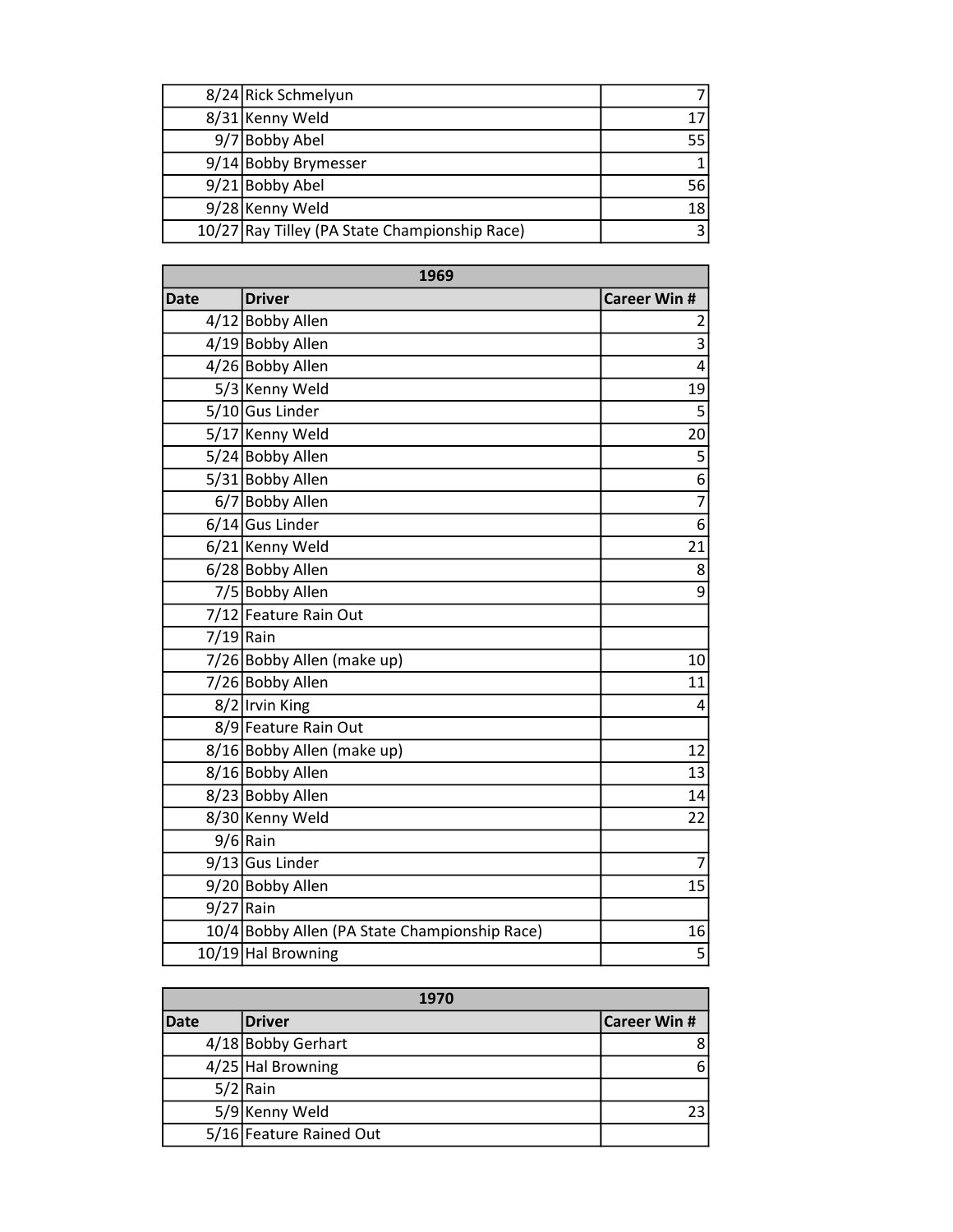| 5/20 Kenny Weld                                | 24             |
|------------------------------------------------|----------------|
| 5/23 Bobby Allen (make up)                     | 17             |
| 5/23 Kenny Weld                                | 25             |
| 5/30 Bobby Allen                               | 18             |
| 6/6 Gus Linder                                 | 8              |
| $6/13$  Irvin King                             | 5              |
| $6/17$  Irvin King                             | $\overline{6}$ |
| 6/20 Kenny Weld (URC)                          | 26             |
| 6/20 Kenny Weld                                | 27             |
| 6/27 Kenny Weld                                | 28             |
| 7/4 Irvin King                                 | $\overline{7}$ |
| 7/11 Kenny Weld                                | 29             |
| 7/18 Kenny Weld                                | 30             |
| 7/25 Bobby Allen                               | 19             |
| $8/2$ Ed Zirkle                                | 5              |
| 8/8 Kenny Weld                                 | 31             |
| 8/15 Hal Browning                              | $\overline{7}$ |
| 8/22 Kenny Weld                                | 32             |
| 8/29 Kenny Weld                                | 33             |
| 9/5 Bobby Allen                                | 20             |
| 9/12 Bobby Allen                               | 21             |
| 9/19 Gus Linder                                | 9              |
| 9/26 Feature Rained Out                        |                |
| 10/3 Bobby Allen (make up)                     | 22             |
| 10/3 Lynn Paxton                               | 7              |
| 10/11 Bobby Allen (PA State Championship Race) | 23             |
| 10/17 Smokey Snellbaker                        | $\mathbf{1}$   |

| 1971         |                            |                     |
|--------------|----------------------------|---------------------|
| <b>Date</b>  | <b>Driver</b>              | <b>Career Win #</b> |
|              | 4/17 Smokey Snellbaker     | 2                   |
|              | 4/24 Ed Zirkle             | 6                   |
|              | 5/1 Kenny Weld             | 34                  |
|              | $5/8$ Rain                 |                     |
| $5/15$  Rain |                            |                     |
|              | 5/22 Steve Smith           |                     |
|              | 5/29 Kenny Weld            | 35                  |
|              | 6/5 Steve Smith            | $\overline{c}$      |
|              | 6/12 Kenny Slaybaugh       | $\mathbf{1}$        |
|              | $6/19$ Ed Zirkle           | 7                   |
|              | 6/26 Steve Smith           | 3                   |
|              | 6/26 Kenny Weld            | 36                  |
|              | 6/26 Kenny Slaybaugh (URC) | $\overline{2}$      |
|              | 7/3 Steve Smith            | 4                   |
|              | 7/10 Bobby Allen           | 24                  |
|              | 7/17 Steve Smith           | 5                   |
|              | 7/24 Steve Smith           | 6                   |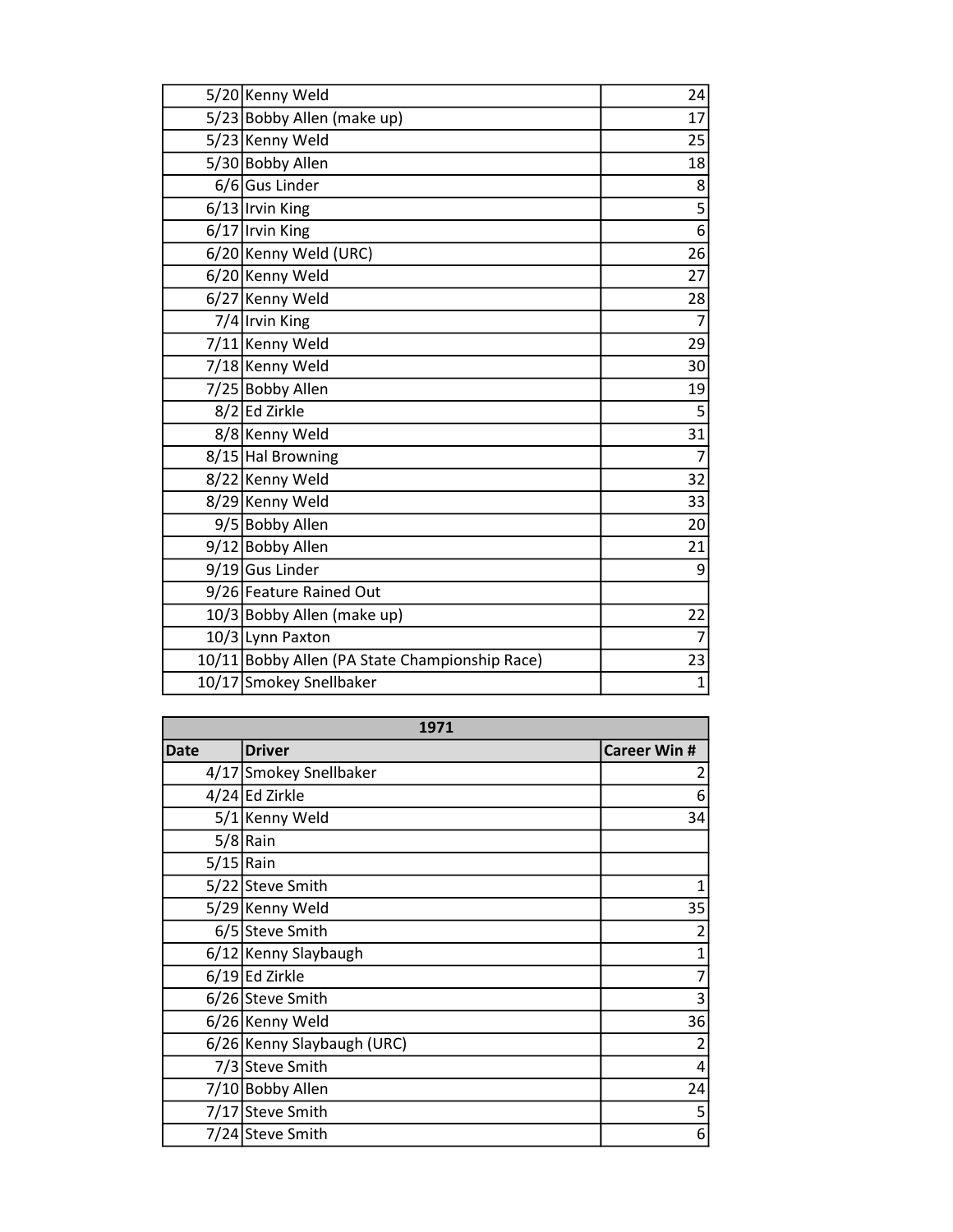|             | 7/31 Steve Smith                                    |    |
|-------------|-----------------------------------------------------|----|
|             | 8/7 Kenny Slaybaugh                                 | 3  |
|             | 8/14 Kenny Slaybaugh                                | 4  |
|             | 8/21 Bobby Allen (tie)                              | 25 |
|             | 8/21 Steve Smith (tie)                              | 8  |
|             | 8/28 Kenny Weld                                     | 37 |
|             | 9/4 Steve Smith                                     | 9  |
| $9/11$ Rain |                                                     |    |
|             | 9/16 Kenny Slaybaugh                                |    |
|             | 9/25 Smokey Snellbaker (PA State Championship Race) | 3  |
| $10/2$ Rain |                                                     |    |
| 10/10 Rain  |                                                     |    |
| 10/17       | Steve Smith                                         | 10 |

| 1972        |                                                |                     |
|-------------|------------------------------------------------|---------------------|
| <b>Date</b> | <b>Driver</b>                                  | <b>Career Win #</b> |
| $4/15$ Rain |                                                |                     |
| $4/22$ Rain |                                                |                     |
|             | 4/29 Kenny Weld                                | 38                  |
|             | 5/6 Kenny Weld                                 | 39                  |
|             | 5/13 Kenny Weld                                | 40                  |
|             | 5/20 Steve Smith                               | 11                  |
|             | 5/27 Gus Linder (tie)                          | 10                  |
|             | 5/27 Kenny Weld (tie)                          | 41                  |
|             | 6/3 Bobby Allen                                | 26                  |
|             | 6/10 Kenny Weld                                | 42                  |
|             | 6/17 Steve Smith                               | 12                  |
|             | 6/24 Kenny Weld                                | 43                  |
|             | 7/1 Kenny Weld                                 | 44                  |
|             | 7/8 Steve Smith                                | 13                  |
|             | 7/15 Feature Rained Out                        |                     |
|             | 7/22 Steve Smith (make up)                     | 14                  |
|             | 7/22 Kenny Weld                                | 45                  |
|             | 7/29 Steve Smith                               | 15                  |
|             | 8/5 Dub May                                    | $\mathbf{1}$        |
|             | 8/10 Steve Smith                               | 16                  |
|             | 8/12 Feature Rained Out                        |                     |
|             | 8/19 Steve Smith (make up)                     | 17                  |
|             | 8/19 Kenny Weld                                | 46                  |
|             | 8/26 Steve Smith                               | 18                  |
|             | 9/2 Kenny Weld                                 | 47                  |
|             | 9/9 Bobby Allen                                | 27                  |
|             | 9/16 Kenny Weld                                | 48                  |
|             | 9/23 Jan Opperman                              | $\overline{1}$      |
|             | 9/30 Jan Opperman (PA State Championship Race) | $\overline{2}$      |
|             | 10/8 Bobby Allen                               | 28                  |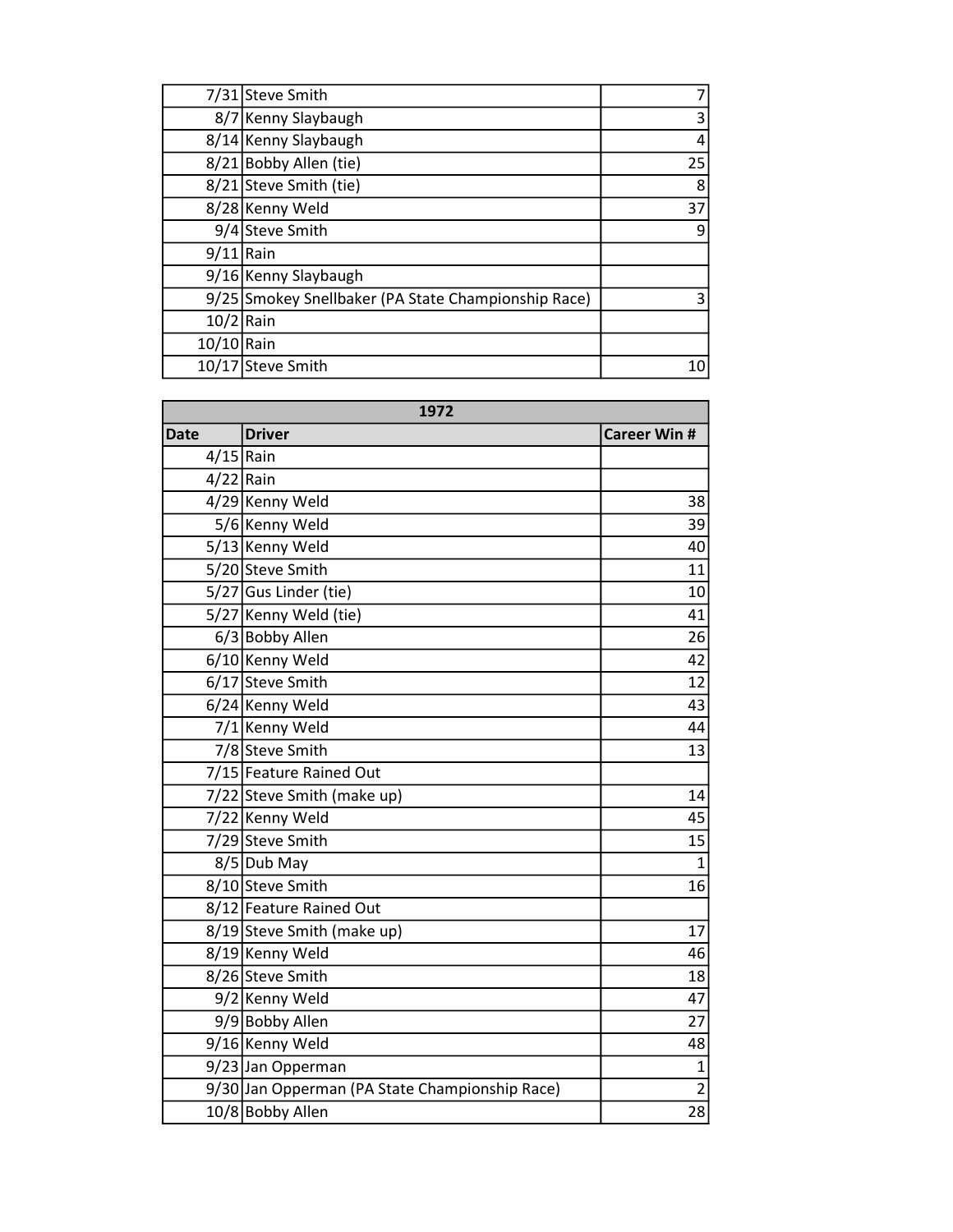| 1973        |                                              |                     |
|-------------|----------------------------------------------|---------------------|
| <b>Date</b> | <b>Driver</b>                                | <b>Career Win #</b> |
| $4/28$ Rain |                                              |                     |
|             | 5/5 Kramer Williamson                        | $\mathbf{1}$        |
|             | 5/12 Jimmy Edwards                           | $\overline{1}$      |
|             | 5/19 Bobby Allen                             | 29                  |
| $5/26$ Rain |                                              |                     |
|             | 6/2 Bobby Allen                              | 30                  |
|             | $6/9$ Dub May                                | $\overline{2}$      |
|             | 6/16 Bobby Allen                             | 31                  |
|             | 6/23 Bobby Allen                             | 32                  |
|             | 6/30 Bobby Allen                             | 33                  |
|             | 7/4 Kenny Weld                               | 49                  |
|             | 7/7 Kenny Weld                               | 50                  |
|             | 7/14 Kenny Weld                              | 51                  |
|             | 7/18 Kenny Weld                              | 52                  |
| $7/21$ Rain |                                              |                     |
|             | 7/28 Kenny Weld                              | 53                  |
|             | 8/4 Kenny Weld                               | 54                  |
|             | 8/11 Paul Pitzer                             | $\mathbf{1}$        |
|             | 8/15 Kenny Weld                              | 55                  |
| $8/18$ Rain |                                              |                     |
|             | 8/22 Kenny Weld                              | 56                  |
|             | 8/25 Steve Smith                             | 19                  |
|             | 9/1 Steve Smith                              | 20                  |
|             | 9/8 Kenny Weld                               | 57                  |
|             | 9/15 Kenny Weld (PA State Championship Race) | 58                  |
|             | 9/22 Steve Smith                             | 21                  |
| $9/29$ Rain |                                              |                     |
|             | 10/6 Kenny Weld                              | 59                  |

| 1974        |                            |                     |
|-------------|----------------------------|---------------------|
| <b>Date</b> | <b>Driver</b>              | <b>Career Win #</b> |
|             | 3/24 Paul Pitzer           | 2                   |
|             | 3/30 Frozen Track          |                     |
|             | 4/6 Frozen Track           |                     |
|             | 4/13 Steve Smith           | 22                  |
|             | 4/20 Steve Smith           | 23                  |
|             | 4/27 Steve Smith           | 24                  |
|             | 5/4 Steve Smith            | 25                  |
|             | 5/11 Bobby Allen           | 34                  |
|             | 5/18 Kenny Weld            | 60                  |
|             | 5/25 Steve Smith           | 26                  |
|             | 6/1 Steve Smith            | 27                  |
|             | 6/8 Kenny Weld             | 61                  |
|             | 6/15 Feature Rained Out    |                     |
|             | 6/22 Steve Smith (make up) | 28                  |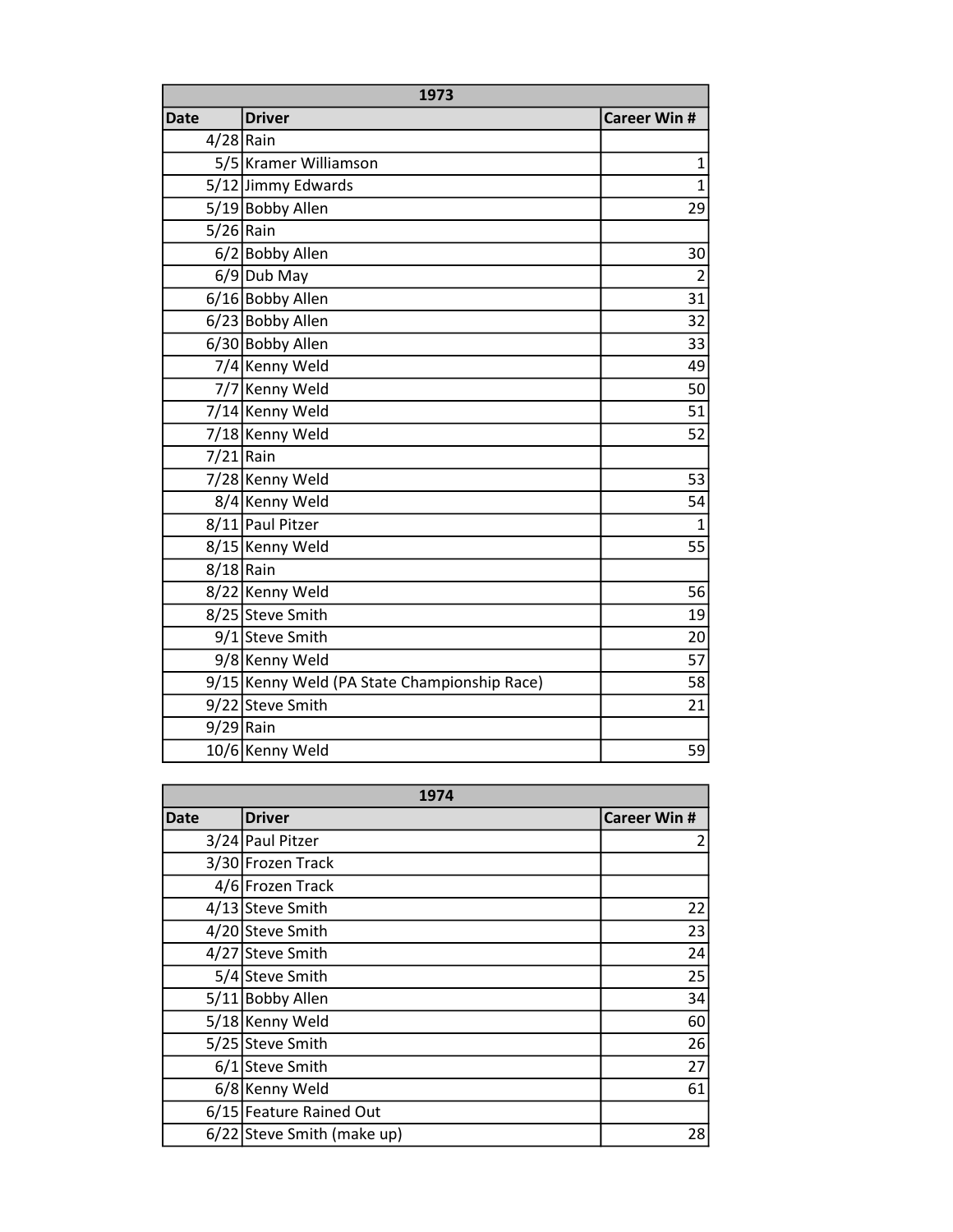| 6/22 Kenny Weld                              | 62             |
|----------------------------------------------|----------------|
| 6/29 Steve Smith                             | 29             |
| 7/3 Steve Smith                              | 30             |
| 7/6 Steve Smith                              | 31             |
| 7/13 Kenny Weld                              | 63             |
| 7/20 Kenny Weld                              | 64             |
| 7/27 Jimmy Edwards                           | $\overline{2}$ |
| 8/3 Jimmy Edwards                            | 3              |
| 8/10 Steve Smith                             | 32             |
| 8/17 Kenny Weld                              | 65             |
| 8/24 Steve Smith                             | 33             |
| 8/31 Kenny Weld                              | 66             |
| 9/7 Kenny Weld                               | 67             |
| 9/21 Kenny Weld (PA State Championship Race) | 68             |

| 1975        |                                     |                     |
|-------------|-------------------------------------|---------------------|
| <b>Date</b> | <b>Driver</b>                       | <b>Career Win #</b> |
|             | $4/5$ Cold                          |                     |
|             | 4/12 Bobby Allen                    | 35                  |
|             | 4/19 Jimmy Edwards                  | 4                   |
|             | 4/26 Bobby Allen                    | 36                  |
|             | 5/3 Feature Rained Out              |                     |
|             | 5/10 Steve Smith (make up)          | 34                  |
|             | 5/10 Steve Smith                    | 35                  |
|             | 5/17 Dick Herrold (Twin 25)         | $\mathbf{1}$        |
|             | 5/17 Van May (Twin 25)              | $\mathbf{1}$        |
|             | 5/24 Stevie Howard                  | $\overline{1}$      |
|             | 5/31 Feature Rained Out             |                     |
|             | $6/1$ Rain                          |                     |
|             | 6/7 Steve Smith (make up)           | 36                  |
|             | 6/7 Bobby Allen                     | 37                  |
|             | 6/14 Jimmy Edwards                  | 5                   |
|             | 6/21 Bobby Allen                    | 38                  |
|             | $6/28$ Van May                      | $\overline{2}$      |
|             | $7/3$ Rain                          |                     |
|             | 7/5 Stevie Howard                   | $rac{2}{3}$         |
|             | 7/10 Van May                        |                     |
|             | 7/12 Steve Smith                    | 37                  |
|             | 7/19 Jimmy Edwards                  | 6                   |
|             | 7/26 Bobby Brooks                   | $\overline{1}$      |
|             | 8/2 Bobby Brooks                    | $\overline{2}$      |
|             | 8/9 Postponed (Steve Howard killed) |                     |
| $8/16$ Rain |                                     |                     |
|             | 8/23 Kenny Slaybaugh (make up)      | 6                   |
|             | 8/23 Steve Smith                    | 38                  |
|             | 8/30 Steve Smith                    | 39                  |
|             | $9/1$ Rain                          |                     |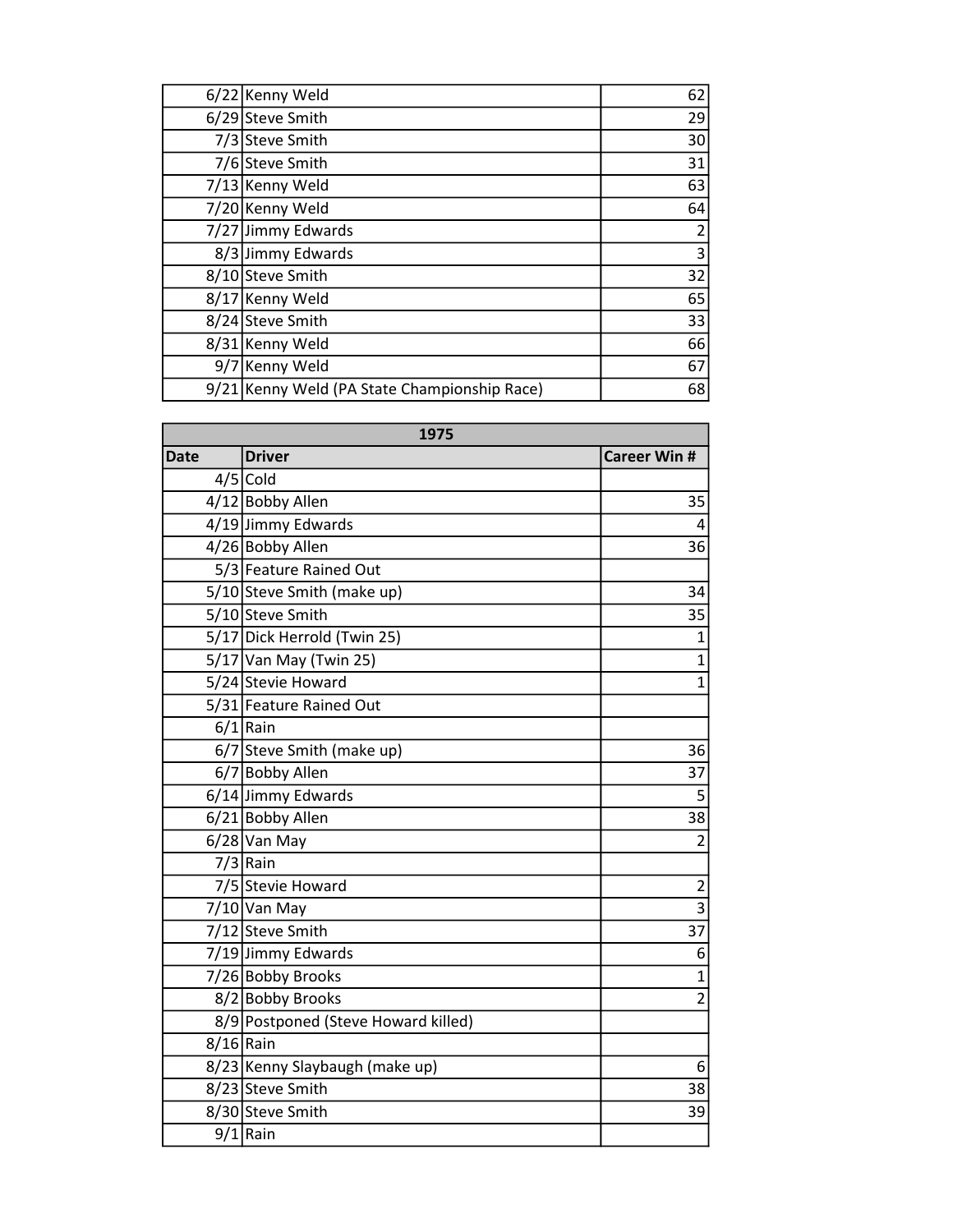|             | 9/7 Steve Smith                                |  |
|-------------|------------------------------------------------|--|
|             | $9/13$ Randy Ruth                              |  |
| $9/20$ Rain |                                                |  |
|             | 10/12 Bobby Allen (PA State Championship Race) |  |

| 1976        |                                               |                     |
|-------------|-----------------------------------------------|---------------------|
| <b>Date</b> | <b>Driver</b>                                 | <b>Career Win #</b> |
|             | 3/20 Steve Smith                              | 41                  |
| $3/27$ Rain |                                               |                     |
|             | 4/3 Steve Smith                               | 42                  |
|             | 4/10 Steve Smith                              | 43                  |
|             | 4/17 Steve Smith                              | 44                  |
|             | 4/24 Bobby Allen                              | 40                  |
|             | $5/1$ Rain                                    |                     |
|             | 5/8 Steve Smith                               | 45                  |
|             | 5/15 Bobby Allen                              | 41                  |
|             | 5/22 Bobby Brooks                             | 3                   |
| $5/29$ Rain |                                               |                     |
| $5/31$ Rain |                                               |                     |
|             | 6/5 Steve Smith                               | 46                  |
|             | 6/12 Steve Smith                              | 47                  |
|             | 6/19 Steve Smith                              | 48                  |
|             | 6/26 Bobby Allen                              | 42                  |
|             | 7/3 Steve Smith                               | 49                  |
|             | 7/5 Steve Smith                               | 50                  |
|             | 7/10 Feature Rained Out                       |                     |
|             | 7/17 Steve Smith (make up)                    | 51                  |
|             | 7/17 Bobby Allen                              | 43                  |
|             | 7/24 Bobby Brooks                             | 4                   |
|             | 7/31 Steve Smith                              | 52                  |
|             | $8/7$ Rain                                    |                     |
|             | 8/14 Bobby Allen (Twin 25)                    | 44                  |
|             | 8/14 Steve Smith (Twin 25)                    | 53                  |
|             | 8/21 Steve Smith                              | 54                  |
|             | 8/28 Billy Stief                              | $\mathbf 1$         |
|             | 9/4 Dub May                                   | 3                   |
|             | 9/6 Steve Smith                               | 55                  |
|             | 9/19 Steve Smith (PA State Championship Race) | 56                  |
|             | 9/25 Van May                                  | 4                   |
|             | $10/3$ Rain                                   |                     |
|             | 10/10 Kramer Williamson                       | $\overline{2}$      |

| 1977        |                  |                     |
|-------------|------------------|---------------------|
| <b>Date</b> | <b>Driver</b>    | <b>Career Win #</b> |
|             | $3/6$ Van May    |                     |
| $3/13$ Rain |                  |                     |
|             | 3/19 Steve Smith |                     |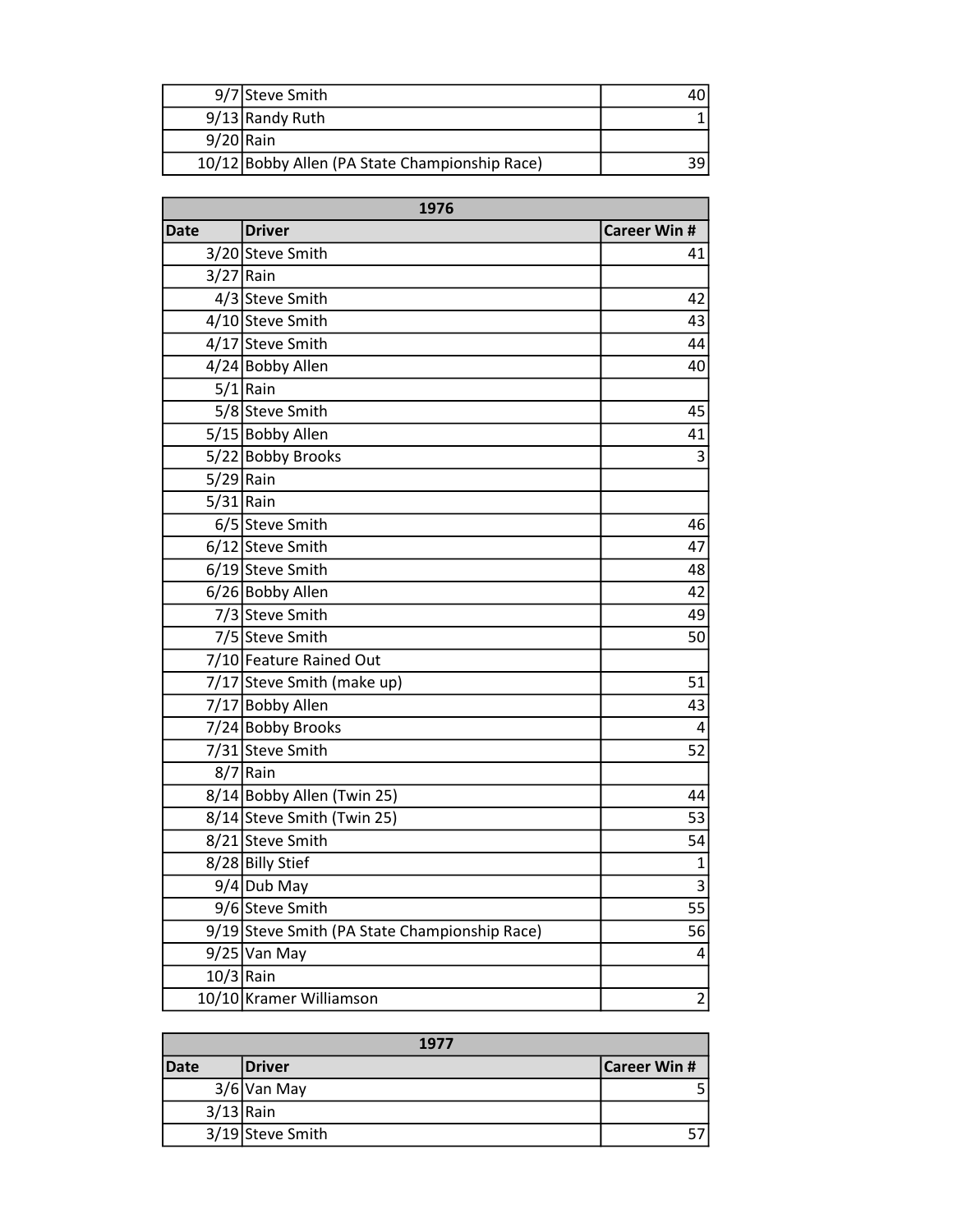|             | 3/26 Steve Smith                              | 58                        |
|-------------|-----------------------------------------------|---------------------------|
|             | $4/2$ Rain                                    |                           |
|             | 4/9 Bobby Weaver                              | $\mathbf{1}$              |
|             | 4/16 Steve Smith (Twin 25)                    | 59                        |
|             | 4/16 Kenny Weld (Twin 25)                     | 69                        |
|             | 4/23 Jimmy Edwards                            | 7                         |
|             | $4/30$ Dub May                                | 4                         |
|             | 5/7 Steve Smith                               | 60                        |
|             | 5/14 Bobby Allen                              | 45                        |
|             | 5/21 Jay Myers                                | $\mathbf 1$               |
|             | 5/28 Bobby Weaver                             | $\overline{2}$            |
|             | 6/4 Bobby Weaver                              | $\overline{\overline{3}}$ |
|             | 6/11 Steve Smith (Twin 25)                    | 61                        |
|             | 6/11 Kenny Weld (Twin 25)                     | 70                        |
| $6/18$ Rain |                                               |                           |
|             | 6/25 Kenny Weld                               | 71                        |
|             | 7/2 Bobby Allen                               | 46                        |
|             | 7/9 Kenny Weld                                | 72                        |
|             | 7/16 Bobby Weaver                             | 4                         |
|             | 7/23 Kenny Weld                               | 73                        |
|             | 7/30 Steve Smith                              | 62                        |
|             | 8/6 Steve Smith                               | 63                        |
|             | 8/13 Steve Smith                              | 64                        |
|             | 8/20 Kenny Slaybaugh                          | $\overline{7}$            |
|             | 8/27 Kenny Slaybaugh                          | 8                         |
|             | 9/3 Bobbly Allen (PA State Championship Race) | 47                        |
|             | $9/10$ Van May                                | 6                         |

| 1978        |                            |                     |
|-------------|----------------------------|---------------------|
| <b>Date</b> | <b>Driver</b>              | <b>Career Win #</b> |
|             | 4/1 Bobby Allen            | 48                  |
|             | $4/8$ Dub May              | 5                   |
|             | 4/15 Steve Smith           | 65                  |
|             | 4/22 Rick Ferkel           | 1                   |
|             | 4/29 Steve Smith           | 66                  |
|             | 5/6 Steve Smith            | 67                  |
| $5/13$ Rain |                            |                     |
|             | 5/20 Steve Smith           | 68                  |
|             | 5/27 Steve Smith           | 69                  |
|             | 5/29 Steve Smith           | 70                  |
|             | 5/29 Doug Stambaugh (URC)  | 1                   |
|             | $6/3$ Rain                 |                     |
|             | $6/10$ Van May (Twin 20)   | 7                   |
|             | 6/10 Steve Smith (Twin 20) | 71                  |
|             | 6/17 Steve Smith           | 72                  |
|             | 6/23 Steve Smith (WoO)     | 73                  |
|             | 6/24 Steve Smith (WoO)     | 74                  |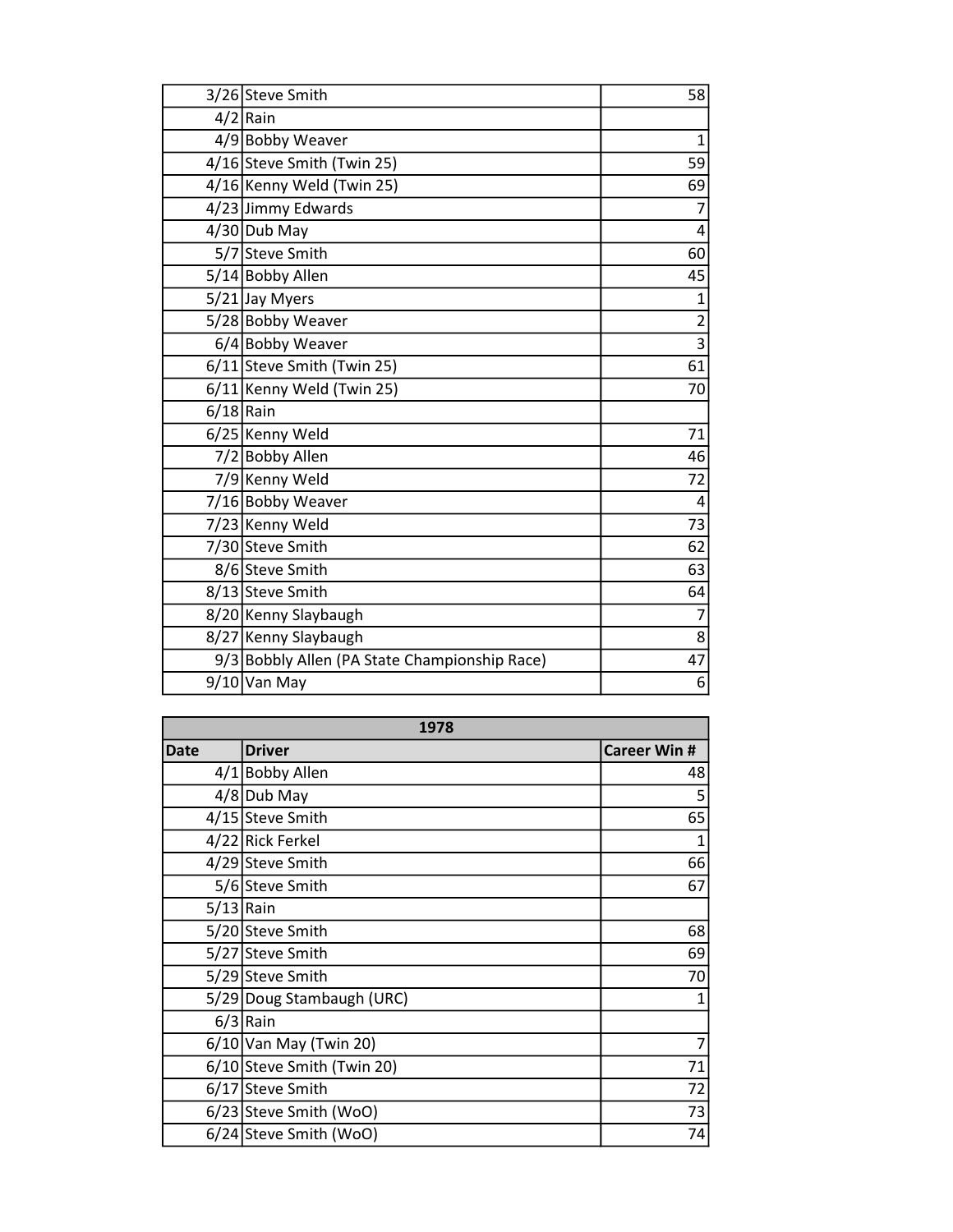| 7/1 Steve Smith                           | 75 |
|-------------------------------------------|----|
| $7/3$ Rain                                |    |
| $7/8$ Rain                                |    |
| 7/15 Steve Smith                          | 76 |
| 7/22 Steve Smith                          | 77 |
| 7/22 John Draucker (URC)                  |    |
| 7/28 Steve Smith (WoO)                    | 78 |
| 7/29 Steve Smith (WoO)                    | 79 |
| 8/5 Jimmy Edwards                         | 8  |
| 8/12 Doug Potts                           | 1  |
| 8/19 Steve Smith                          | 80 |
| 8/26 Bobby Allen                          | 49 |
| 9/2 Steve Smith                           | 81 |
| 9/9 Jay Myers (URC)                       | 2  |
| 9/16 Van May (PA State Championship Race) | 8  |

| 1979        |                                               |                     |
|-------------|-----------------------------------------------|---------------------|
| <b>Date</b> | <b>Driver</b>                                 | <b>Career Win #</b> |
|             | $3/17$ Dub May                                | 6                   |
| $3/24$ Rain |                                               |                     |
| $3/31$ Rain |                                               |                     |
|             | $4/7$ Cold                                    |                     |
|             | 4/14 Larry Krimes                             | 1                   |
|             | 4/21 Bobby Allen                              | 50                  |
| $4/28$ Rain |                                               |                     |
|             | 5/5 Bobby Weaver                              | 5                   |
|             | 5/12 Steve Smith                              | 82                  |
|             | 5/19 Steve Smith                              | 83                  |
|             | $5/26$ Van May                                | 9                   |
|             | $6/2$ Billy Steif                             | $\overline{2}$      |
|             | 6/9 Billy Steif                               | $\overline{3}$      |
|             | 6/16 Bobby Weaver                             | $\overline{6}$      |
|             | 6/23 Larry Krimes                             | $\overline{2}$      |
| $6/30$ Rain |                                               |                     |
|             | 7/7 Steve Smith                               | 84                  |
| $7/14$ Rain |                                               |                     |
|             | 7/21 Rick Ferkel (WoO)                        | 2                   |
|             | 8/4 Bobby Weaver                              | $\overline{7}$      |
| $8/11$ Rain |                                               |                     |
| $8/18$ Rain |                                               |                     |
|             | 9/1 Billy Steif                               | 4                   |
|             | 9/3 Jay Myers                                 | 3                   |
|             | 9/8 Smokey Snellbaker (Twin 25)               | $\overline{4}$      |
|             | 9/8 Jimmy Edwards (Twin 25)                   | 9                   |
|             | 9/15 Lynn Paxton (PA State Championship Race) | 8                   |
| $9/22$ Rain |                                               |                     |
|             | 9/29 Larry Krimes                             | 3                   |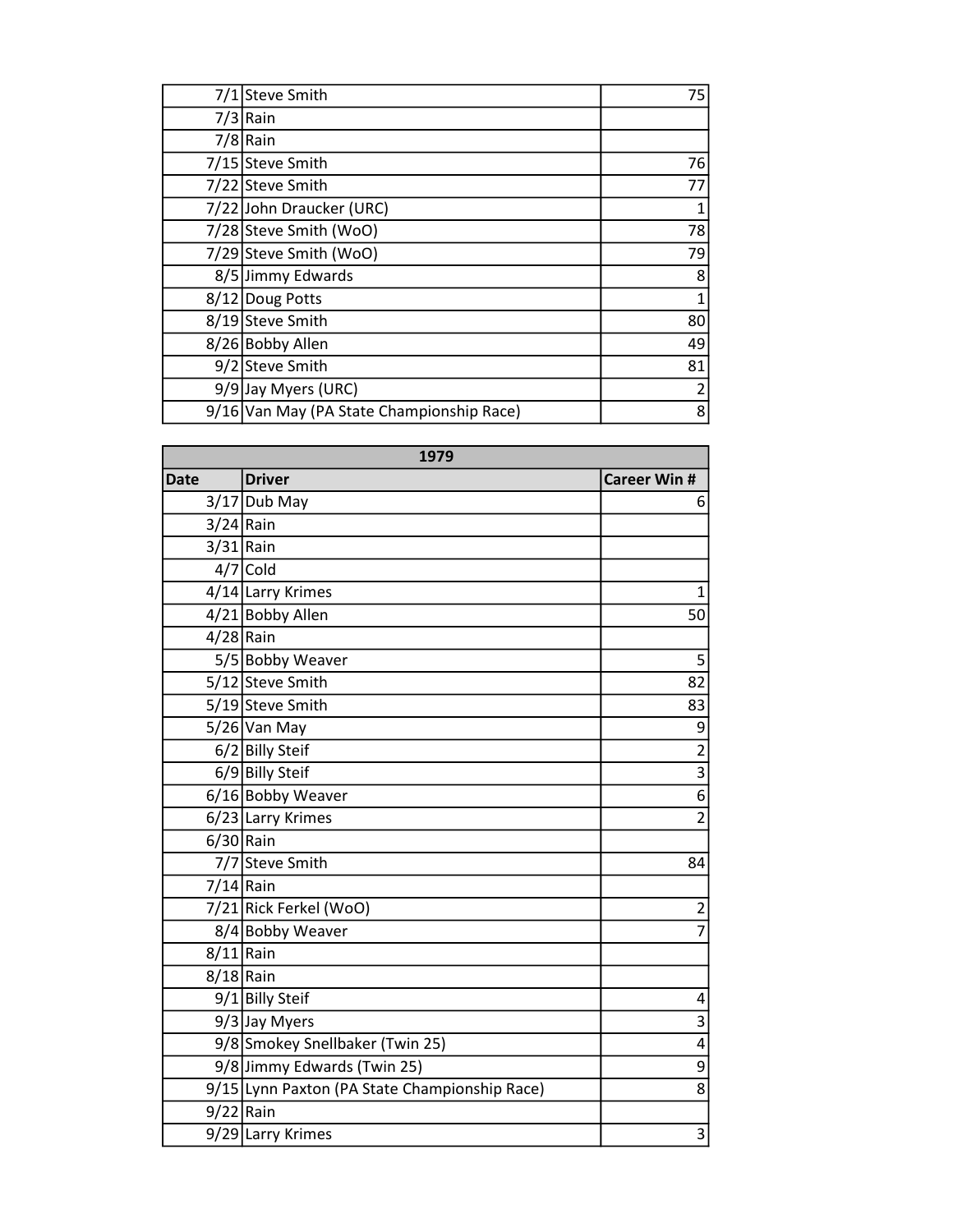| 1980        |                                               |                         |
|-------------|-----------------------------------------------|-------------------------|
| <b>Date</b> | <b>Driver</b>                                 | <b>Career Win #</b>     |
|             | $3/8$ Rain                                    |                         |
|             | $3/15$ Snow                                   |                         |
|             | 3/22 Jimmy Edwards                            | 10                      |
| $3/29$ Rain |                                               |                         |
|             | 4/5 Jay Myers                                 | 4                       |
| $4/12$ Rain |                                               |                         |
|             | $4/19$ Jay Myers                              | 5                       |
|             | 5/3 George Ferguson Jr.                       | $\overline{1}$          |
|             | 5/10 Jimmy Edwards                            | 11                      |
|             | 5/17 Sammy Swindell (WoO)                     | $\overline{1}$          |
| $5/24$ Rain |                                               |                         |
|             | 5/31 Jimmy Edwards                            | 12                      |
|             | $6/7$ Rain                                    |                         |
|             | $6/14$ Jay Myers                              | 6                       |
|             | 6/21 George Ferguson Jr.                      | $\overline{2}$          |
|             | $6/28$ Van May                                | 10                      |
|             | 7/3 Billy Steif                               | 5                       |
|             | 7/5 Bobby Weaver                              | $\overline{8}$          |
|             | 7/12 Jay Myers                                | $\overline{7}$          |
|             | 7/19 Steve Kinser (WoO)                       | $\overline{1}$          |
|             | 8/2 Van May                                   | 11                      |
|             | 8/9 Ed Zirkle                                 | 8                       |
|             | 8/16 George Ferguson Jr.                      | $\overline{3}$          |
|             | $8/23$ Van May                                | 12                      |
|             | 8/30 Ed Zirkle                                | 9                       |
|             | 9/6 Van May                                   | 13                      |
|             | 9/13 Ed Zirkle                                | 10                      |
|             | 9/20 Ed Zirkle                                | 11                      |
|             | 9/20 Len Seroka (URC)                         | $\mathbf{1}$            |
|             | 9/26 Lynn Paxton                              | 9                       |
|             | 9/27 Steve Smith (PA State Championship Race) | 85                      |
|             | 10/4 Van May                                  | 14                      |
|             |                                               |                         |
|             | 1981                                          |                         |
| <b>Date</b> | <b>Driver</b>                                 | <b>Career Win #</b>     |
|             | 4/4 Bobby Allen                               | 51                      |
| $4/11$ Rain |                                               |                         |
|             | 4/18 Jay Myers                                | 8                       |
|             | 4/25 George Ferguson Jr.                      | $\overline{\mathbf{4}}$ |
|             | 5/2 Steve Smith                               | 86                      |
|             | 5/9 Steve Smith                               | 87                      |
|             | 5/16 Kramer Williamson                        | 3                       |
|             | 5/23 Jimmy Horton                             | $\overline{1}$          |
|             | 5/30 Feature Rained Out                       |                         |
|             |                                               |                         |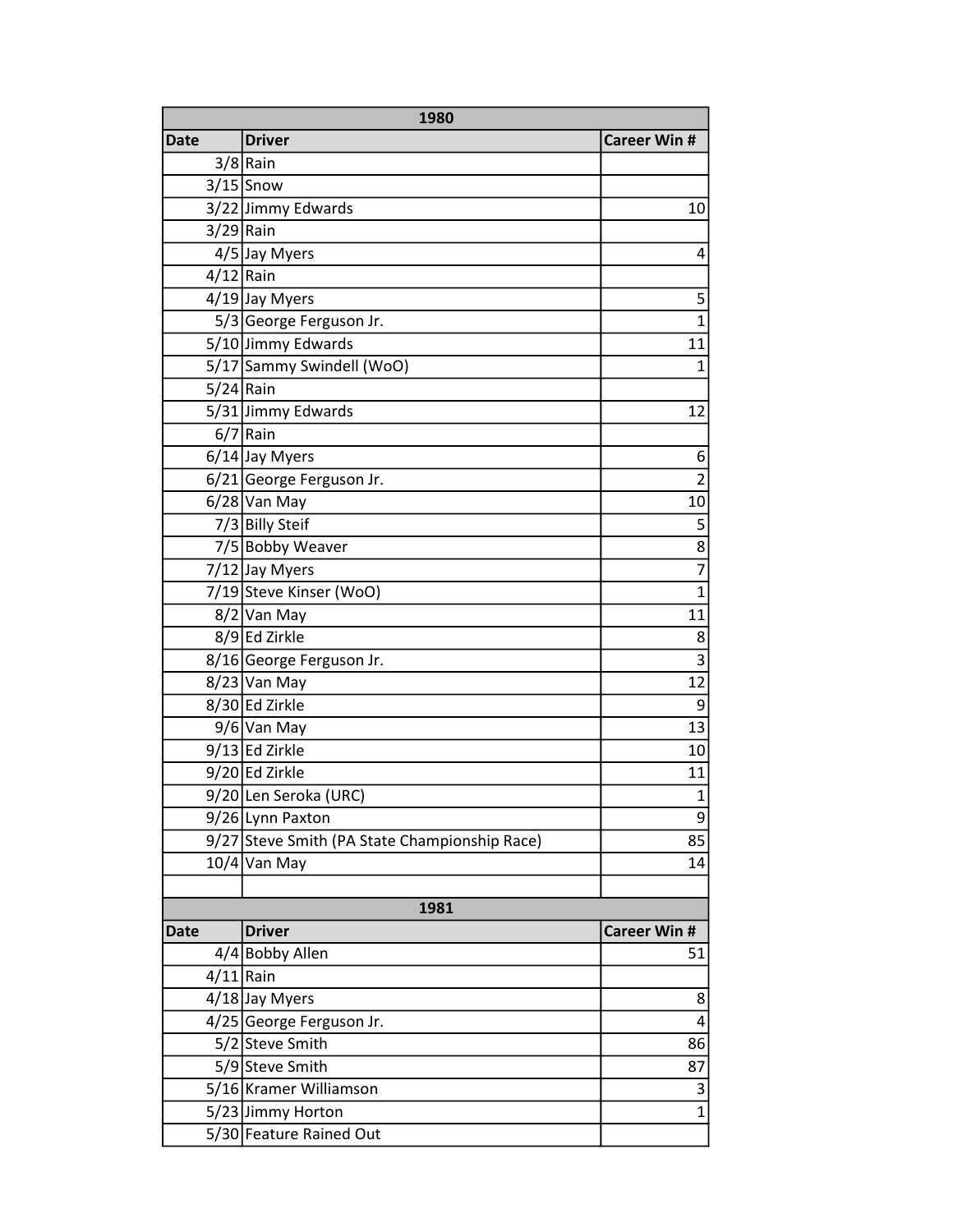| 6/6 Steve Kinser (WoO)                       |    |
|----------------------------------------------|----|
| $6/13$ Rain                                  |    |
| $6/20$  Rain                                 |    |
| 6/27 Steve Smith (make up)                   | 88 |
| 6/27 Steve Smith                             | 89 |
| 7/4 Bobby Weaver                             | 9  |
| 7/11 George Ferguson Jr.                     | 5  |
| 7/18 George Ferguson Jr.                     | 6  |
| 7/25 Jimmy Horton (All Star)                 |    |
| 8/1 Steve Smith                              | 90 |
| 8/8 Van May                                  | 15 |
| $8/15$ Rain                                  |    |
| 8/22 Van May                                 | 16 |
| 8/29 Steve Smith                             | 91 |
| 9/5 Bobby Allen (PA State Championship Race) | 52 |
| 9/12 Steve Smith                             | 92 |
|                                              |    |

| 1982        |                             |                    |
|-------------|-----------------------------|--------------------|
| <b>Date</b> | <b>Driver</b>               | <b>Career Win#</b> |
| $3/20$ Rain |                             |                    |
|             | $3/27$ Cold                 |                    |
|             | $4/3$ Rain                  |                    |
|             | 4/10 Bobby Allen            | 53                 |
| $4/17$ Rain |                             |                    |
|             | 4/24 Bobby Allen            | 54                 |
|             | 5/1 Steve Siegel            | $\mathbf{1}$       |
|             | $5/8$ Rain                  |                    |
|             | 5/22 Rain (WoO)             |                    |
| $5/29$ Rain |                             |                    |
|             | 5/31 Bobby Allen            | 55                 |
|             | 5/31 Bobby Allen            | 56                 |
|             | $6/5$ Rain                  |                    |
| $6/12$ Rain |                             |                    |
|             | $6/19$ Van May              | 17                 |
|             | 6/26 Steve Stambaugh        | $\mathbf{1}$       |
|             | $7/3$ Rain                  |                    |
|             | 7/5 Van May                 | 18                 |
|             | 7/10 Steve Smith            | 93                 |
|             | 7/17 Steve Smith            | 94                 |
|             | 7/24 Steve Smith            | 95                 |
|             | 7/31 Bobby Allen (All Star) | 57                 |
|             | 8/7 Steve Siegel            | $\overline{2}$     |
|             | 8/14 Steve Smith (All Star) | 96                 |
|             | 8/21 Cris Criswell          | $\mathbf{1}$       |
|             | 8/28 Bobby Allen            | 58                 |
|             | 9/4 Bobby Weaver            | 10                 |
|             | 9/11 Bobby Allen            | 59                 |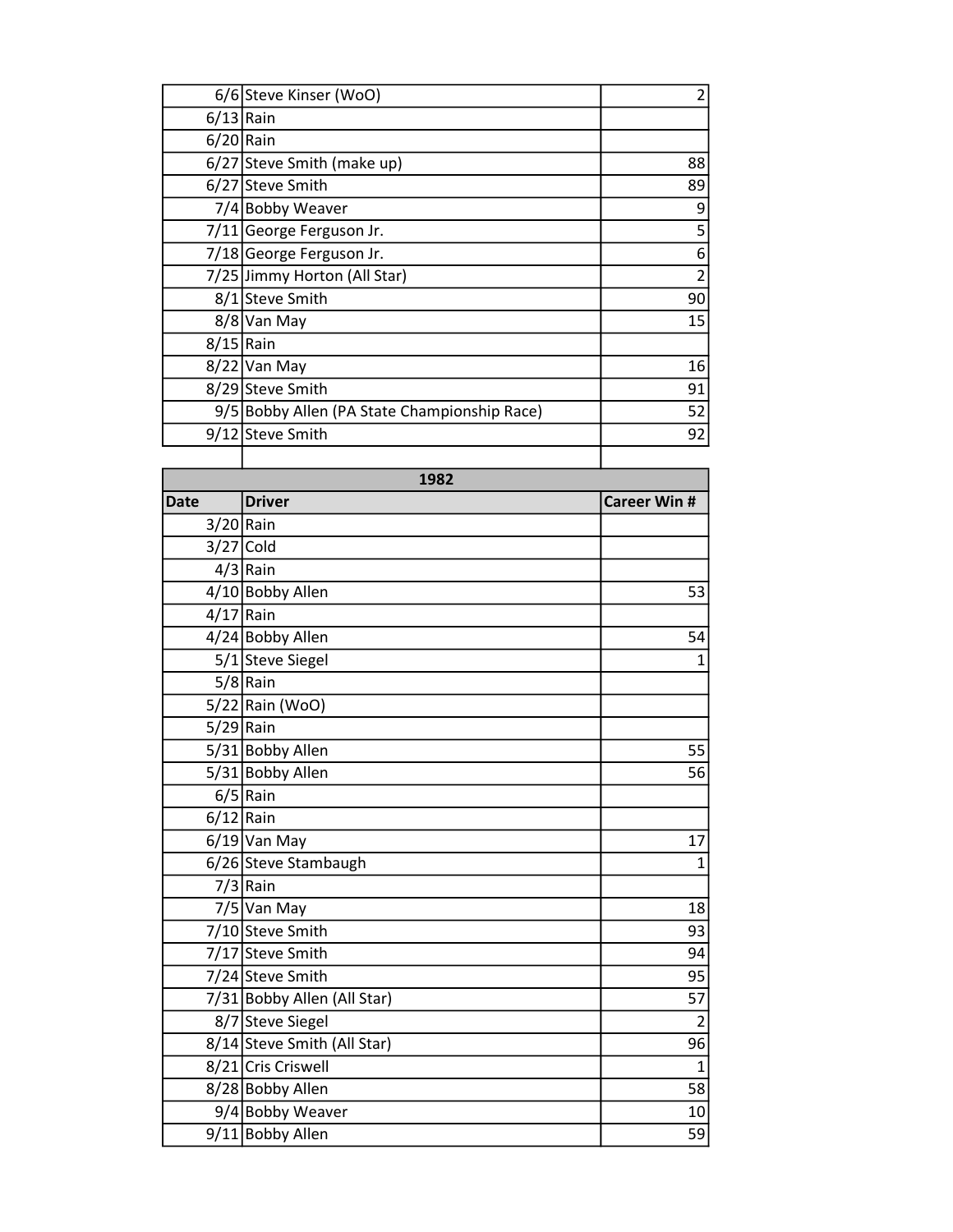|              | 9/25 Bobby Allen (PA State Championship Race) |  |
|--------------|-----------------------------------------------|--|
|              | 10/2 Bobby Weaver                             |  |
| $10/15$ Cold |                                               |  |
|              | 10/22 Steve Smith                             |  |

| 1983        |                                                  |                     |
|-------------|--------------------------------------------------|---------------------|
| <b>Date</b> | <b>Driver</b>                                    | <b>Career Win #</b> |
|             | $3/12$ Cold                                      |                     |
|             | 3/19 Bobby Davis Jr.                             | $\mathbf{1}$        |
|             | 3/26 Brad Doty                                   | $\mathbf{1}$        |
|             | $4/2$ Rain                                       |                     |
|             | $4/9$ Rain                                       |                     |
|             | 4/16 Bobby Davis Jr.                             | 2                   |
| 4/23 Rain   |                                                  |                     |
| 4/30 Rain   |                                                  |                     |
|             | 5/7 Van May                                      | 20                  |
|             | 5/14 Bobby Allen                                 | 61                  |
|             | 5/21 Steve Smith                                 | 98                  |
|             | 5/28 Feature Rained Out (WoO)                    |                     |
|             | 5/30 Brad Doty (make up)                         | $\overline{2}$      |
|             | 5/30 Steve Kinser (WoO)                          | 3                   |
|             | 6/4 Steve Smith                                  | 99                  |
|             | 6/11 Steve Stambaugh                             | $\overline{2}$      |
| $6/18$ Rain |                                                  |                     |
|             | 6/25 Steve Siegel                                | 3                   |
|             | 7/2 Steve Smith                                  | 100                 |
|             | 7/4 Bobby Davis Jr.                              | 3                   |
|             | 7/9 Steve Smith                                  | 101                 |
|             | 7/9 Van May (URC)                                | 21                  |
|             | 7/16 Steve Stambaugh                             | 3                   |
|             | 7/23 Rain                                        |                     |
|             | 7/30 Bobby Allen                                 | 62                  |
|             | 8/6 Steve Kinser (WoO)                           | 4                   |
|             | 8/13 Bobby Weaver                                | 13                  |
|             | 8/20 Van May                                     | 22                  |
|             | 8/27 Bobby Allen                                 | 63                  |
| 8/27        | Donnie Kreitz Jr (URC)                           | 1                   |
|             | 9/3 Steve Siegel                                 | 4                   |
|             | 9/10 Keith Kauffman (PA State Championship Race) | $\mathbf 1$         |
|             | 9/25 Bobby Allen                                 | 64                  |
| $10/1$ Rain |                                                  |                     |
|             | 10/15 Donnie Kreitz Jr (Twin 20)                 | 2                   |
|             | 10/15 Richard Lupo (Twin 20)                     | 1                   |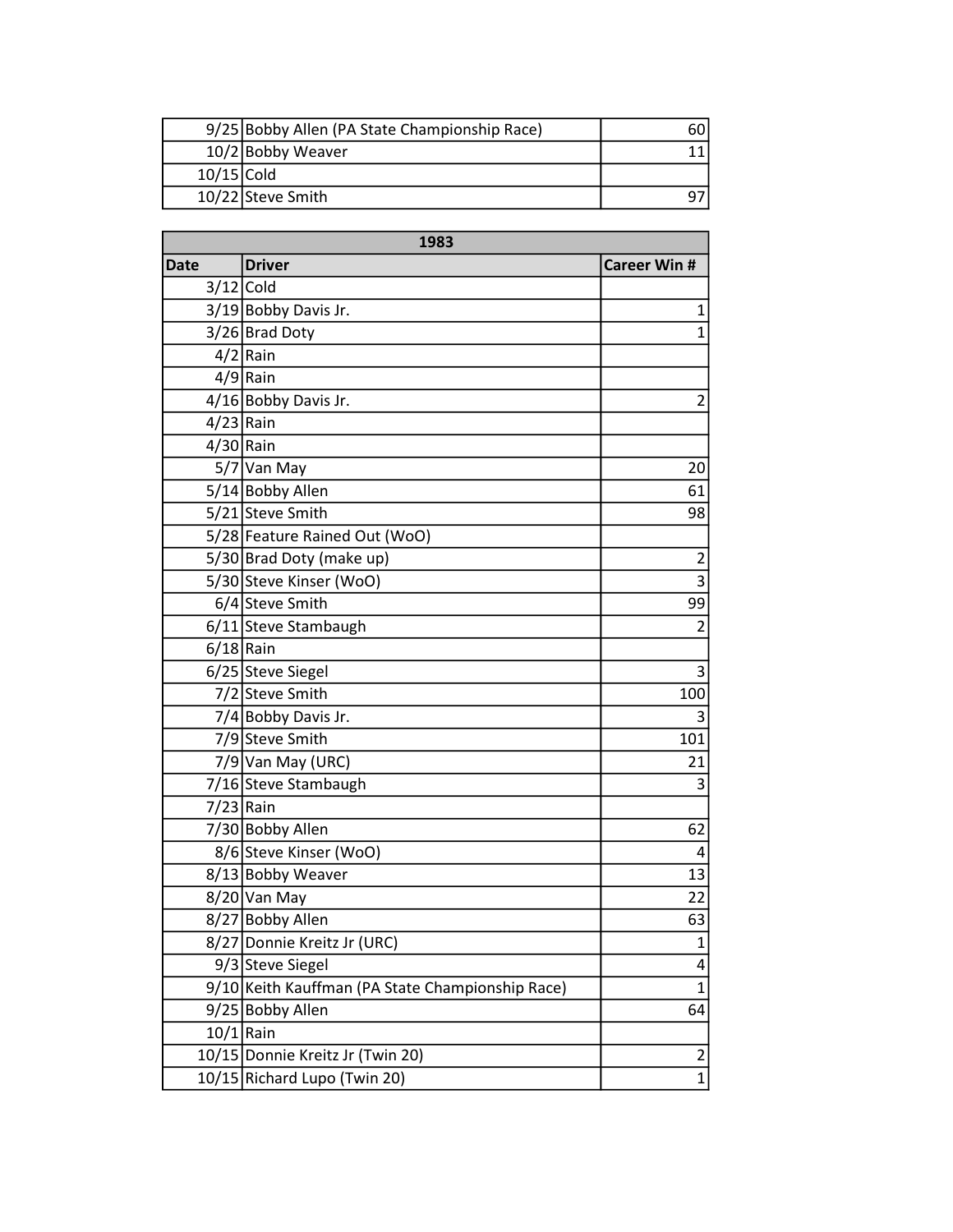| 1984        |                                                 |                         |
|-------------|-------------------------------------------------|-------------------------|
| <b>Date</b> | <b>Driver</b>                                   | <b>Career Win #</b>     |
|             | $3/30$ Snow                                     |                         |
|             | $3/31$ Snow                                     |                         |
|             | 4/7 Richard Lupo                                | $\overline{2}$          |
| $4/14$ Rain |                                                 |                         |
|             | 4/21 Paul Lotier                                | 1                       |
| $4/28$ Rain |                                                 |                         |
|             | 5/5 Van May                                     | 23                      |
|             | 5/12 Meme DeSantis                              | $\mathbf 1$             |
|             | 5/19 Frankie Kerr                               | $\overline{1}$          |
|             | 5/26 Steve Kinser (WoO)                         | $\overline{5}$          |
| $5/28$ Rain |                                                 |                         |
|             | 6/2 Steve Kinser                                | 6                       |
|             | 6/9 Steve Siegel                                | $\overline{5}$          |
|             | 6/16 Bobby Weaver                               | 13                      |
|             | 6/23 Steve Smith                                | 102                     |
|             | $6/30$ Van May                                  | 24                      |
|             | 7/4 Richard Lupo                                | 3                       |
|             | 7/7 Richard Lupo                                | $\overline{\mathbf{4}}$ |
|             | 7/14 Richard Lupo                               | 5                       |
|             | 7/21 Meme DeSantis                              | $\overline{2}$          |
|             | 7/28 Meme DeSantis                              | $\overline{3}$          |
|             | 8/4 Bobby Davis Jr. (WoO)                       | $\overline{\mathbf{4}}$ |
|             | $8/11$ Van May                                  | 25                      |
|             | 8/18 Van May                                    | 26                      |
|             | 8/25 Steve Smith (Twin 25)                      | 103                     |
|             | 8/25 Steve Smith (Twin 25)                      | 104                     |
|             | 9/1 Richard Lupo                                | 6                       |
|             | 9/8 Keith Kauffman (PA State Championship Race) | $\overline{2}$          |
|             | 9/15 Steve Smith                                | 105                     |
|             | 9/22 Bobby Allen                                | 65                      |
| $9/29$ Rain |                                                 |                         |
|             | 10/6 Steve Smith                                | 106                     |
|             | 10/13 Steve Smith (4-15s)                       | 107                     |
|             | 10/13 Steve Smith (4-15s)                       | 108                     |
|             | 10/13 Steve Smith (4-15s)                       | 109                     |
|             | 10/13 Steve Smith (4-15s)                       | 110                     |

| 1985        |                   |              |
|-------------|-------------------|--------------|
| <b>Date</b> | <b>Driver</b>     | Career Win # |
|             | 3/16 Steve Smith  | 111          |
| $3/23$ Rain |                   |              |
|             | 3/30 Bobby Allen  | 65           |
|             | 4/6 Richard Lupo  |              |
|             | 4/13 Richard Lupo | 8            |
|             | $4/20$ Van May    |              |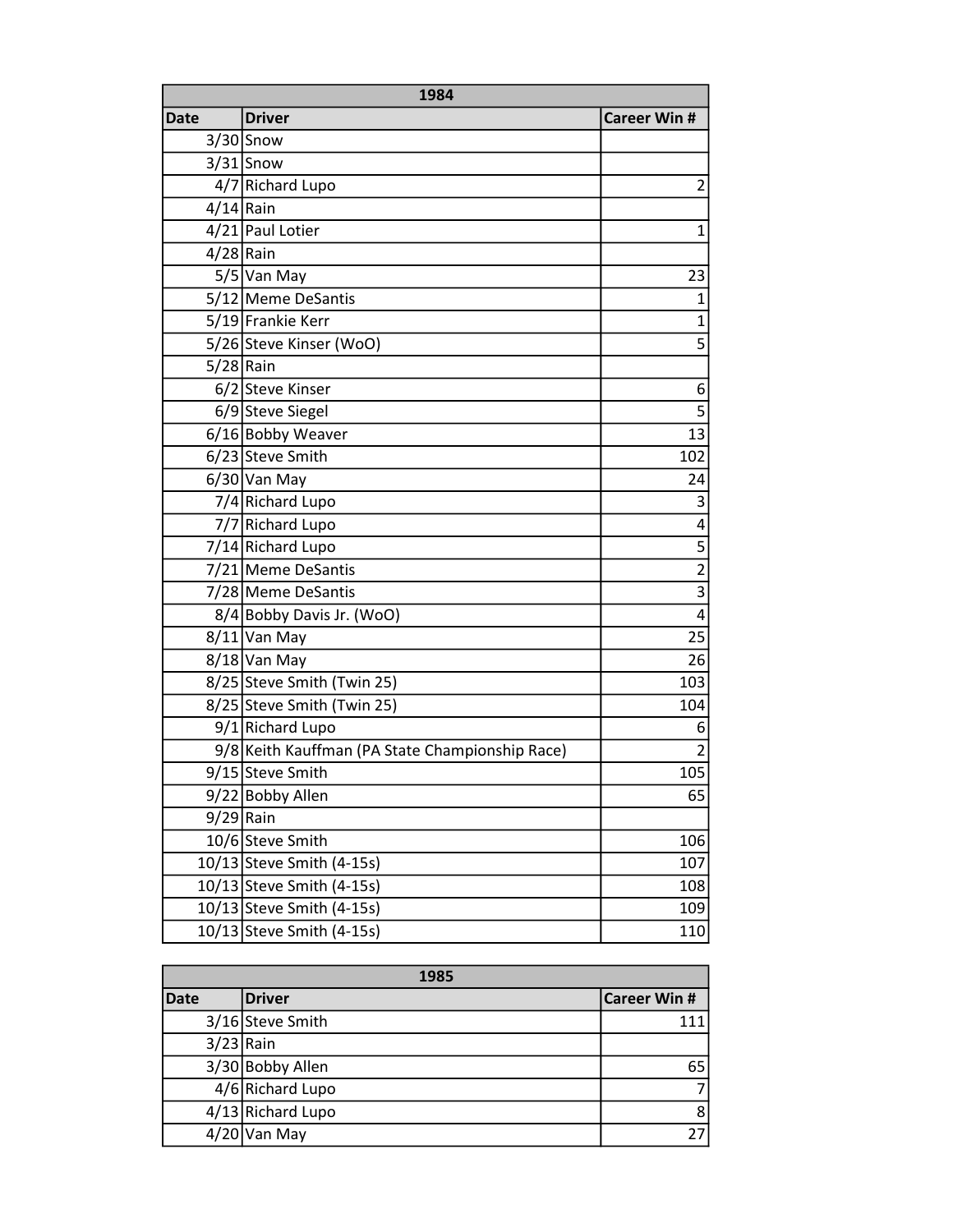|             | 4/27 Richard Lupo                                    | 9              |
|-------------|------------------------------------------------------|----------------|
|             | 5/4 Steve Siegel                                     | 6              |
|             | 5/11 Stevie Smith                                    | $\overline{1}$ |
|             | 5/18 Steve Smith                                     | 112            |
|             | 5/18 Dave Kelly (URC)                                | 1              |
|             | 5/25 Steve Kinser (WoO)                              | 7              |
|             | 5/27 Steve Kinser                                    | 8              |
|             | 6/1 Steve Kinser (WoO)                               | 9              |
|             | $6/8$ Rain                                           |                |
| $6/15$ Rain |                                                      |                |
|             | 6/22 Steve Siegel                                    | 7              |
|             | 6/29 Richard Lupo                                    | 10             |
|             | 7/3 Steve Smith                                      | 113            |
|             | 7/3 Dave Kelly (URC)                                 | 2              |
|             | 7/6 Meme DeSantis                                    | 4              |
|             | 7/13 Steve Stambaugh                                 | 4              |
|             | 7/20 Steve Siegel                                    | 8              |
|             | 7/27 Steve Smith                                     | 114            |
|             | 8/3 Bobby Allen (WoO)                                | 67             |
|             | 8/10 Steve Smith                                     | 115            |
|             | 8/17 Steve Siegel                                    | 9              |
| $8/24$ Rain |                                                      |                |
|             | 8/31 Stevie Smith (tie)                              | 2              |
|             | 8/31 Steve Siegel (tie)                              | 10             |
|             | 9/7 Doug Wolfgang                                    | $\mathbf{1}$   |
|             | 9/28 Keith Kauffman (Twin 25) (PA Championship Race) | $\overline{3}$ |
|             | 9/28 Paul Lotier (Twin 25)                           | $\overline{2}$ |

| 1986        |                            |                     |
|-------------|----------------------------|---------------------|
| <b>Date</b> | <b>Driver</b>              | <b>Career Win #</b> |
|             | 4/19 Frankie Kerr          | 2                   |
|             | 4/26 Stevie Smith          | 3                   |
|             | 5/3 Bobby Allen            | 68                  |
|             | 5/10 Bobby Allen           | 69                  |
|             | 5/17 Daryl Gohn            | 1                   |
|             | 5/24 Bobby Davis Jr. (WoO) | 5                   |
|             | 5/26 Bobby Allen           | 70                  |
|             | 5/31 Bobby Davis Jr. (WoO) | 6                   |
|             | 6/7 Bobby Allen            | 71                  |
|             | 6/14 Steve Stambaugh       | 5                   |
|             | 6/21 George Streaker       | $\overline{1}$      |
|             | 6/28 Steve Smith           | 116                 |
|             | 7/3 Van May                | 28                  |
|             | 7/5 Steve Smith            | 117                 |
|             | 7/12 Joey Allen            |                     |
|             | 7/19 Steve Siegel          | 11                  |
|             | 7/26 Stevie Smith          | 4                   |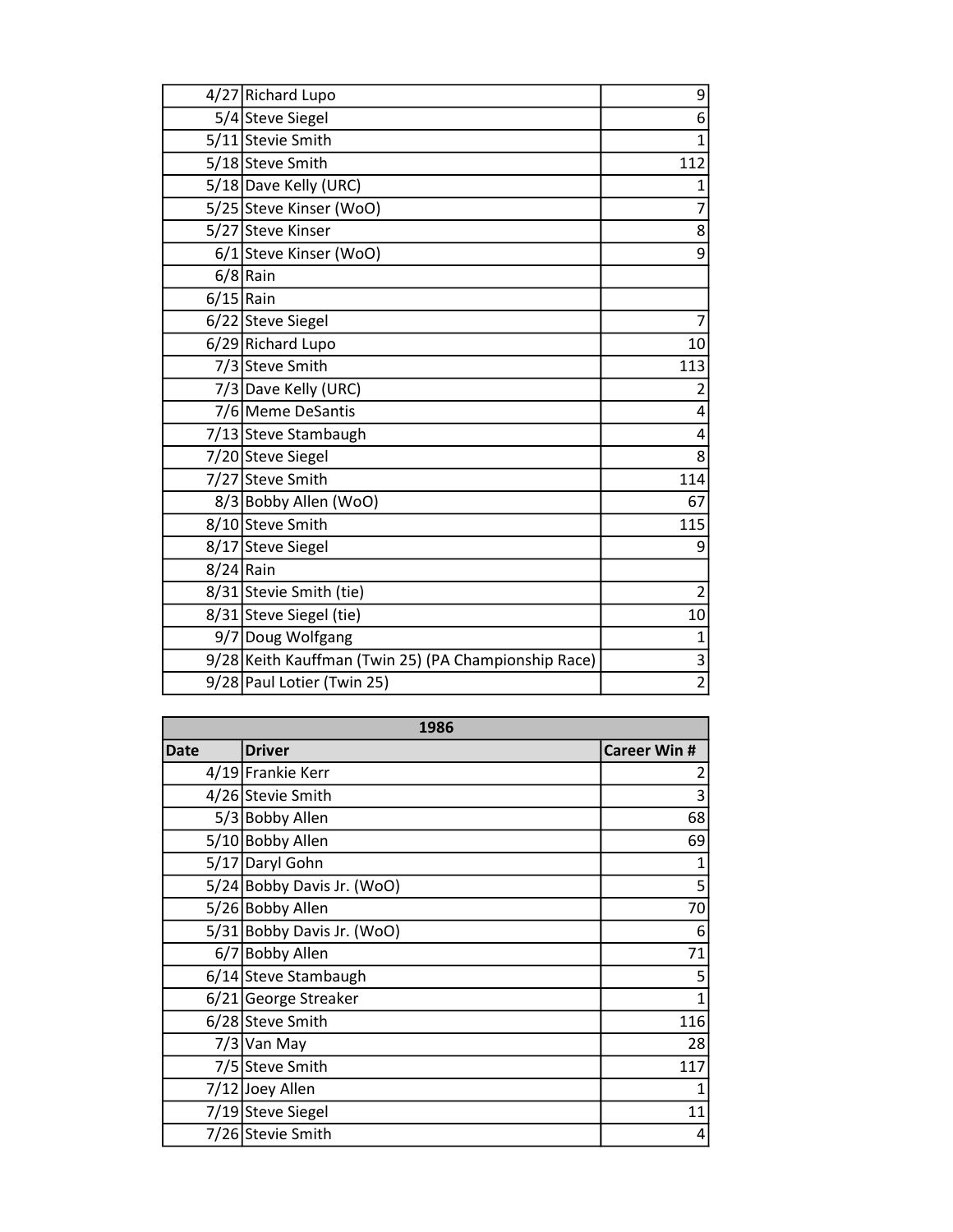|             | 8/2 Sammy Swindell (WoO)                      |     |
|-------------|-----------------------------------------------|-----|
|             | 8/9 Richard Lupo                              |     |
| $8/16$ Rain |                                               |     |
|             | 8/23 Steve Smith                              | 118 |
|             | 8/30 Steve Smith                              | 119 |
|             | 9/6 Doug Wolfgang (Twin 25)                   |     |
|             | 9/6 Stevie Smith (Twin 25)                    |     |
|             | 9/26 Steve Smith                              | 120 |
|             | 9/27 Steve Smith (PA State Championship Race) | 121 |

| 1987        |                                                  |                         |
|-------------|--------------------------------------------------|-------------------------|
| <b>Date</b> | <b>Driver</b>                                    | <b>Career Win #</b>     |
|             | $4/4$ Rain                                       |                         |
|             | 4/11 Stevie Smith                                | 6                       |
|             | 4/18 Doug Wolfgang                               | $\overline{3}$          |
|             | 4/25 Dan Dietrich                                | $\overline{1}$          |
|             | 5/2 Johnny Mackison Jr.                          | $\overline{1}$          |
|             | 5/9 Stevie Smith (Twin 20)                       | $\overline{7}$          |
|             | 5/9 Dan Dietrich (Twin 20)                       | $\overline{2}$          |
|             | 5/16 Steve Smith                                 | 122                     |
|             | 5/23 Bobby Allen (WoO)                           | 72                      |
|             | 5/25 Steve Siegel                                | 12                      |
|             | 5/30 Steve Kinser (WoO)                          | 10                      |
|             | 6/6 Doug Wolfgang                                | 4                       |
|             | 6/13 Steve Siegel                                | 13                      |
| $6/20$ Rain |                                                  |                         |
|             | 6/27 Fred Rahmer                                 | $\mathbf{1}$            |
|             | $7/2$ Rain                                       |                         |
|             | 7/4 Steve Smith                                  | 123                     |
|             | 7/11 Dan Dietrich                                | 3                       |
|             | 7/18 Steve Stambaugh (Twin 20)                   | 6                       |
|             | 7/18 Stevie Smith (Twin 20)                      | 8                       |
|             | 7/25 Daryl Gohn                                  | $\overline{2}$          |
|             | 8/1 Steve Kinser (WoO)                           | 11                      |
|             | 8/8 Dan Dietrich                                 | 4                       |
|             | 8/15 Dan Dietrich                                | $\overline{5}$          |
|             | 8/22 Stevie Smith                                | $\overline{9}$          |
|             | 8/29 Dan Dietrich                                | $\overline{6}$          |
|             | 9/5 Daryl Gohn                                   | $\overline{\mathbf{3}}$ |
|             | $9/7$ Rain                                       |                         |
|             | 9/26 Bobby Allen (Triple 20)                     | 73                      |
|             | 9/26 Steve Smith (Triple 20)                     | 126                     |
|             | 9/26 Jim Nace (Triple 20) (PA Championship Race) | $\overline{1}$          |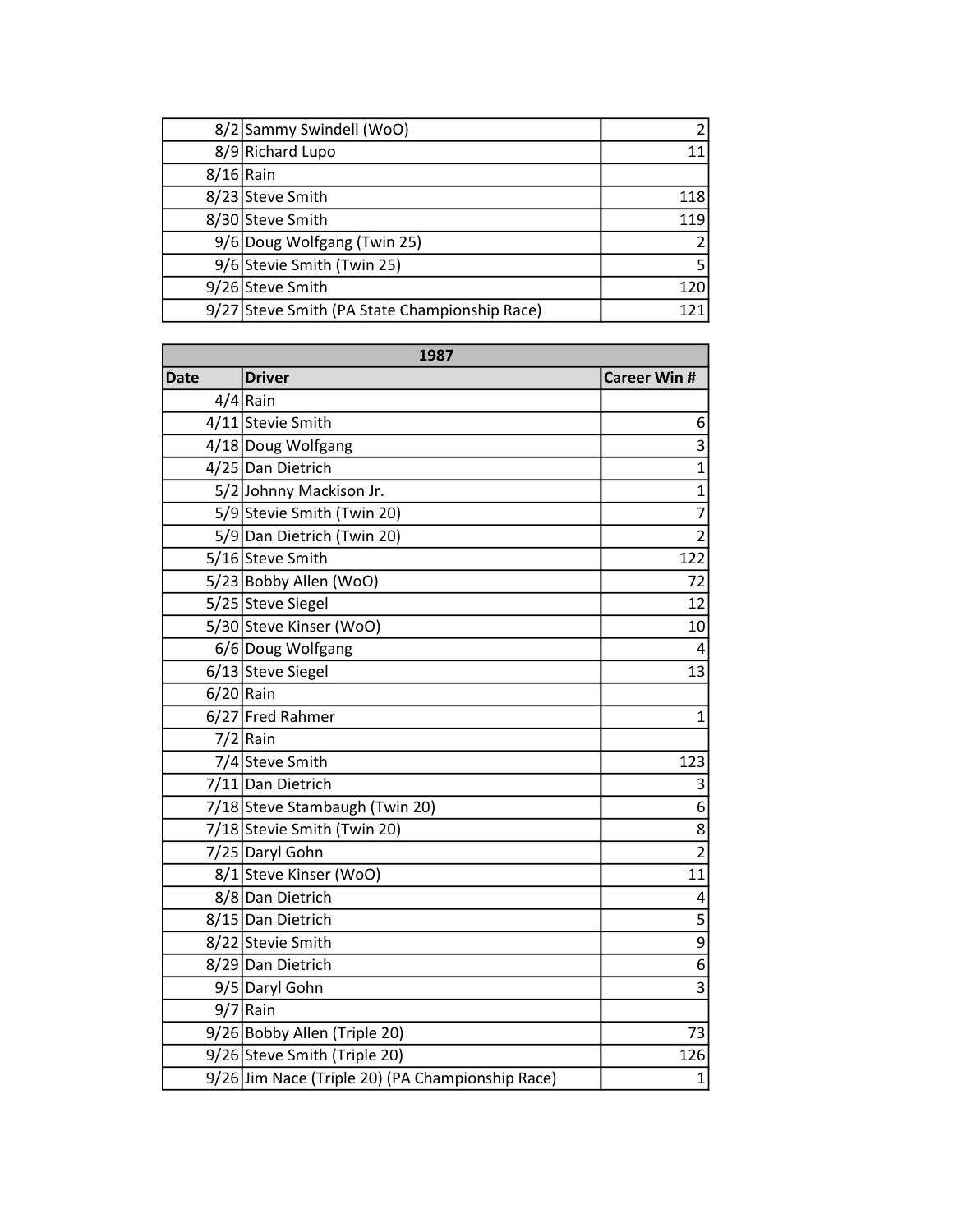| 1988        |                                                |                     |
|-------------|------------------------------------------------|---------------------|
| <b>Date</b> | <b>Driver</b>                                  | <b>Career Win #</b> |
|             | 4/9 Stevie Smith                               | 10                  |
| $4/16$ Cold |                                                |                     |
| $4/23$ Rain |                                                |                     |
|             | 4/30 Stevie Smith                              | 11                  |
|             | 5/7 Bobby Allen                                | 74                  |
|             | 5/14 Darren Eash                               | $\overline{1}$      |
|             | 5/21 Darren Eash                               | $\overline{2}$      |
|             | 5/28 Sammy Swindell (WoO)                      | $\overline{3}$      |
|             | 6/4 Stevie Smith (WoO)                         | 12                  |
|             | 6/11 Jimmy Sills                               | $\overline{1}$      |
|             | 6/18 Jimmy Sills                               | $\overline{2}$      |
|             | 6/25 Steve Siegel                              | 14                  |
|             | 7/2 Kenny Adams                                | $\overline{1}$      |
|             | 7/9 Dave Haight                                | $\overline{1}$      |
|             | 7/16 Stevie Smith                              | 13                  |
| $7/23$ Rain |                                                |                     |
|             | 7/30 Steve Kinser (WoO)                        | 12                  |
|             | $8/6$ Rain                                     |                     |
|             | 8/13 Steve Siegel                              | 15                  |
| 8/20 Rain   |                                                |                     |
|             | 8/27 Stevie Smith                              | 14                  |
|             | 9/3 Stevie Smith                               | 15                  |
|             | 9/10 Stevie Smith (PA State Championship Race) | 16                  |
|             | 10/15 Stevie Smith                             | 17                  |
|             | 11/26 Kenny Adams                              | $\overline{2}$      |

| 1989        |                              |                     |
|-------------|------------------------------|---------------------|
| <b>Date</b> | Driver                       | <b>Career Win #</b> |
|             | $3/4$ Rain                   |                     |
|             | $3/11$ Cold                  |                     |
| $3/18$ Rain |                              |                     |
|             | 3/25 Stevie Smith            | 18                  |
|             | $4/1$ Cold                   |                     |
|             | $4/8$ Rain                   |                     |
| $4/15$ Rain |                              |                     |
|             | 4/22 Chuck Reinert (Twin 25) |                     |
|             | 4/22 Steve Smith (Twin 25)   | 125                 |
| $4/29$ Rain |                              |                     |
|             | $5/6$ Rain                   |                     |
|             | 5/13 Feature Rain Out        |                     |
|             | 5/20 Cris Eash (WoO)         | 1                   |
|             | 5/27 Donnie Kreitz Jr (WoO)  | 3                   |
|             | 6/3 Meme DeSantis            | 5                   |
|             | 6/10 Meme DeSantis (make up) |                     |
|             | 6/10 Kenny Adams             | 3                   |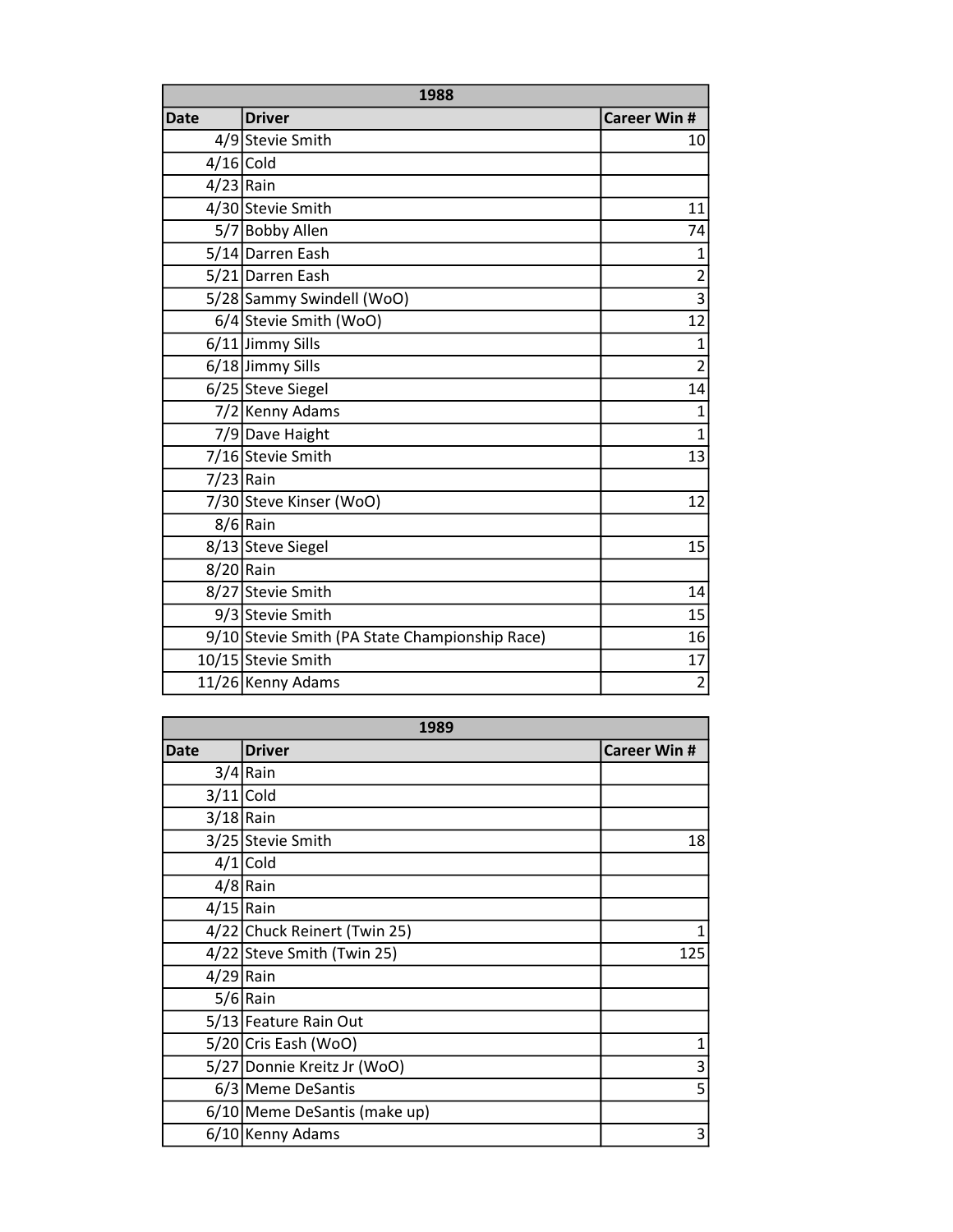|             | 6/17 Dan Dietrich                                  |     |
|-------------|----------------------------------------------------|-----|
| $6/24$ Rain |                                                    |     |
|             | 7/1 Steve Siegel                                   | 16  |
|             | 7/8 Kenny Adams                                    | 4   |
|             | 7/15 Dan Dietrich                                  | 8   |
|             | 7/22 Kenny Adams                                   | 5   |
|             | 7/29 Bobby Davis Jr. (WoO)                         | 7   |
|             | 8/5 Kenny Adams                                    | 6   |
|             | 8/12 Steve Smith (Twin 25)                         | 126 |
| $8/19$ Rain |                                                    |     |
|             | 8/26 Dan Dietrich                                  | 9   |
|             | 9/2 Johnny Mackison Jr. (All Star/PA Championship) | 2   |
| $9/16$ Rain |                                                    |     |
| $9/23$ Rain |                                                    |     |
|             | 10/14 Steve Siegel                                 | 17  |

| 1990         |                                               |                     |
|--------------|-----------------------------------------------|---------------------|
| <b>Date</b>  | <b>Driver</b>                                 | <b>Career Win #</b> |
| $5/26$  Rain |                                               |                     |
|              | $6/2$ Rain                                    |                     |
|              | 6/30 Dan Dietrich                             | 10                  |
|              | 7/7 Steve Stambaugh                           | 7                   |
| $7/14$ Rain  |                                               |                     |
| $7/21$ Rain  |                                               |                     |
|              | 7/28 Steve Stambaugh                          | 8                   |
|              | 8/3 Steve Smith                               | 127                 |
|              | 8/11 Johnny Mackison Jr                       | 3                   |
|              | 8/18 Feature Rained Out                       |                     |
|              | 8/25 Meme DeSantis (make up)                  | 7                   |
|              | 8/25 Steve Stambaugh                          | 9                   |
|              | 9/1 Steve Smith                               | 128                 |
|              | 9/8 Kenny Jacobs (PA State Championship Race) | 1                   |
|              | 9/22 Dan Dietrich                             | 11                  |
|              | 10/6 Steve Smith                              | 129                 |
| $10/13$ Rain |                                               |                     |
|              | 10/20 Steve Smith                             | 130                 |
|              | 11/17 Fred Rahmer                             | $\overline{2}$      |

| 1991        |                  |                     |
|-------------|------------------|---------------------|
| <b>Date</b> | <b>Driver</b>    | <b>Career Win #</b> |
|             | 3/2 Steve Smith  | 131                 |
|             | 3/9 Steve Siegel | 18                  |
|             | 3/16 Cris Eash   | $\overline{2}$      |
| $3/23$ Rain |                  |                     |
|             | 3/30 Jack Hewitt | 1                   |
|             | 4/6 Steve Smith  | 132                 |
| $4/13$ Rain |                  |                     |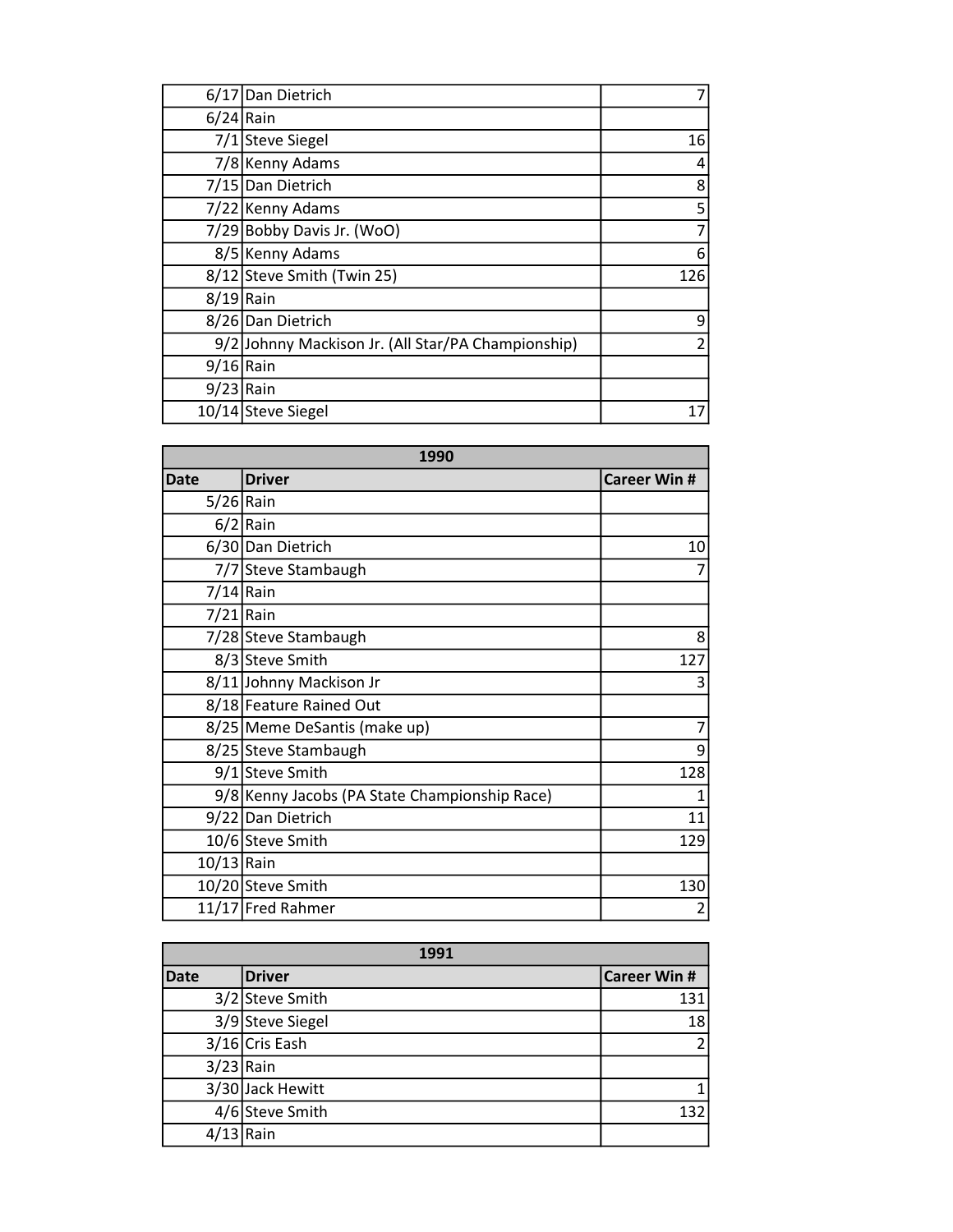| $4/20$ Rain |                                               |                |
|-------------|-----------------------------------------------|----------------|
|             | 4/27 Dan Dietrich                             | 12             |
|             | 5/4 Steve Stambaugh                           | 10             |
|             | 5/11 Donnie Kreitz Jr                         | 4              |
|             | 5/18 Donnie Kreitz Jr                         | 5              |
|             | 5/25 Sammy Swindell (WoO)                     | 4              |
|             | 6/1 Steve Smith                               | 133            |
|             | 6/8 Steve Smith                               | 134            |
|             | 6/15 Steve Smith                              | 135            |
|             | 6/22 Chris Hladik                             | 1              |
|             | 6/29 Steve Smith                              | 136            |
|             | 7/4 Steve Smith (Speedweek)                   | 137            |
|             | 7/6 Donnie Kreitz Jr (Speedweek)              | 6              |
|             | 7/13 Steve Stambaugh                          | 11             |
|             | 7/20 Steve Smith                              | 138            |
|             | 7/27 Donnie Kreitz Jr                         | $\overline{7}$ |
|             | 8/3 Steve Stambaugh                           | 12             |
|             | 8/10 Steve Stambaugh                          | 13             |
|             | 8/17 Steve Smith                              | 139            |
|             | 8/24 Steve Smith                              | 140            |
|             | 8/31 Donnie Kreitz Jr                         | 8              |
|             | 9/2 Todd Gracey                               | $\overline{1}$ |
|             | 9/7 Jeff Shepard (PA State Championship Race) | $\overline{1}$ |
|             | 9/14 Donnie Kreitz Jr                         | 9              |
|             | 9/28 Dan Dietrich                             | 13             |
|             | 10/12 Power Failure                           |                |
|             | 10/19 Donnie Kreitz Jr (Twin 20)              | 10             |
|             | 10/19 Bobby Fletcher (Twin 20)                | $\mathbf{1}$   |
|             | 10/26 Steve Smith                             | 141            |
|             | 11/16 Keith Kauffman                          | 4              |

| 1992        |                         |                     |
|-------------|-------------------------|---------------------|
| <b>Date</b> | <b>Driver</b>           | <b>Career Win #</b> |
| $2/29$ Cold |                         |                     |
|             | $3/7$ Rain              |                     |
|             | $3/14$ Cold             |                     |
|             | $3/21$ Snow             |                     |
|             | 3/28 Dan Dietrich       | 14                  |
|             | $4/4$ Cold              |                     |
|             | 4/11 Bobby Weaver       | 14                  |
| $4/18$ Rain |                         |                     |
| $4/25$ Rain |                         |                     |
|             | 5/2 Donnie Kreitz Jr    | 11                  |
|             | 5/9 Jamie Steffey       | 1                   |
|             | 5/16 Fred Rahmer        | 3                   |
|             | 5/23 Donnie Kreitz Jr   | 12                  |
|             | 5/25 Steve Kinser (WoO) | 13                  |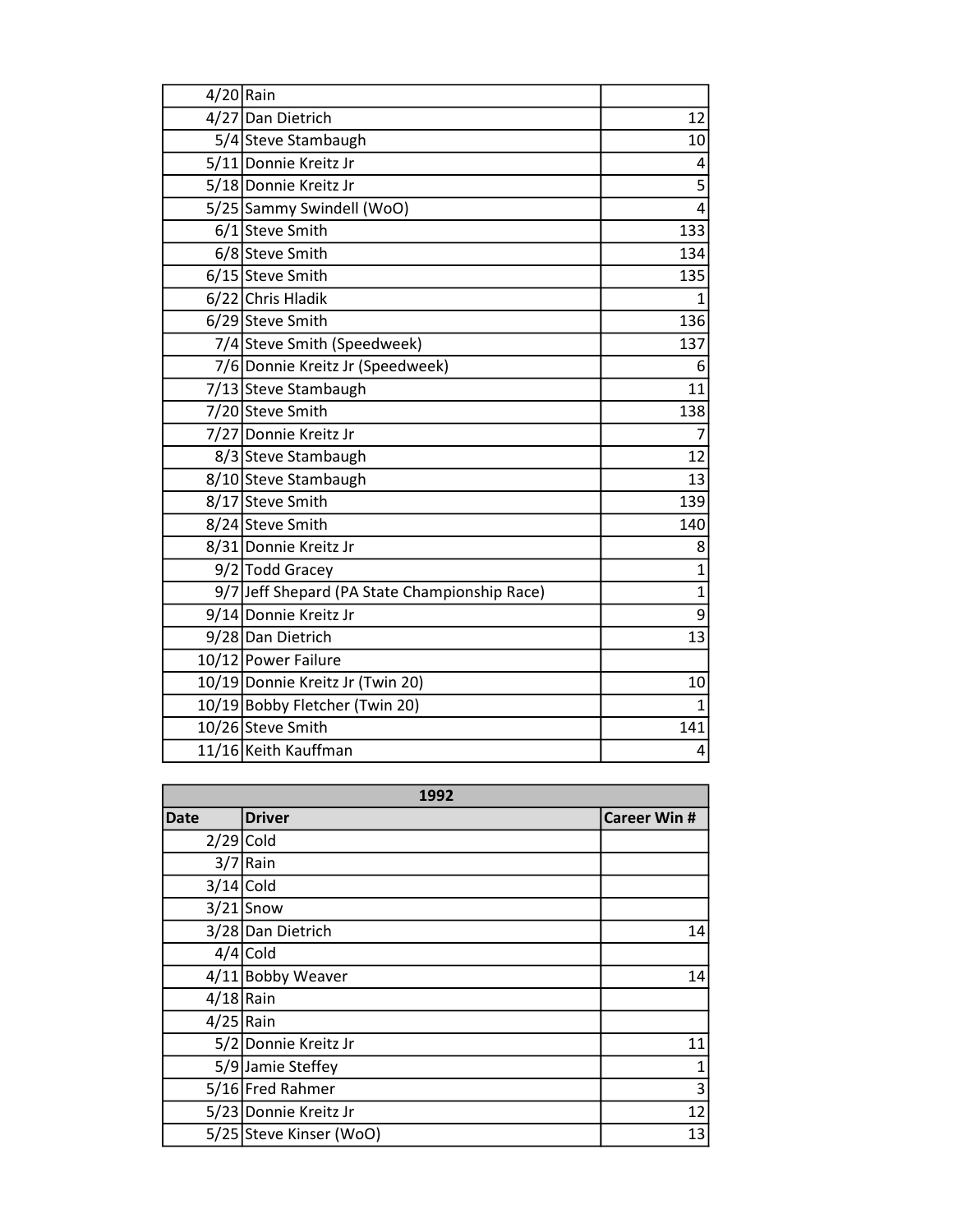| $5/30$ Rain  |                                              |              |
|--------------|----------------------------------------------|--------------|
|              | 6/6 Fred Rahmer                              | 4            |
|              | 6/13 Donnie Kreitz Jr                        | 13           |
|              | 6/20 Steve Smith (Twin 20)                   | 142          |
|              | 6/20 Donnie Kreitz Jr (Twin 20)              | 14           |
| $6/24$ Rain  |                                              |              |
|              | 6/27 Phil Walter                             | $\mathbf 1$  |
|              | 7/4 Fred Rahmer (Speedweek)                  | 5            |
|              | 7/11 Fred Rahmer                             | 6            |
|              | 7/15 Steve Smith                             | 143          |
|              | 7/18 Dan Dietrich                            | 15           |
|              | 7/25 Steve Smith                             | 144          |
|              | 8/1 Steve Smith (Twin 20)                    | 145          |
|              | 8/1 Steve Smith (Twin 20)                    | 146          |
|              | $8/8$ Rain                                   |              |
| $8/15$ Rain  |                                              |              |
|              | 8/22 Steve Smith                             | 147          |
|              | 8/29 Donnie Kreitz Jr                        | 15           |
|              | 9/5 Fred Rahmer (PA State Championship Race) | 7            |
|              | 9/12 Fred Rahmer                             | 8            |
|              | 9/26 Cris Eash                               | 3            |
|              | 10/17 Lance Dewease                          | $\mathbf{1}$ |
| $10/24$ Rain |                                              |              |
| 10/31 Rain   |                                              |              |
|              | $11/14$ Cris Eash                            | 4            |

| 1993        |                             |                    |
|-------------|-----------------------------|--------------------|
| <b>Date</b> | <b>Driver</b>               | <b>Career Win#</b> |
|             | $3/6$ Snow                  |                    |
|             | $3/13$ Snow                 |                    |
|             | $3/20$ Snow                 |                    |
| $3/27$ Rain |                             |                    |
|             | 4/3 Lance Dewease           | $\overline{2}$     |
| $4/10$ Rain |                             |                    |
|             | 3/17 Fred Rahmer            | 9                  |
|             | 4/24 Fred Rahmer            | 10                 |
|             | 5/1 Fred Rahmer             | 11                 |
|             | 5/8 Fred Rahmer             | 12                 |
|             | 5/15 Mike Kirby (CRA)       | $\overline{1}$     |
|             | 5/22 Fred Rahmer            | 13                 |
|             | 5/29 Scott Walls            | $\mathbf{1}$       |
|             | 6/5 Andy Hillenburg (WoO)   | $\mathbf{1}$       |
|             | 6/12 Todd Gracey            | $\overline{2}$     |
| $6/19$ Rain |                             |                    |
|             | 6/26 Fred Rahmer            | 14                 |
|             | 7/5 Steve Smith (Speedweek) | 148                |
|             | 7/10 Fred Rahmer            | 15                 |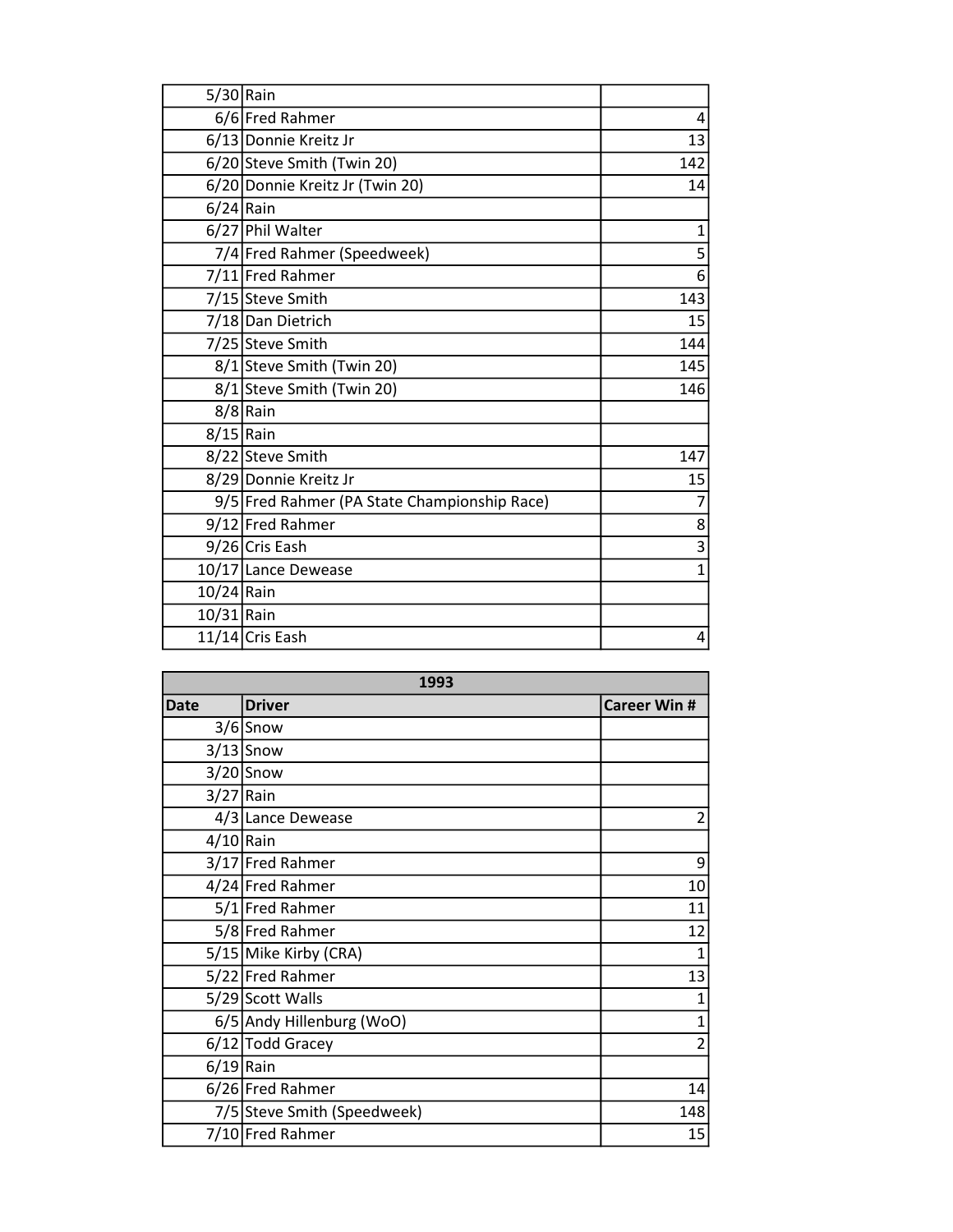|             | 7/17 Fred Rahmer                             | 16                  |
|-------------|----------------------------------------------|---------------------|
|             | 7/24 Bobby Fletcher                          | $\overline{2}$      |
|             | 7/31 Fred Rahmer                             | 17                  |
|             | 8/8 Billy Brian Jr. (WoO)                    | $\mathbf{1}$        |
|             | 8/14 Fred Rahmer                             | 18                  |
|             | 8/21 Randy Wolfe                             | $\mathbf{1}$        |
|             | $8/28$ Rain                                  |                     |
|             | 8/29 Fred Rahmer                             | 19                  |
|             | 9/4 Steve Smith (PA State Championship Race) | 149                 |
|             | 9/11 Fred Rahmer                             | 20                  |
|             | $9/25$ Rain                                  |                     |
|             | 10/9 Fred Rahmer                             | 21                  |
|             | 10/16 Dan Dietrich                           | 16                  |
|             | 11/6 Fred Rahmer                             | 22                  |
|             |                                              |                     |
|             | 1994                                         |                     |
| <b>Date</b> | <b>Driver</b>                                | <b>Career Win #</b> |
|             | $2/26$ Snow                                  |                     |
|             | $3/5$ Snow                                   |                     |
|             | $3/12$ Snow                                  |                     |
|             | $3/19$ Snow                                  |                     |
|             | 3/20 Glenn Fitzcharles                       | $\mathbf 1$         |
|             | 3/26 Lance Dewease                           | $\overline{3}$      |
|             | 4/2 Terry McCarl                             | $\mathbf{1}$        |
|             | 4/9 Fred Rahmer                              | 23                  |
|             | 4/16 Howie Locke                             | $\mathbf{1}$        |
|             | 4/23 Fred Rahmer                             | 24                  |
|             | 4/30 Fred Rahmer                             | 25                  |
|             | $5/7$ Rain                                   |                     |
|             | 5/14 Fred Rahmer                             | 26                  |
|             | 5/21 Fred Rahmer                             | 27                  |
|             | 5/28 Billy Brian Jr.                         | $\mathbf 2$         |
|             | 6/4 Steve Kinser (WoO)                       | 14                  |
|             | 6/11 Fred Rahmer                             | 28                  |
|             | 6/18 Fred Rahmer                             | 29                  |
|             | 6/25 Bobby Allen                             | 75                  |
|             | 7/2 Fred Rahmer (Speedweek)                  | 30                  |
|             | 7/9 Kenny Adams                              | 7                   |
|             | 7/16 Garry Brazier                           | $\mathbf{1}$        |
|             |                                              |                     |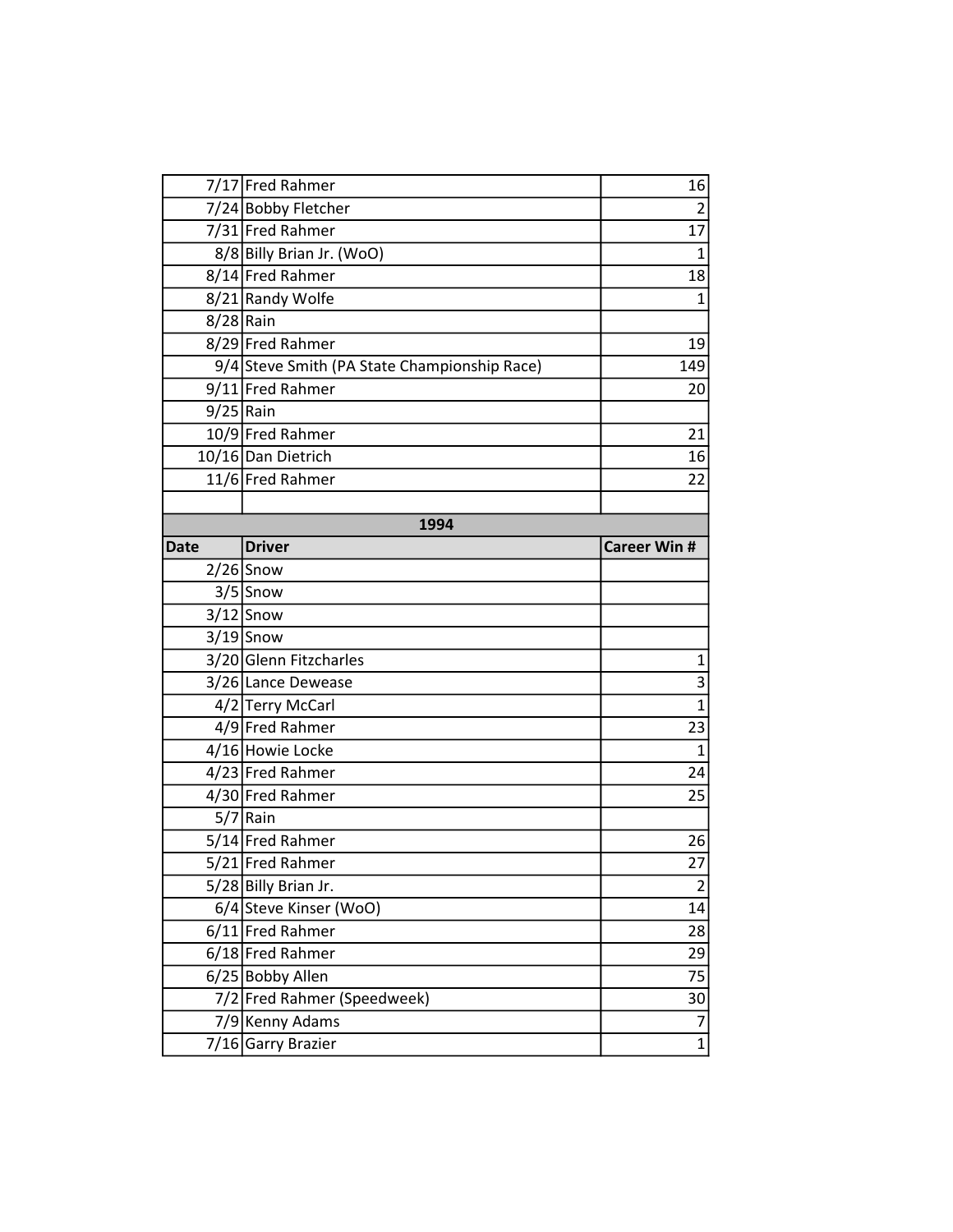| 7/23 Fred Rahmer                              | 31 |
|-----------------------------------------------|----|
| 7/30 Todd Gracey                              |    |
| 8/7 Steve Kinser (WoO)                        | 15 |
| 8/13 Kenny Adams                              | 8  |
| 8/20 Billy Brian Jr.                          |    |
| 8/27 Kenny Adams                              |    |
| 9/3 Kenny Adams                               | 10 |
| 9/10 Kenny Adams (PA State Championship Race) |    |
| 9/24 Dan Dietrich                             |    |

| 1995         |                                              |                     |
|--------------|----------------------------------------------|---------------------|
| <b>Date</b>  | <b>Driver</b>                                | <b>Career Win #</b> |
|              | 2/25 Fred Rahmer                             | 32                  |
|              | 3/4 Lance Dewease                            | 4                   |
|              | 3/11 Todd Shaffer                            | $\mathbf{1}$        |
|              | 3/18 Cris Eash                               | 5                   |
|              | 3/25 Todd Gracey                             | 4                   |
|              | 4/1 Cris Eash                                | 6                   |
|              | $4/8$ Rain                                   |                     |
|              | 4/15 Fred Rahmer                             | 33                  |
|              | 4/22 Fred Rahmer                             | 34                  |
|              | 4/29 Dan Dietrich                            | 18                  |
|              | 5/6 Fred Rahmer                              | 35                  |
|              | 5/13 Fred Rahmer (All Star)                  | 36                  |
|              | 5/20 Cliff Brian                             | 1                   |
|              | 5/27 Steve Siegel                            | 19                  |
|              | 6/3 Steve Kinser (WoO)                       | 16                  |
| $6/10$ Rain  |                                              |                     |
|              | 6/16 Dave Haight                             | $\overline{2}$      |
| $6/24$ Rain  |                                              |                     |
|              | 7/3 Billy Brian Jr. (Speedweek)              | 4                   |
|              | 7/8 Billy Brian Jr.                          | $\frac{5}{1}$       |
|              | 7/15 Brian Montieth                          |                     |
|              | 7/22 Fred Rahmer                             | 37                  |
|              | 7/29 Kevin Gobrecht                          | 1                   |
|              | 8/6 Dave Blaney (WoO)                        | $\mathbf{1}$        |
|              | 8/12 Cris Eash                               | $\overline{7}$      |
|              | 8/19Dan Dietrich                             | 19                  |
|              | 8/26 Fred Rahmer                             | 38                  |
|              | 9/2 Fred Rahmer (Bobby Abel Memorial)        | 39                  |
|              | 9/9 Fred Rahmer (PA State Championship Race) | 40                  |
|              | 9/15 Steve Siegel                            | 20                  |
|              | 9/23 Fred Rahmer                             | 41                  |
|              | 10/7 Fred Rahmer                             | 42                  |
| $10/14$ Rain |                                              |                     |
| 10/20 Rain   |                                              |                     |
|              | 10/22 Cris Eash                              | 8                   |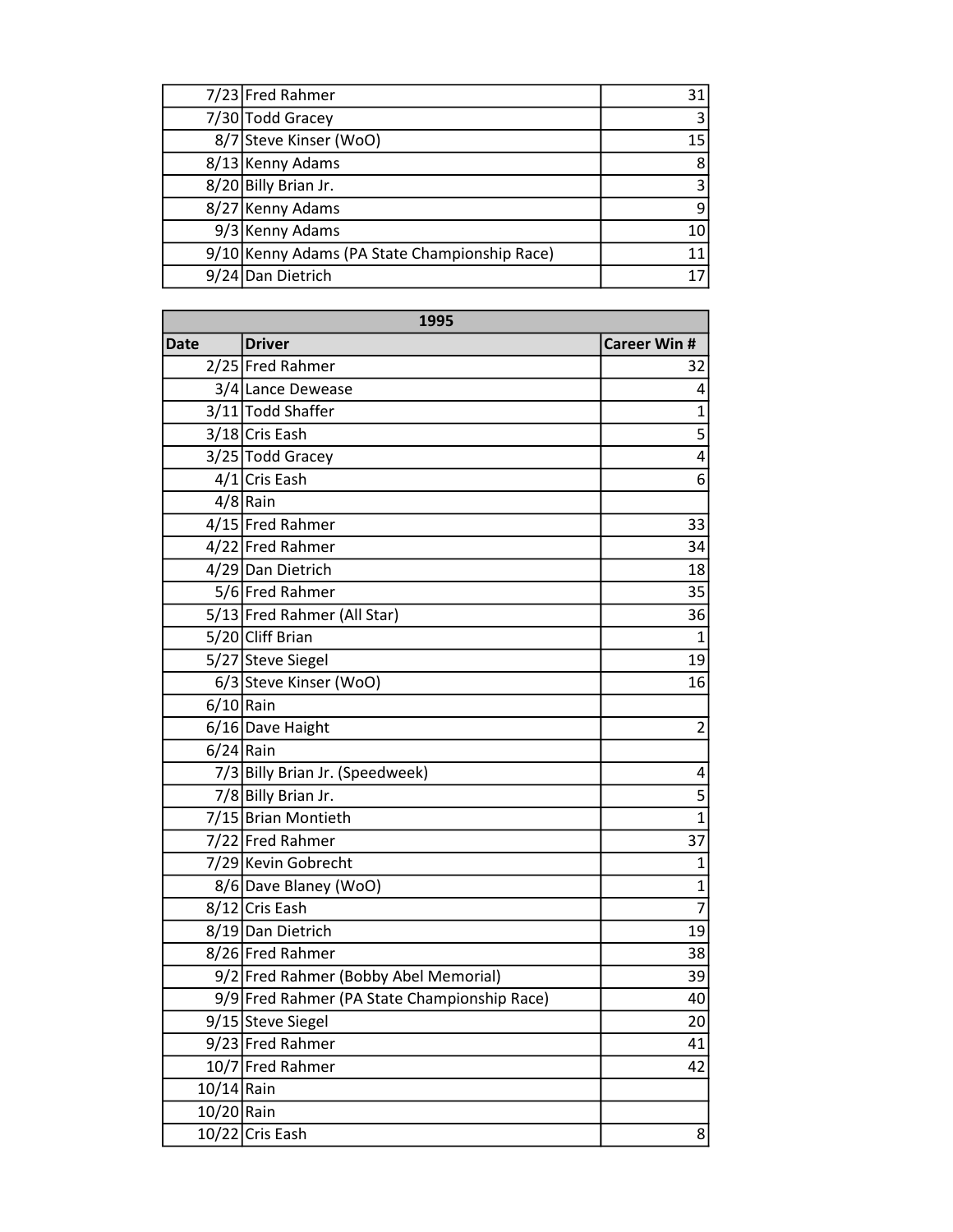| 1996        |                                                 |                     |
|-------------|-------------------------------------------------|---------------------|
| Date        | <b>Driver</b>                                   | <b>Career Win #</b> |
|             | 2/24 Fred Rahmer                                | 43                  |
|             | 3/2 Donnie Kreitz Jr                            | 16                  |
|             | $3/9$ Snow                                      |                     |
|             | 3/16 Todd Gracey                                | 5                   |
|             | 3/23 Fred Rahmer                                | 44                  |
|             | 3/30 Billy Brian Jr                             | 6                   |
|             | 4/6 Cris Eash                                   | 9                   |
|             | 4/13 Steve Siegel                               | 21                  |
|             | 4/20 Cris Eash                                  | 10                  |
|             | 4/27 Jesse Wentz                                | $\mathbf{1}$        |
|             | 5/4 Steve Smith (All Star)                      | 150                 |
| $5/11$ Rain |                                                 |                     |
|             | 5/18 Cris Eash                                  | 11                  |
|             | 5/26 Fred Rahmer                                | 45                  |
|             | 6/1 Mark Kinser (WoO)                           | $\overline{1}$      |
|             | 6/8 Keith Kauffman                              | $\overline{5}$      |
|             | 6/15 Cris Eash                                  | $\overline{12}$     |
|             | $6/22$ Cris Eash                                | 13                  |
|             | 6/29 Feature Rained Out                         |                     |
|             | 7/6 Billy Brian Jr (Speedweek)                  | 7                   |
|             | 7/13 Cris Eash (make up)                        | 14                  |
|             | 7/13 Jeff Rohrbaugh                             | $\mathbf{1}$        |
|             | 7/20 Billy Brian Jr                             | $\overline{8}$      |
|             | 7/27 Keith Kauffman                             | 6                   |
|             | 8/3 Bobby Weaver                                | 15                  |
|             | 8/10 Cris Eash                                  | 15                  |
|             | 8/17 Cris Eash                                  | 16                  |
|             | 8/24 Donnie Kreitz Jr                           | 17                  |
|             | 8/31 Donnie Kreitz Jr (Bobby Abel Memorial)     | 18                  |
|             | 9/7 Keith Kauffman (PA State Championship Race) | $\overline{7}$      |
|             | 9/21 Donnie Kreitz Jr                           | 19                  |
| $9/28$ Rain |                                                 |                     |
|             | 10/12 Fred Rahmer                               | 46                  |

| 1997        |                       |                     |
|-------------|-----------------------|---------------------|
| <b>Date</b> | <b>Driver</b>         | <b>Career Win #</b> |
|             | 2/22 Fred Rahmer      | 47                  |
|             | $3/1$ Rain            |                     |
|             | 3/15 Lance Dewease    | 5                   |
|             | 3/22 Keith Kauffman   | 8                   |
|             | 3/29 Donnie Kreitz Jr | 20                  |
|             | 4/5 Kevin Gobrecht    | $\mathfrak{p}$      |
| $4/12$ Rain |                       |                     |
|             | $4/19$ Tim Kuhn       |                     |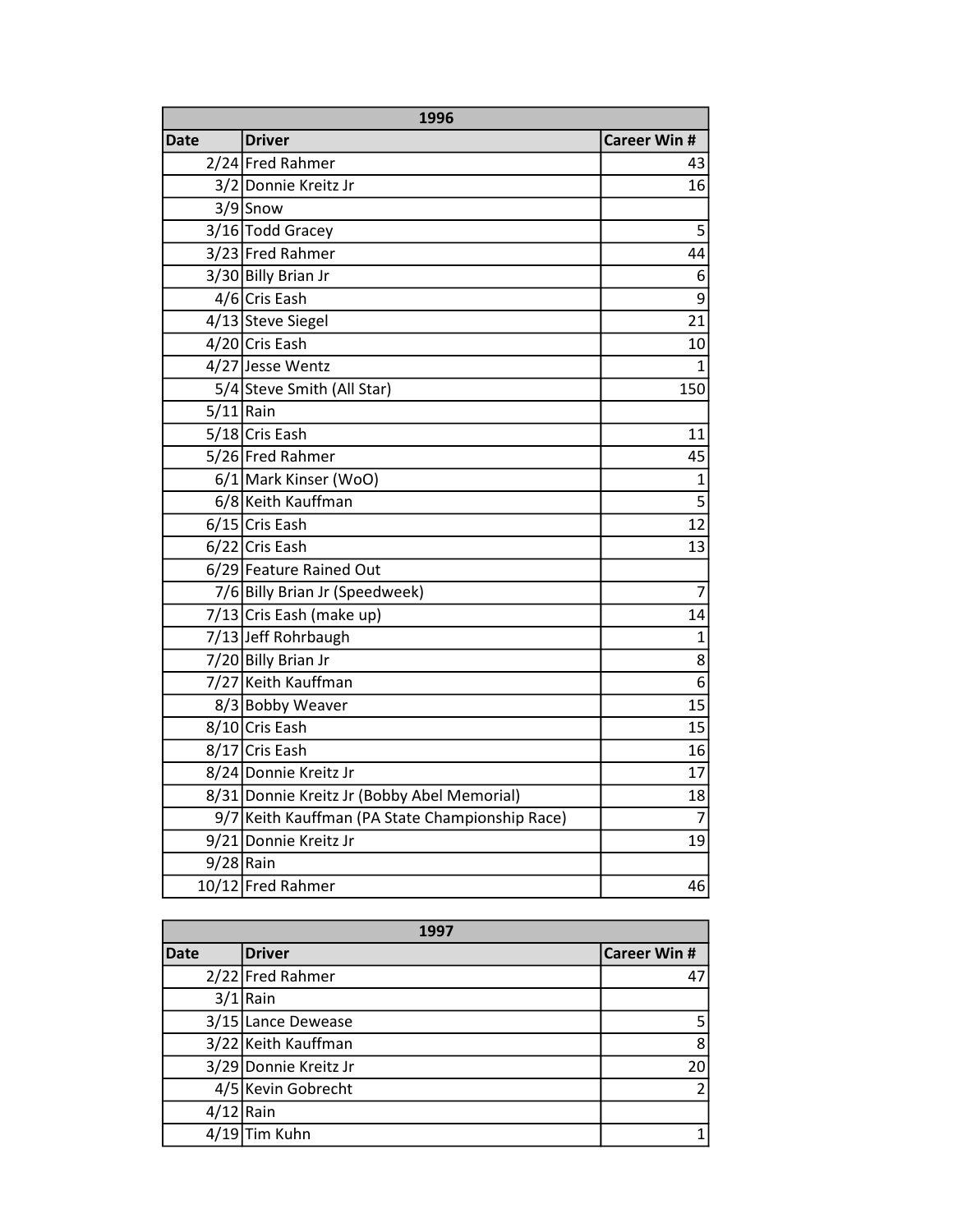| 4/26 Fred Rahmer                       | 49             |
|----------------------------------------|----------------|
| 5/3 Lance Dewease (All Star)           | 6              |
| 5/10 Cris Eash                         | 17             |
| 5/17 Fred Rahmer                       | 50             |
| 5/24 Cris Eash                         | 18             |
| 5/31 Mark Kinser (WoO)                 | 2              |
| 6/7 Jesse Wentz                        | $\overline{2}$ |
| 6/14 Fred Rahmer                       | 51             |
| $6/21$ Jesse Wentz                     | 3              |
| 6/28 Fred Rahmer                       | 52             |
| 7/3 Lance Dewease (Speedweek)          |                |
| 7/12 Fred Rahmer                       | 53             |
| 7/19 Kevin Gobrecht                    | 3              |
| 7/26 Cris Eash                         | 19             |
| 8/2 Fred Rahmer                        | 54             |
| 8/9 Fred Rahmer                        | 55             |
| 8/16 Fred Rahmer                       | 56             |
| 8/23 Cris Eash                         | 20             |
| 8/30 Fred Rahmer (Bobby Abel Memorial) | 57             |
| 9/6 Jeff Shepard                       | $\overline{2}$ |
| 9/29 Steve Siegel                      | 22             |
| 9/27 Lance Dewease                     | 8              |
| 10/11 Jeff Shepard (Weld Memorial)     | 3              |

| 1998        |                                   |                     |
|-------------|-----------------------------------|---------------------|
| <b>Date</b> | <b>Driver</b>                     | <b>Career Win #</b> |
|             | 2/21 Todd Shaffer                 | 2                   |
|             | 2/28 Sean Michael                 | $\overline{1}$      |
|             | 3/7 Steve Siegel                  | 23                  |
|             | 3/14 Cris Eash                    | 21                  |
| $3/21$ Rain |                                   |                     |
|             | 3/28 Todd Gracey                  | 6                   |
|             | 4/4 Fred Rahmer                   | 58                  |
|             | 4/11 Fred Rahmer                  | 59                  |
|             | 4/18 Fred Rahmer                  | 60                  |
|             | 4/25 Fred Rahmer                  | 61                  |
|             | 5/2 Feature Rained Out (All Star) |                     |
|             | $5/9$ Rain                        |                     |
|             | 5/16 Fred Rahmer                  | 62                  |
|             | 5/23 Fred Rahmer                  | 63                  |
|             | 5/30 Fred Rahmer (WoO)            | 64                  |
|             | 6/6 Fred Rahmer                   | 65                  |
| $6/13$ Rain |                                   |                     |
|             | 6/20 Fred Rahmer                  | 66                  |
|             | 6/27 Fred Rahmer                  | 67                  |
|             | 7/4 Fred Rahmer (Speedweek)       | 68                  |
|             | 7/11 Fred Rahmer                  | 69                  |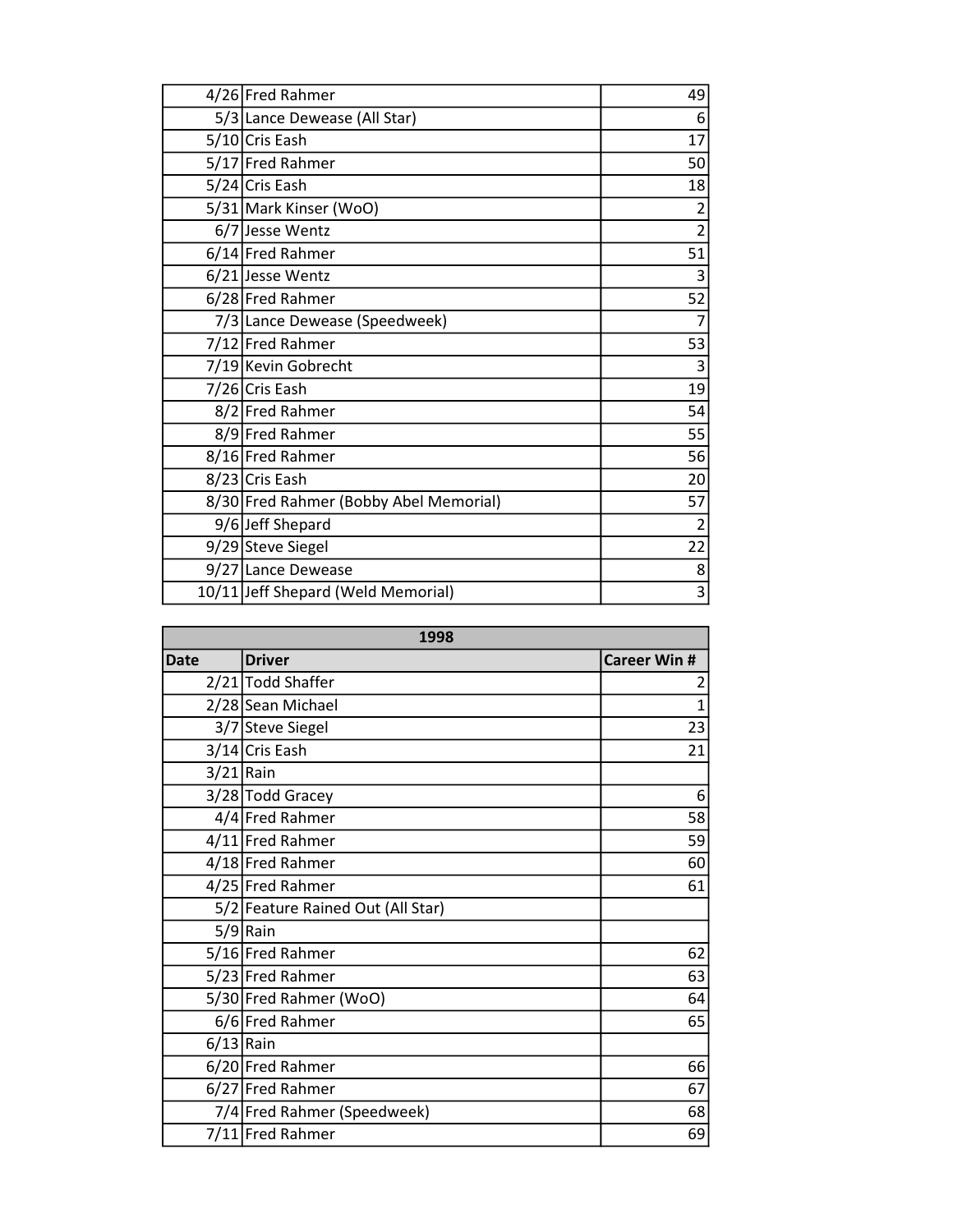| 7/18 Kevin Gobrecht                  |    |
|--------------------------------------|----|
| 7/25 Fred Rahmer                     | 70 |
| 8/1 Danny Jones                      |    |
| 8/8 Curt Michael (URC)               |    |
| 8/15 Donnie Kreitz Jr                | 21 |
| 8/22 Fred Rahmer                     | 72 |
| 8/29 Fred Rahmer (All Star/make up)  | 73 |
| 8/29 Fred Rahmer (All Star)          | 74 |
| 9/5 Cris Eash (Bobby Abel Memorial)  | 22 |
| 9/26 Kevin Gobrecht                  |    |
| 10/10 Kevin Gobrecht (Weld Memorial) | 6  |

| 1999 |                                         |                           |
|------|-----------------------------------------|---------------------------|
| Date | <b>Driver</b>                           | <b>Career Win #</b>       |
|      | 2/20 Fred Rahmer                        | 75                        |
|      | 2/27 Kevin Gobrecht                     | $\overline{7}$            |
|      | $3/6$ Snow                              |                           |
|      | 3/13 Fred Rahmer                        | 76                        |
|      | 3/20 Keith Kauffman                     | 9                         |
|      | 3/27 Kevin Gobrecht                     | 8                         |
|      | 4/3 Jeff Shepard                        | 4                         |
|      | 4/10 Cris Eash                          | 23                        |
|      | 4/17 Fred Rahmer                        | 77                        |
|      | 4/24 Cris Eash                          | 24                        |
|      | 5/1 Fred Rahmer                         | 78                        |
|      | 5/8 Fred Rahmer (All Star)              | 79                        |
|      | 5/15 Fred Rahmer                        | 80                        |
|      | 5/22 Cris Eash                          | 25                        |
|      | 5/29 Curt Michael                       | $\overline{2}$            |
|      | 6/5 Fred Rahmer                         | 81                        |
|      | 6/12 Jeff Shepard                       | 5                         |
|      | 6/19 Fred Rahmer                        | 82                        |
|      | 6/19 Sean Michael (URC)                 | $\overline{2}$            |
|      | 6/26 Lance Dewease (Speedweek)          | $\overline{9}$            |
|      | 7/10 Fred Rahmer                        | 83                        |
|      | 7/17 Danny Jones                        | $\overline{2}$            |
|      | 7/24 Rain                               |                           |
|      | $7/31$ Cris Eash                        | 26                        |
|      | 8/7 Brian Montieth                      | $\overline{2}$            |
|      | 8/14 Todd Shaffer                       | $\overline{\overline{3}}$ |
|      | 8/21 Jeff Shepard                       | $\overline{6}$            |
|      | 8/28 Lance Dewease (All Star)           | 10                        |
|      | $9/4$ Rain                              |                           |
|      | 9/25 Greg Hodnett                       | $\mathbf{1}$              |
|      | $10/9$ Rain                             |                           |
|      | 10/15 Lance Dewease (Weld Memorial)     | 11                        |
|      | 10/16 Fred Rahmer (Bobby Abel Memorial) | 84                        |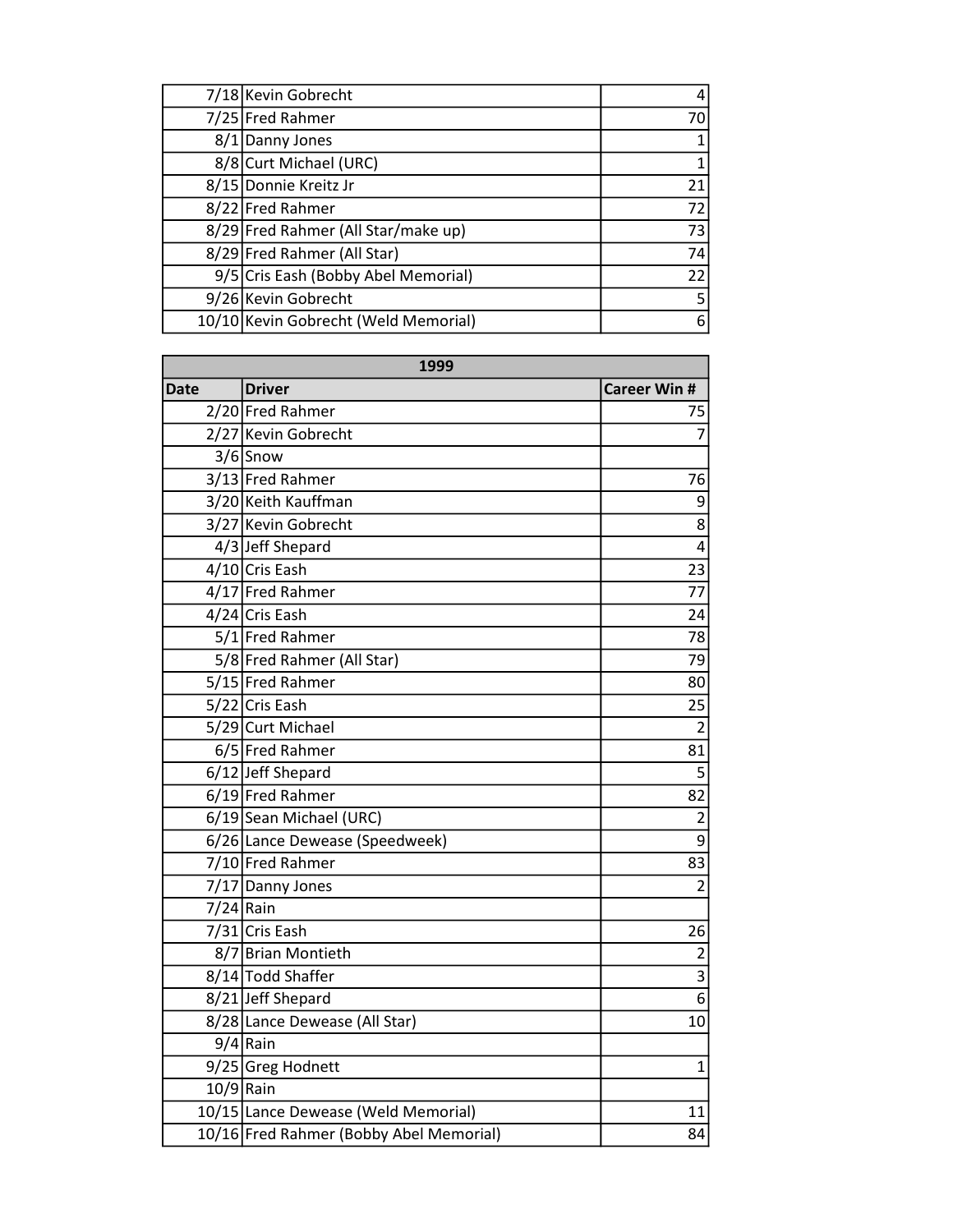| 2000        |                                             |                     |
|-------------|---------------------------------------------|---------------------|
| <b>Date</b> | <b>Driver</b>                               | <b>Career Win #</b> |
|             | 2/26 Keith Kauffman                         | 10                  |
|             | 3/4 Fred Rahmer                             | 85                  |
| $3/11$ Rain |                                             |                     |
|             | 3/18 Todd Shaffer                           | 4                   |
|             | 3/26 Fred Rahmer                            | 86                  |
|             | $4/1$ Dave Ely                              | $\overline{1}$      |
|             | $4/8$ Rain                                  |                     |
|             | 4/15 Fred Rahmer                            | 87                  |
| $4/22$ Rain |                                             |                     |
|             | $4/29$ Dave Ely                             | $\overline{2}$      |
|             | 5/6 Kenny Jacobs (All Star)                 | $\overline{2}$      |
|             | 5/13 Fred Rahmer                            | 88                  |
|             | 5/20 Brook Weibley                          | $\overline{1}$      |
| $5/27$ Rain |                                             |                     |
|             | 6/3 Fred Rahmer                             | 89                  |
|             | 6/10 Fred Rahmer                            | 90                  |
|             | 6/17 Jimmy McBee                            | 1                   |
|             | 6/17 Todd Rittenhouse Jr (URC)              | $\overline{1}$      |
|             | 6/24 Fred Rahmer (Gobrecht Speedweek)       | 91                  |
|             | 7/8 Fred Rahmer                             | 92                  |
| $7/15$ Rain |                                             |                     |
|             | 7/22 Fred Rahmer                            | 93                  |
|             | 7/29 Jesse Wentz                            | 4                   |
|             | 8/5 Fred Rahmer                             | 94                  |
|             | 8/12 Fred Rahmer                            | 95                  |
|             | 8/19 Fred Rahmer                            | 96                  |
|             | 8/26 Fred Rahmer (All Star)                 | 97                  |
|             | 9/2 Johnn Mackison Jr (Bobby Abel Memorial) | 4                   |
|             | 9/16 Fred Rahmer                            | 98                  |
|             | 10/7 Fred Rahmer (Weld Memorial)            | 99                  |

| 2001        |                             |                    |
|-------------|-----------------------------|--------------------|
| <b>Date</b> | <b>Driver</b>               | <b>Career Win#</b> |
| $2/24$ Cold |                             |                    |
|             | 3/3 Fred Rahmer             | 100                |
|             | 3/10 Fred Rahmer            | 101                |
| $3/17$ Rain |                             |                    |
|             | 3/24 Fred Rahmer            | 102                |
|             | 3/31 Lance Dewease          | 12                 |
|             | 4/7 Fred Rahmer             | 103                |
|             | 4/14 Fred Rahmer            | 104                |
|             | 4/21 Fred Rahmer            | 105                |
|             | 4/28 Fred Rahmer            | 106                |
|             | 5/5 Steve Siegel (All Star) | 24                 |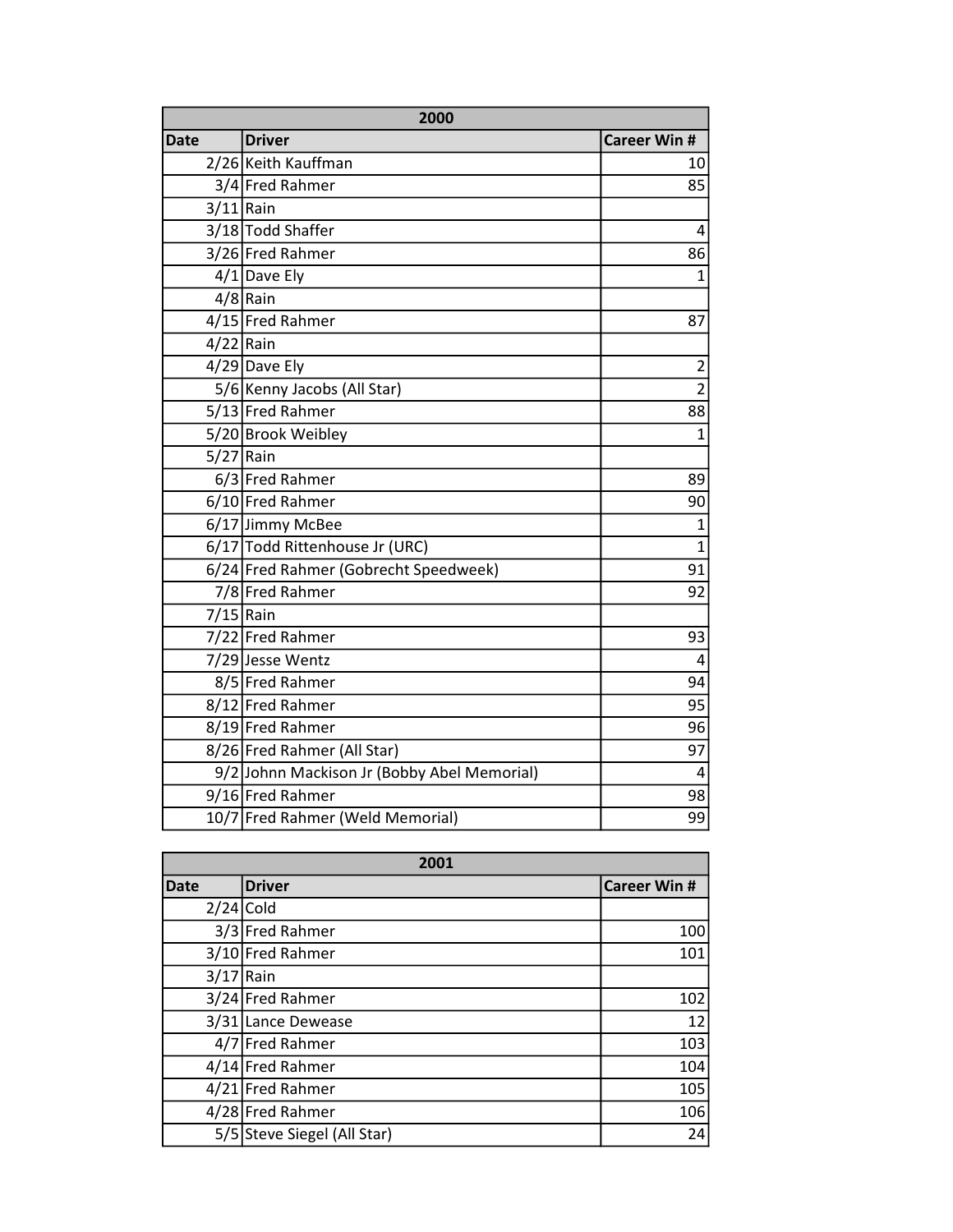|             | 5/12 Fred Rahmer                       | 107 |
|-------------|----------------------------------------|-----|
|             | 5/19 Cris Eash                         | 27  |
|             | 5/26 Steve Siegel                      | 25  |
|             | 6/2 Glenndon Forsythe                  |     |
|             | 6/9 Brian Montieth                     | 3   |
|             | 6/14 Lance Dewease (All Star)          | 13  |
| $6/16$ Rain |                                        |     |
|             | 6/23 Todd Shaffer (Gobrecht Speedweek) | 5   |
|             | 7/7 Craig Keel                         | 1   |
|             | 7/14 Fred Rahmer                       | 108 |
|             | 7/21 Lance Dewease                     | 14  |
|             | 7/28 Brian Montieth                    | 4   |
|             | 8/4 Fred Rahmer                        | 109 |
|             | 8/11 Fred Rahmer                       | 110 |
|             | 8/18 Craig Keel                        |     |
|             | 8/25 Cris Eash                         | 28  |
|             | 9/1 Fred Rahmer (Bobby Abel Memorial)  | 111 |
|             | 9/22 Sean Michael                      | 3   |
|             | 10/6 Fred Rahmer (Weld Memorial)       | 112 |

| 2002        |                                          |                     |
|-------------|------------------------------------------|---------------------|
| <b>Date</b> | <b>Driver</b>                            | <b>Career Win #</b> |
|             | 2/23 Keith Kauffman                      | 11                  |
|             | 3/2 Feature Rained Out                   |                     |
|             | 3/9 Lance Dewease (make up)              | 15                  |
|             | $3/9$ Rain                               |                     |
|             | 3/16 Fred Rahmer                         | 113                 |
|             | 3/23 Keith Kauffman                      | 12                  |
|             | 3/30 Greg Hodnett                        | $\overline{2}$      |
|             | 4/6 Fred Rahmer                          | 114                 |
| $4/13$ Rain |                                          |                     |
|             | 4/20 Greg Hodnett                        | 3                   |
| $4/27$ Rain |                                          |                     |
|             | 5/4 Lance Dewease (All Star)             | 16                  |
|             | 5/11 Cris Eash                           | 29                  |
|             | 5/15 Fred Rahmer (50th Anniversary Race) | 115                 |
|             | 5/18 Fred Rahmer                         | 116                 |
|             | 5/25 Lance Dewease                       | 17                  |
|             | 6/1 Dough Esh                            | $\mathbf{1}$        |
|             | 6/8 Fred Rahmer                          | 117                 |
|             | 6/15 Greg Hodnett                        | 4                   |
|             | 6/15 Chris Coyle (URC)                   | $\mathbf{1}$        |
|             | 6/22 Lance Dewease                       | 18                  |
|             | 6/29 Greg Hodnett (Gobrecht Speedweek)   | 5                   |
|             | 7/13 Fred Rahmer                         | 118                 |
|             | 7/20 Fred Rahmer                         | 119                 |
|             | 8/3 Dough Esh                            | $\overline{c}$      |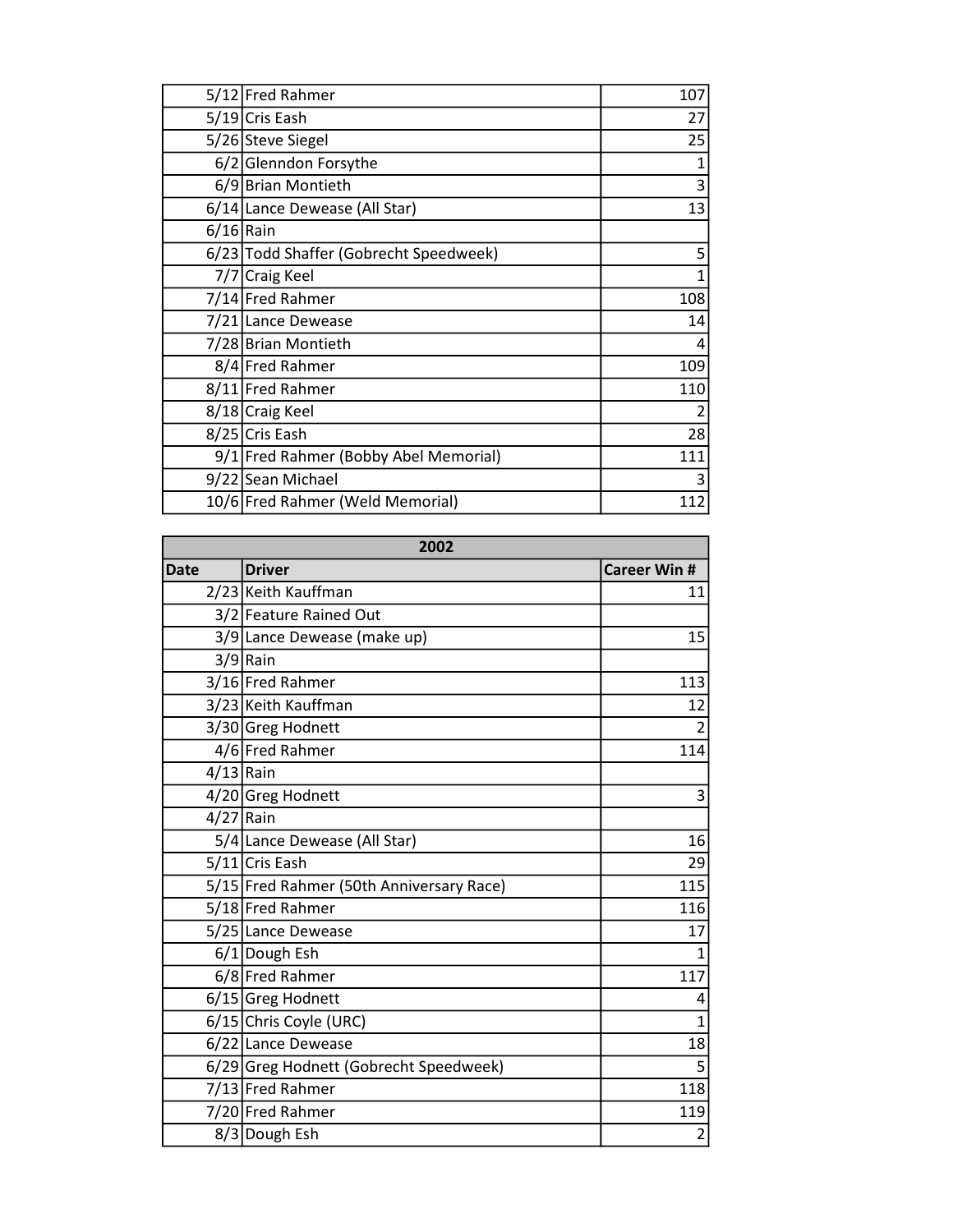|              | 8/10 Richard Griffin (SCRA)             |     |
|--------------|-----------------------------------------|-----|
|              | 8/17 Fred Rahmer                        | 120 |
|              | 8/24 Fred Rahmer                        | 121 |
|              | 8/31 Greg Hodnett (Bobby Abel Memorial) | 6   |
| $9/21$ Rain  |                                         |     |
|              | 10/5 Fred Rahmer (Weld Memorial)        | 122 |
| $10/11$ Rain |                                         |     |
|              | 10/18 Lance Dewease                     |     |

| 2003        |                                            |                     |
|-------------|--------------------------------------------|---------------------|
| <b>Date</b> | <b>Driver</b>                              | <b>Career Win #</b> |
|             | 3/8 Snow/Mud                               |                     |
|             | 3/15 Chris Knopp                           | 1                   |
|             | 3/22 Lance Dewease                         | 20                  |
| $3/29$ Rain |                                            |                     |
|             | 4/5 Cris Eash                              | 30                  |
|             | 4/12 Kevin Drury                           | 1                   |
|             | 4/19 Niki Young                            | $\mathbf{1}$        |
|             | 4/26 Cris Eash                             | 31                  |
|             | 5/3 Sean Michael (All Star)                | 4                   |
|             | 5/10 Lance Dewease (51st Anniversary Race) | 21                  |
|             | 5/28 Greg Hodnett                          | 7                   |
|             | 5/17 Doug Esh                              | $\overline{3}$      |
|             | 5/24 Cris Eash                             | 32                  |
| $5/31$ Rain |                                            |                     |
|             | $6/7$ Rain                                 |                     |
|             | $6/14$ Doug Esh                            | 4                   |
|             | 6/14 Lance Dewease (URC)                   | 22                  |
| $6/21$ Rain |                                            |                     |
|             | 6/28 Cris Eash (Gobrecht Speedweek)        | 33                  |
|             | 7/12 Lance Dewease (All Star)              | 23                  |
|             | 7/19Darren Eash                            | 3                   |
|             | 8/2 Greg Hodnett                           | 8                   |
|             | 8/9 Chris Knopp                            | $\overline{2}$      |
|             | 8/16 Cris Eash                             | 34                  |
|             | 8/23 Darren Eash                           | 4                   |
|             | 8/30 Greg Hodnett (Bobby Abel Memorial)    | 9                   |
|             | 9/20 Cris Eash                             | 35                  |
|             | 9/27 Doug Esh (Weld Memorial)              | 5                   |
|             | 10/10 Niki Young                           | $\overline{2}$      |

| 2004        |                  |                     |
|-------------|------------------|---------------------|
| <b>Date</b> | <b>Driver</b>    | <b>Career Win #</b> |
|             | 2/21 Fred Rahmer | 1231                |
|             | 2/28 Cris Eash   | 36I                 |
|             | 3/6 Doug Esh     | 6                   |
|             | 3/13 Jim Siegel  |                     |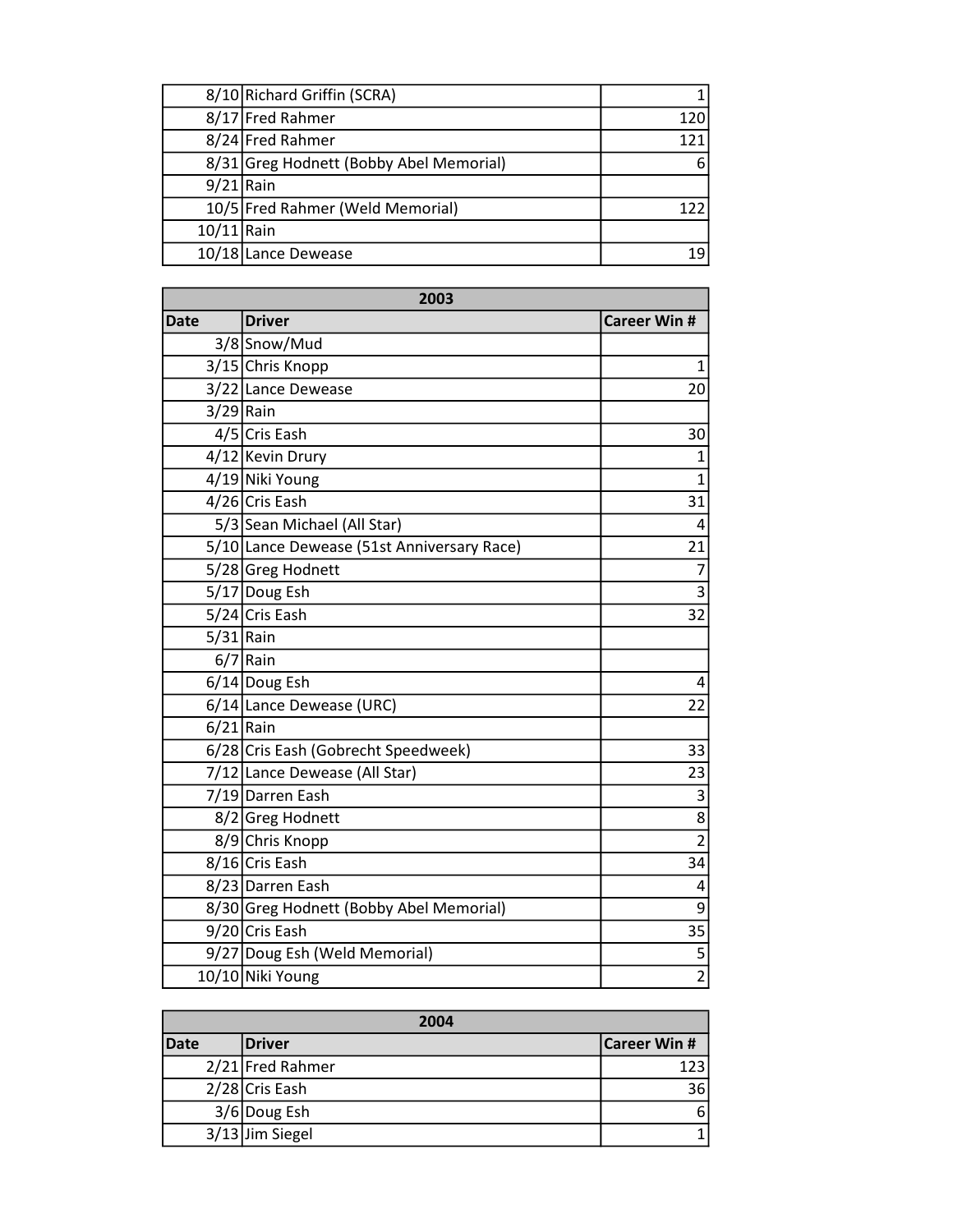|             | 3/20 Brian Montieth                      | 5              |
|-------------|------------------------------------------|----------------|
|             | 3/27 Lance Dewease                       | 24             |
|             | 4/3 Cris Eash                            | 37             |
|             | 4/10 Fred Rahmer                         | 124            |
|             | 4/17 Doug Esh                            | $\overline{7}$ |
|             | 4/24 Lance Dewease                       | 25             |
|             | 5/1 Brook Weibley                        | $\overline{2}$ |
|             | 5/8 Fred Rahmer                          | 125            |
| $5/15$ Rain |                                          |                |
|             | 5/22 Greg Hodnett                        | 10             |
|             | 5/26 Fred Rahmer (52nd Anniversary Race) | 126            |
|             | 5/29 Fred Rahmer                         | 127            |
|             | $6/5$ Rain                               |                |
|             | 6/12 Fred Rahmer                         | 128            |
|             | 6/19 Fred Rahmer                         | 129            |
|             | 6/19 Kevin Welsh (URC)                   | $\overline{1}$ |
|             | 6/26 Lance Dewease (Gobrecht Speedweek)  | 26             |
|             | 7/10 Fred Rahmer                         | 130            |
|             | 7/17 Kenny Jacobs (Gohn Memorial)        | 3              |
|             | 7/21 Lance Dewease                       | 27             |
|             | 7/31 Feature Rained Out                  |                |
|             | 8/7 Eric Stambaugh (Weldon Sterner)      | 1              |
|             | 8/7 Fred Rahmer (make up)                | 131            |
|             | 8/21 Sam Schlosberg                      | $\mathbf{1}$   |
|             | 8/28 Fred Rahmer (All Star)              | 132            |
|             | 9/4 Fred Rahmer (Bobby Abel Memorial)    | 133            |
|             | 9/25 Cris Eash                           | 38             |
|             | 10/9 Fred Rahmer (Weld Memorial)         | 134            |
|             | 10/23 Brian Montieth                     | 6              |

| 2005        |                                          |                     |
|-------------|------------------------------------------|---------------------|
| Date        | Driver                                   | <b>Career Win #</b> |
|             | $2/26$ Snow                              |                     |
|             | $3/5$ Snow                               |                     |
|             | 3/12 Fred Rahmer                         | 135                 |
|             | 3/19 Fred Rahmer                         | 136                 |
|             | 3/26 Fred Rahmer                         | 137                 |
|             | $4/2$ Rain                               |                     |
|             | 4/9 Doug Esh                             | 8                   |
|             | 4/16 Jeff Shepard                        | 7                   |
| $4/23$ Rain |                                          |                     |
| $4/30$ Rain |                                          |                     |
|             | 5/7 Fred Rahmer                          | 138                 |
|             | 5/14 Brian Leppo                         | 1                   |
|             | 5/21 Fred Rahmer                         | 139                 |
|             | 5/25 Brian Leppo (53rd Anniversary Race) | $\overline{2}$      |
|             | 5/28 Eric Stambaugh                      | $\overline{c}$      |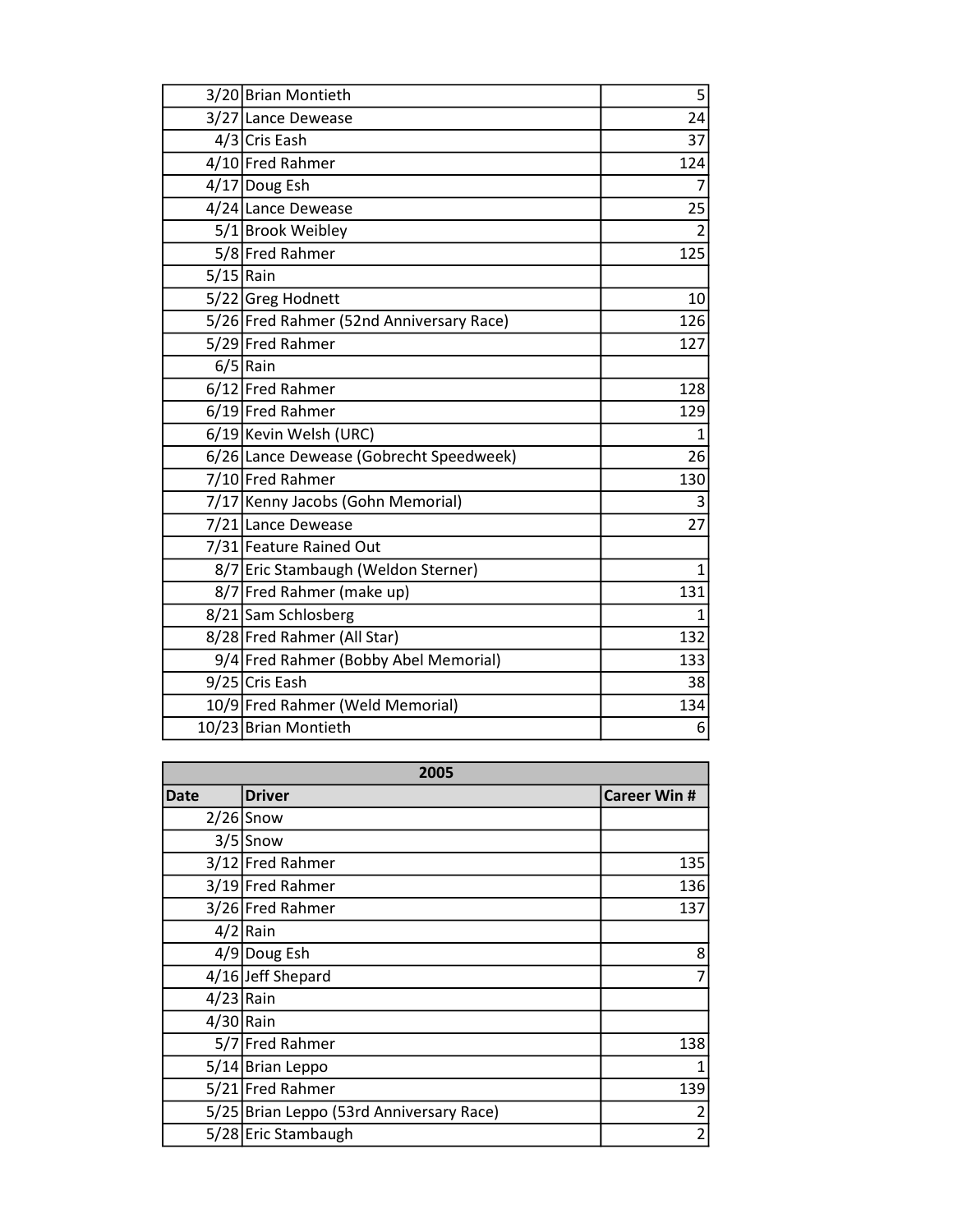|             | $6/4$ Jim Siegel                      | 2   |
|-------------|---------------------------------------|-----|
|             | 6/11 Greg Hodnett (All Star)          | 11  |
|             | 6/18 Jim Siegel (Weldon Sterner)      | 3   |
|             | 5/18 Curt Michael (URC)               | 3   |
|             | 6/25 Fred Rahmer (Gobrect Speedweek)  | 140 |
|             | 7/9 Josh Wells                        |     |
|             | 7/16 Greg Hodnett                     | 12  |
|             | 7/20 Doug Esh                         | 9   |
|             | 7/30 Fred Rahmer                      | 141 |
|             | 8/6 Fred Rahmer                       | 142 |
|             | 8/20 Greg Hodnett                     | 13  |
| $8/27$ Rain |                                       |     |
|             | 9/3 Fred Rahmer (Bobby Abel Memorial) | 143 |
|             | 9/24 Eric Stambaugh                   | 3   |
|             | 10/8 Rain (Weld Memorial)             |     |
|             | 10/22 Rain (Weld Memorial)            |     |
|             | 10/23 Greg Hodnett                    | 14  |

| 2006        |                                          |                         |
|-------------|------------------------------------------|-------------------------|
| <b>Date</b> | <b>Driver</b>                            | <b>Career Win #</b>     |
|             | 2/25 Doug Esh                            | 10                      |
|             | 3/4 Greg Hodnett                         | 15                      |
|             | 3/11 Rick Lafferty                       | $\mathbf{1}$            |
|             | 3/18 Lance Dewease                       | 28                      |
|             | 3/25 Doug Esh                            | 11                      |
|             | 4/1 Josh Wells                           | $\overline{2}$          |
|             | $4/8$ Rain                               |                         |
|             | 4/15 Chad Layton                         | $\mathbf{1}$            |
| $4/22$ Rain |                                          |                         |
|             | 4/29 Fred Rahmer                         | 144                     |
|             | 5/6 Fred Rahmer                          | 145                     |
|             | 5/13 Brian Montieth                      | 7                       |
|             | 5/20 Fred Rahmer                         | 146                     |
|             | 5/24 Chad Layton (54th Anniversary Race) | $\overline{2}$          |
|             | 6/3 Greg Hodnett (All Star)              | 16                      |
|             | 6/10 Chad Layton                         | $\overline{3}$          |
|             | 6/17 Chad Layton (Weldon Sterner)        | 4                       |
|             | 6/24 Lance Dewease (Gobrecht Speedweek)  | 29                      |
|             | 7/3 Doug Esh (Speedweek)                 | 12                      |
|             | 7/8 Doug Esh                             | 13                      |
|             | 7/15 Alan Krimes (Gohn Memorial)         | $\mathbf{1}$            |
|             | 7/22 Doug Esh                            | 14                      |
|             | 8/5 Fred Rahmer (Twin 20)                | 147                     |
|             | 8/5 Alan Krimes (Twin 20)                | $\overline{\mathbf{c}}$ |
|             | 8/12 Brian Leppo                         | $\overline{3}$          |
|             | 8/19 Chad Layton                         | $\overline{5}$          |
|             | 8/26 Doug Esh                            | $\overline{15}$         |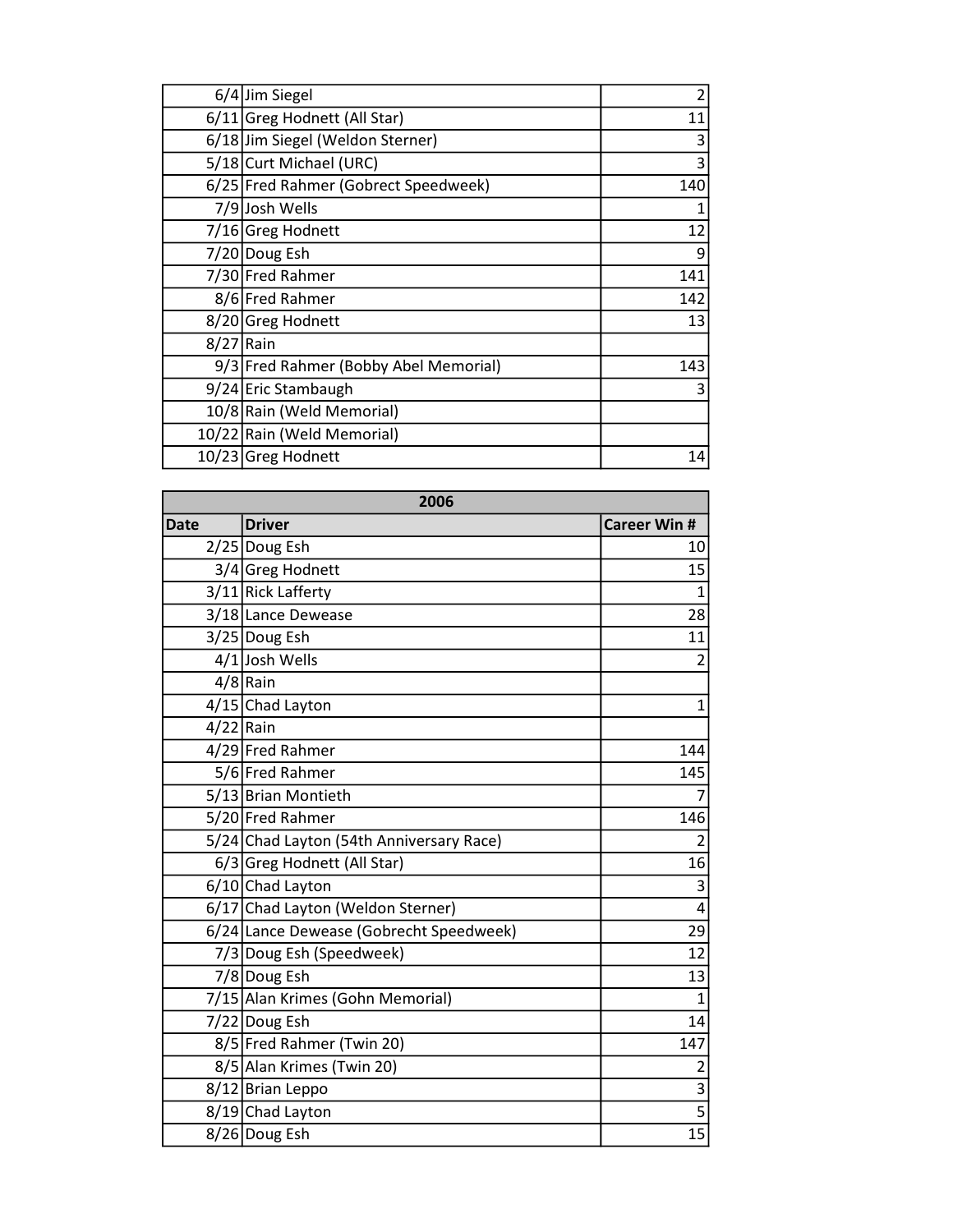|             | $9/2$ Rain                        |      |
|-------------|-----------------------------------|------|
|             | 9/23 Brian Leppo                  |      |
| $10/7$ Rain |                                   |      |
|             | 10/14 Fred Rahmer (Weld Memorial) | 148. |

| 2007        |                                        |                     |
|-------------|----------------------------------------|---------------------|
| <b>Date</b> | <b>Driver</b>                          | <b>Career Win #</b> |
|             | $2/23$ Snow/Ice                        |                     |
|             | 3/3 Lance Dewease                      | 30                  |
|             | 3/10 Snow/Frozen Ground                |                     |
|             | $3/17$ Snow                            |                     |
| $3/24$ Rain |                                        |                     |
|             | 3/25 Fred Rahmer                       | 149                 |
|             | 3/31 Alan Krimes                       | 3                   |
|             | 4/7 Fred Rahmer                        | 150                 |
|             | 4/14 Feature Rained Out                |                     |
|             | 4/21 Jim Siegel (make up)              | 4                   |
|             | 4/21 Stevie Smith                      | 19                  |
|             | 4/28 Feature Rained Out                |                     |
|             | 5/5 Greg Hodnett                       | 17                  |
| $5/12$ Rain |                                        |                     |
|             | 5/16 Rain (55th Anniversary Race)      |                     |
|             | 5/19 Greg Hodnett                      | 18                  |
|             | 5/26 Lucas Wolfe (Keystone Cup)        | 1                   |
|             | 6/2 Lucas Wolfe (Weldon Sterner)       | $\overline{2}$      |
|             | 6/2 Greg Hodnett (4/28 make up)        | 19                  |
|             | 6/9 Brian Montieth                     | 8                   |
|             | 6/9 Chad Layton (URC)                  | 6                   |
|             | 6/13 Rain (55th Anniversary Race)      |                     |
|             | 6/16 Fred Rahmer (All Star)            | 151                 |
|             | 6/23 Greg Hodnett                      | 20                  |
|             | 6/20 Greg Hodnett (Gobrecht Speedweek) | 21                  |
|             | 7/14 Jeff Busby (Gohn Memorial)        | $\mathbf{1}$        |
|             | 7/28 Doug Esh                          | 16                  |
|             | 8/1 Stevie Smith                       | 20                  |
|             | 8/11 Brian Montieth                    | 9                   |
|             | 8/18 Fred Rahmer                       | 152                 |
|             | 8/25 Fred Rahmer (Twin 20)             | 153                 |
|             | 8/25 Rain (Twin 20)                    |                     |
|             | $9/1$ Chad Layton (make up)            | 7                   |
|             | 9/1 Alan Krimes                        | 4                   |
|             | 9/22 Lucas Wolfe                       | $\overline{3}$      |
|             | 10/6 Fred Rahmer (Weld Memorial)       | 154                 |
|             | 10/20 Doug Esh                         | 17                  |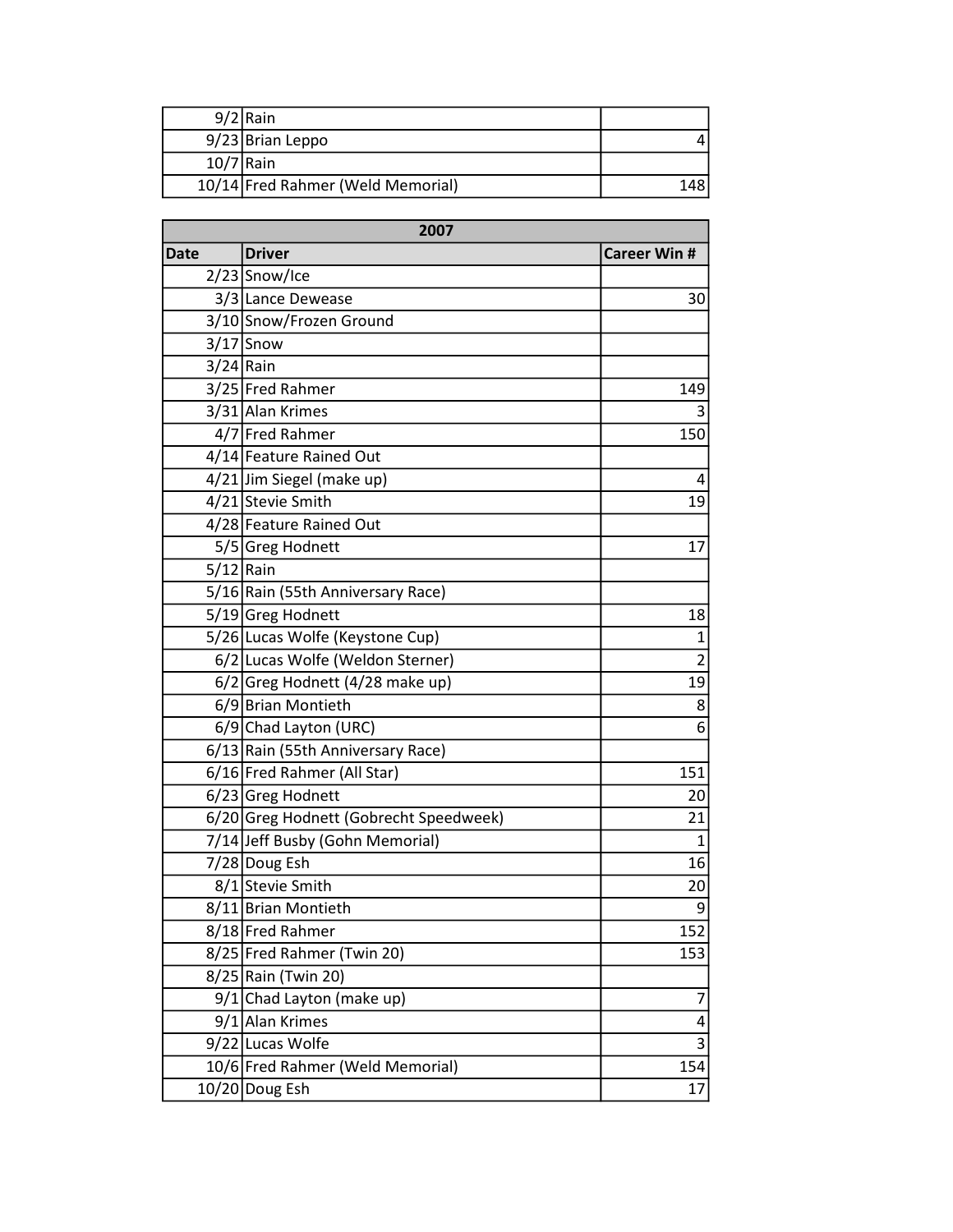| 2008 |                                       |                     |
|------|---------------------------------------|---------------------|
| Date | Driver                                | <b>Career Win #</b> |
|      | $2/23$ Snow                           |                     |
|      | 3/1 Niki Young                        | 3                   |
|      | 3/15 Fred Rahmer                      | 155                 |
|      | 3/22 Greg Hodnett                     | 22                  |
|      | 3/29 Fred Rahmer                      | 156                 |
|      | 4/5 Stevie Smith                      | 21                  |
|      | 4/12 Fred Rahmer                      | 157                 |
|      | 4/19 Alan Krimes                      | 5                   |
|      | 4/26 Feature Rained Out               |                     |
|      | 5/3 Jeff Shepard (Weldon Sterner)     | 8                   |
|      | 5/10 Cody Darrah (make up)            | $\mathbf{1}$        |
|      | 5/10 Cody Darrah                      | $\overline{2}$      |
|      | 5/17 Feature Rained Out               |                     |
|      | 5/24 Stevie Smith (Keystone Cup)      | 22                  |
|      | 5/31 Fred Rahmer                      | 158                 |
|      | 6/7 Cris Eash (make up)               | 39                  |
|      | 6/7 Cris Eash                         | 40                  |
|      | $6/7$ Dave Ely (URC)                  | 3                   |
|      | 6/14 Cris Eash (All Star)             | 41                  |
|      | 6/21 Fred Rahmer                      | 159                 |
|      | 6/28 Doug Esh (Gobrecht Speedweek)    | 18                  |
|      | 7/12 Doug Esh (56th Anniversary Race) | 19                  |
|      | 7/26 Fred Rahmer (Gohn Memorial)      | 160                 |
|      | 8/2 Mike Bittinger                    | 1                   |
|      | 8/9 Cris Eash                         | 42                  |
|      | 8/16 Jim Siegel                       | 5                   |
|      | 8/16 Ryan Bohlke (URC)                | $\overline{1}$      |
|      | 8/23 Cody Darrah (Twin 20)            | 3                   |
|      | 8/23 Doug Esh (Twin 20)               | 20                  |
|      | 8/30 Alan Krimes                      | 6                   |
|      | 9/20 Doug Esh (Gentzler Manufacturer) | 21                  |
|      | 10/4 Lance Dewease (Weld Memorial)    | 31                  |
|      | 10/18 Fred Rahmer                     | 161                 |

| 2009        |                     |                     |
|-------------|---------------------|---------------------|
| <b>Date</b> | <b>Driver</b>       | <b>Career Win #</b> |
|             | 2/28 Brian Montieth | 10                  |
|             | 3/7 Fred Rahmer     | 162                 |
|             | 3/14 Brian Montieth | 11                  |
|             | 3/21 Jeff Busby     | 2                   |
| $3/28$ Rain |                     |                     |
|             | 4/4 Fred Rahmer     | 163                 |
|             | 4/11 Doug Dodson    |                     |
|             | 4/18 Lance Dewease  | 32                  |
|             | 4/25 Scott Geesey   |                     |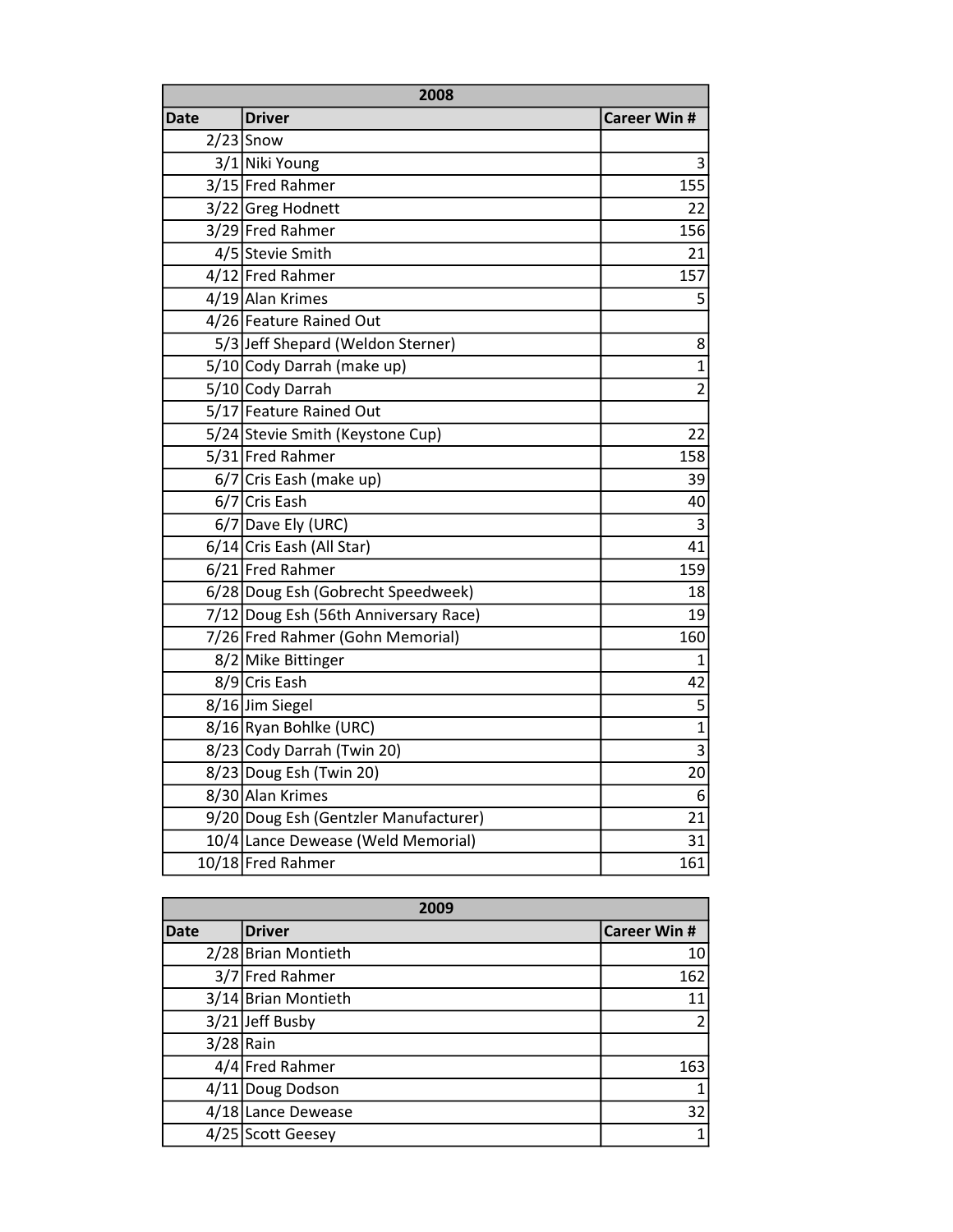|             | 5/2 Fred Rahmer (All Star)              | 164            |
|-------------|-----------------------------------------|----------------|
|             | 5/9 Tim Glatfelter                      | 1              |
|             | 5/16 Feature Rained Out                 |                |
|             | 5/23 Cody Darrah (Keystone Cup)         | 4              |
|             | 5/23 Brian Montieth (make up)           | 12             |
|             | 5/30 Cody Darrah                        | 5              |
|             | 6/6 Johnny Mackison Jr                  | 5              |
|             | 6/13 Brian Montieth (All Star)          | 13             |
|             | 6/20 Danny Dietrich (Gohn Memorial)     | 1              |
|             | 6/27 Brian Montieth (Gobrect Speedweek) | 14             |
|             | 7/11 Doug Esh                           | 22             |
|             | 7/18Jim Siegel                          | 6              |
|             | 7/18 Trevor Lewis (URC)                 | 1              |
|             | 8/8 Brian Montieth (Weldon Sterner)     | 15             |
|             | 8/15 Danny Dietrich                     | $\overline{2}$ |
|             | 8/15 Curt Michael (URC)                 | 4              |
| $8/22$ Rain |                                         |                |
|             | 8/29 Gerard McIntyre Jr. (Twin 20)      | 1              |
|             | 8/29 Brian Montieth (Twin 20)           | 16             |
|             | 9/5 Shawn Weaver                        | 1              |
| $9/26$ Rain |                                         |                |
|             | 9/27 Cory Haas (Gentlzer Manufacturer)  | 1              |
|             | 10/10 Stevie Smith (Weld Memorial)      | 23             |
| 10/17 Rain  |                                         |                |
| 10/23 Rain  |                                         |                |

| 2010        |                                      |                     |
|-------------|--------------------------------------|---------------------|
| <b>Date</b> | <b>Driver</b>                        | <b>Career Win #</b> |
|             | $2/27$ Snow                          |                     |
|             | 3/6 Wet Grounds                      |                     |
| $3/13$ Rain |                                      |                     |
|             | 3/20 Mark Smith                      | 1                   |
|             | 3/27 Brian Leppo                     | 5                   |
|             | 4/3 Brian Montieth                   | 17                  |
|             | 4/10 Aaron Ott                       |                     |
|             | 4/17 Danny Dietrich                  | 3                   |
|             | 4/24 Fred Rahmer                     | 165                 |
|             | 5/1 Fred Rahmer (All Star)           | 166                 |
|             | 5/8 Adam Wilt                        |                     |
|             | 5/15 Cory Haas                       | 2                   |
| $5/22$ Rain |                                      |                     |
|             | 5/29 Daryn Pittman (Keystone Cup)    |                     |
|             | 6/2 Levi Jones (USAC)                | 1                   |
|             | $6/5$ Rain                           |                     |
|             | 6/12 Brian Montieth                  | 18                  |
|             | 6/19 Brent Marks (Gohn Memorial)     | 1                   |
|             | 6/26 Mark Smith (Gobrecht Speedweek) | $\overline{2}$      |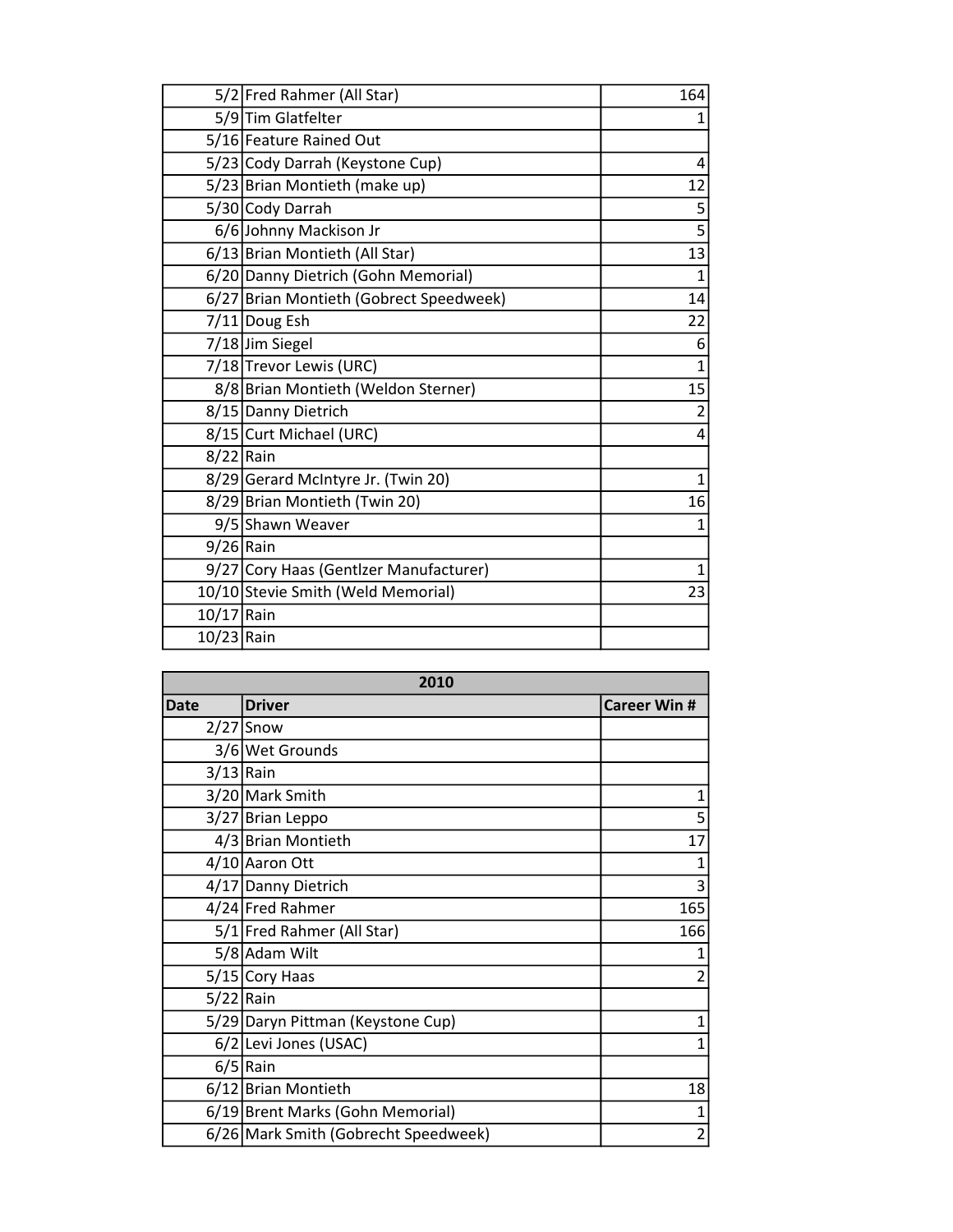|             | 7/1 Lance Dewease (Speedweek)               | 33            |
|-------------|---------------------------------------------|---------------|
|             | 7/10 Alan Krimes                            |               |
|             | 7/17 Doug Esh                               | 23            |
|             | 7/17 Mark Bitner (URC)                      |               |
| $7/25$ Rain |                                             |               |
|             | 7/31 Lance Dewease (Weldon Sterner)         | 34            |
|             | 8/14 Brent Marks                            | $\mathcal{P}$ |
|             | 8/14 Curt Michael (URC)                     | 5             |
|             | 8/21 Brian Montieth (58th Anniversary Race) | 19            |
|             | 8/28 John Rudisill (Twin 20)                |               |
|             | 8/28 Lance Dewease (Twin 20)                | 35            |
|             | 9/4 Brian Montieth                          | 20            |
|             | 9/25 Lance Dewease (Weld Memorial)          | 36            |
|             | 10/9 Alan Krimes (Manufacturer Night)       | 8             |
|             | 10/16 Greg Hodnett                          | 23            |

| 2011        |                                         |                         |
|-------------|-----------------------------------------|-------------------------|
| <b>Date</b> | <b>Driver</b>                           | <b>Career Win #</b>     |
|             | 2/26 Wet Grounds                        |                         |
|             | 3/5 Brian Montieth                      | 21                      |
|             | 3/12 Doug Esh                           | 24                      |
|             | 3/19 Danny Dietrich                     | 4                       |
|             | 3/26 Brent Marks                        | 3                       |
|             | 4/2 Mike Bittinger                      | $\overline{2}$          |
|             | 4/9 Brian Montieth                      | 22                      |
| $4/16$ Rain |                                         |                         |
|             | 4/23 Brian Leppo (Spring Championship)  | 6                       |
|             | 4/30 Cory Haas                          | 3                       |
|             | 5/7 Alan Krimes                         | $\overline{9}$          |
| $5/15$ Rain |                                         |                         |
|             | 5/21 Brent Marks                        | 4                       |
|             | 5/28 Brian Montieth (Keystone Cup)      | 23                      |
|             | 6/1 Levi Jones (USAC)                   | $\overline{2}$          |
|             | 6/4 Brian Montieth (Weldon Sterner)     | 24                      |
|             | 6/11 Danny Dietrich (All Star)          | 5                       |
|             | 6/18 Aaron Ott (Gohn Memorial)          | $\overline{2}$          |
|             | 6/25 Cory Haas (Gobrecht Speedweek)     | $\overline{4}$          |
|             | 7/9 Danny Dietrich                      | 6                       |
|             | 7/12 Aaron Ott (358/360)                | $\overline{\mathbf{3}}$ |
|             | 7/16 Gerard McIntyre Jr                 | $\overline{2}$          |
|             | 7/16 Curt Michael (URC)                 | $\overline{6}$          |
|             | 7/24 Brad McClelland                    | $\overline{1}$          |
|             | 7/30 Bill Stine                         | $\overline{1}$          |
| $8/13$ Rain |                                         |                         |
|             | 8/20 Brian Leppo                        | 7                       |
|             | 8/27 Rain (59th Anniversary & Twin 20s) |                         |
|             | 9/3 Jim Siegel                          | $\overline{7}$          |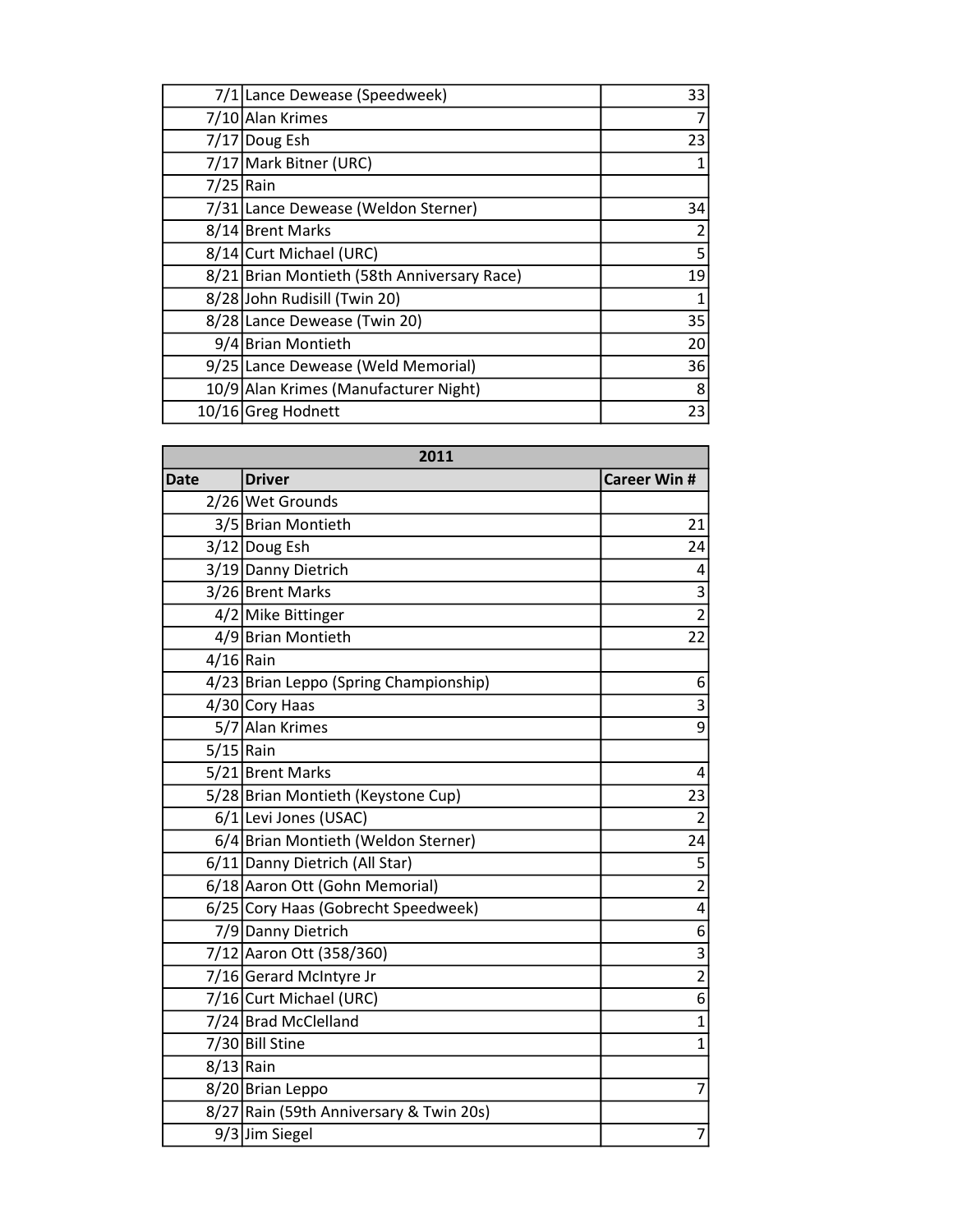| 9/24 Brian Montieth (Weld Memorial/Rife Memorial) |    |
|---------------------------------------------------|----|
| 10/1 Greg Hodnett                                 |    |
| 10/8 Brian Montieth (Gentizer/Manufacturer)       | 26 |
| 10/21 Greg Hodnett (59th Anniversary & Twin 20)   |    |
| 10/21 Danny Dietrich (Twin 20)                    |    |

| 2012        |                                                  |                     |
|-------------|--------------------------------------------------|---------------------|
| Date        | <b>Driver</b>                                    | <b>Career Win #</b> |
|             | 2/25 Adam Wilt                                   | 2                   |
|             | 3/3 Brent Marks                                  | 5                   |
|             | 3/10 Brian Montieth                              | 27                  |
|             | 3/17 Brian Leppo                                 | 8                   |
| $3/24$ Rain |                                                  |                     |
|             | 3/31 Cory Haas                                   | 5                   |
|             | 4/7 Brian Montieth                               | 28                  |
|             | 4/14 Danny Dietrich                              | 8                   |
| $4/21$ Rain |                                                  |                     |
|             | 4/28 Billy Dietrich                              | $\mathbf 1$         |
|             | 5/5 Cory Haas                                    | 6                   |
|             | $5/9$ Rain (WoO)                                 |                     |
|             | 5/10 Danny Dietrich (WoO)                        | 9                   |
|             | 5/19 Danny Dietrich                              | 10                  |
|             | 5/26 Brian Montieth (Keystone Cup)               | 29                  |
|             | 6/2 Cory Haas                                    | $\overline{7}$      |
|             | 6/9 Danny Dietrich (All Star)                    | 11                  |
|             | 6/16 Brian Monteith (Gohn Memorial)              | 30                  |
|             | 6/20 Daryn Pittman (360)                         | $\overline{2}$      |
|             | 6/23 Danny Dietrich                              | 12                  |
|             | 6/30 Brian Montieth (Gobrecht Speedweek)         | 31                  |
|             | 7/14 Brad McClelland                             | $\overline{2}$      |
| $7/19$ Rain |                                                  |                     |
|             | 7/28 Danny Dietrich                              | 13                  |
|             | 8/4 Rain (URC)                                   |                     |
|             | 8/11 Danny Dietrich (Weldon Sterner)             | 14                  |
|             | 8/18 Brian Montieth (Bob Leiby Memorial)         | 32                  |
|             | 8/25 Brian Montieth (60th Anniversary) (Twin 20) | 33                  |
|             | 8/25 Danny Dietrich (Twin 20)                    | 15                  |
|             | 9/1 Alan Krimes                                  | 10                  |
|             | 9/22 Danny Dietrich (Weld Memorial)              | 16                  |
|             | 10/6 Brian Montieth (Gentizer Manufacturer)      | 34                  |
|             | $10/13$ Cory Haas                                | 8                   |

| 2013        |                     |                     |
|-------------|---------------------|---------------------|
| <b>Date</b> | <b>Driver</b>       | <b>Career Win #</b> |
|             | 2/23 Brian Montieth |                     |
|             | 3/2 Jim Siegel      |                     |
|             | 3/9 Brent Marks     | 6                   |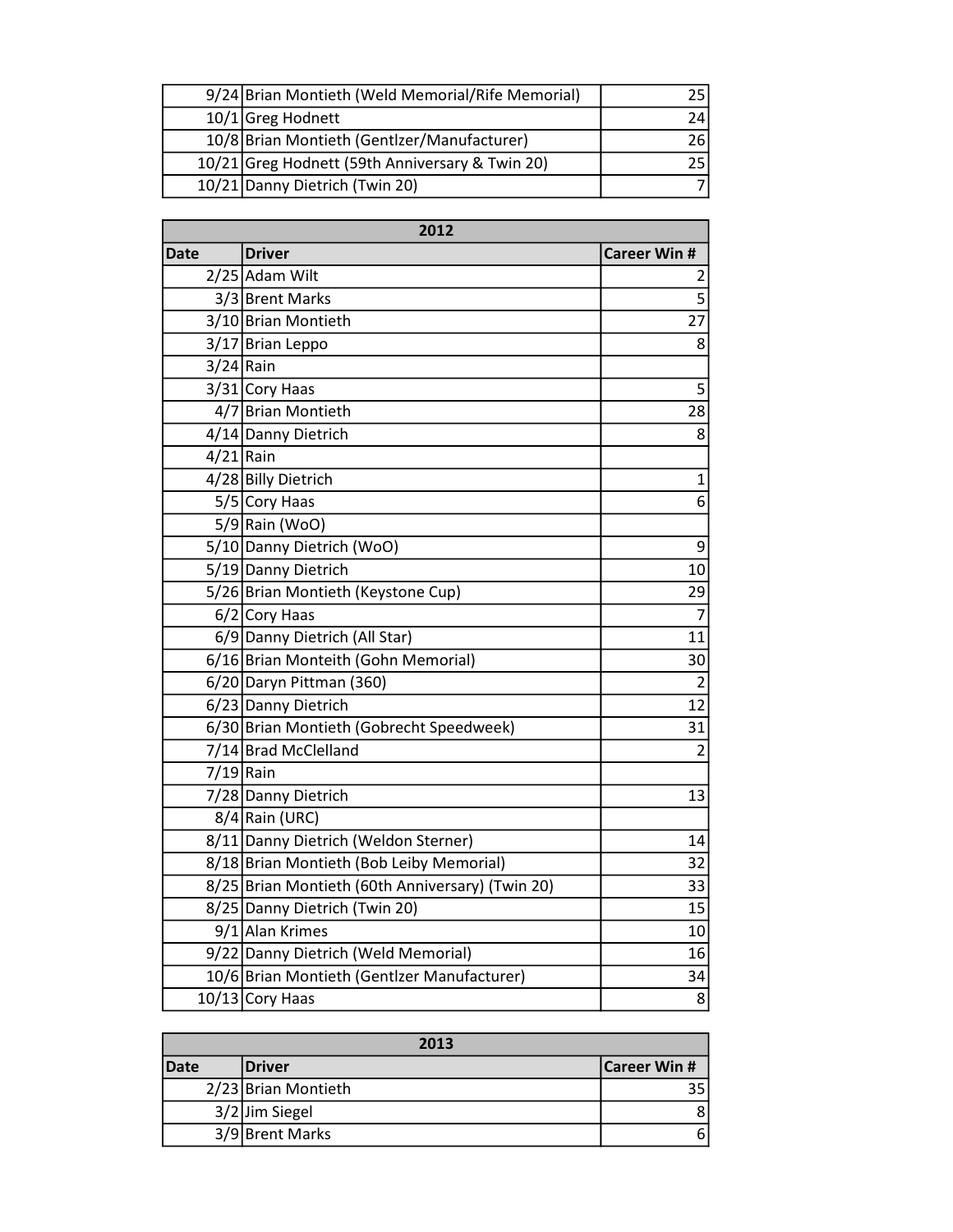|             | 3/16 Rain & Snow                             |                |
|-------------|----------------------------------------------|----------------|
|             | 3/23 Cole Duncan                             | 1              |
|             | 3/30 Brent Marks                             | $\overline{7}$ |
|             | 4/6 Fred Rahmer                              | 167            |
|             | 4/13 Alan Krimes                             | 11             |
|             | 4/20 Logan Schuchart                         | 1              |
|             | 4/27 Brian Montieth                          | 36             |
|             | 5/4 Brian Montieth (Weldon Sterner)          | 37             |
|             | 5/11 Brent Marks (Outlaw Tuneup)             | 8              |
|             | 5/15 Rain (WoO)                              |                |
|             | 5/16 Danny Dietrich (WoO)                    | 17             |
|             | 5/25 Brian Montieth (Hilly Rife Memorial)    | 38             |
|             | 6/1 Danny Dietrich                           | 18             |
|             | 6/8 Fred Rahmer (Gohn Memorial)              | 168            |
|             | 6/15 Alan Krimes (All Star)                  | 12             |
|             | 6/22 Greg Hodnett                            | 26             |
|             | 6/29 Alan Krimes (Speedweek)                 | 13             |
|             | 7/4 Stevie Smith (Gobrecht Speedweek)        | 24             |
|             | 7/13 Jim Siegel                              | 9              |
|             | 7/18 Greg Hodnett                            | 27             |
| $7/28$ Rain |                                              |                |
|             | 8/3 Chad Trout (URC)                         | $\mathbf{1}$   |
|             | 8/10 Brian Montieth                          | 39             |
|             | 8/17 Adam Wilt                               | 3              |
|             | 8/24 Fred Rahmer                             | 169            |
|             | 8/31 Glenndon Forsythe                       | $\overline{2}$ |
|             | 9/21 Rain (Weld Memorial)                    |                |
|             | 9/28 Brian Montieth (Manufacturer Night)     | 40             |
|             | 10/12 Brian Montieth (Weld Memorial)         | 41             |
| 10/19 Rain  |                                              |                |
|             | 10/20 Logan Schuchart (Rahmer's Last Chance) | $\overline{2}$ |

| 2014        |                                 |                     |
|-------------|---------------------------------|---------------------|
| <b>Date</b> | <b>Driver</b>                   | <b>Career Win #</b> |
|             | $2/22$ Snow                     |                     |
|             | $3/1$ Snow                      |                     |
|             | $3/8$ Snow                      |                     |
|             | 3/15 Adam Wilt                  | 4                   |
|             | 3/22 Danny Dietrich             | 19                  |
| $3/29$ Rain |                                 |                     |
|             | 4/5 Jim Siegel                  | 10                  |
|             | 4/12 Alan Krimes                | 14                  |
|             | 4/19 Alan Krimes                | 15                  |
|             | 4/26 Gerard McIntyre Jr.        | 3                   |
|             | 5/3 Jim Siegel (Weldon Sterner) | 11                  |
| $5/10$ Rain |                                 |                     |
|             | 5/14 Stevie Smith (WoO)         | 25                  |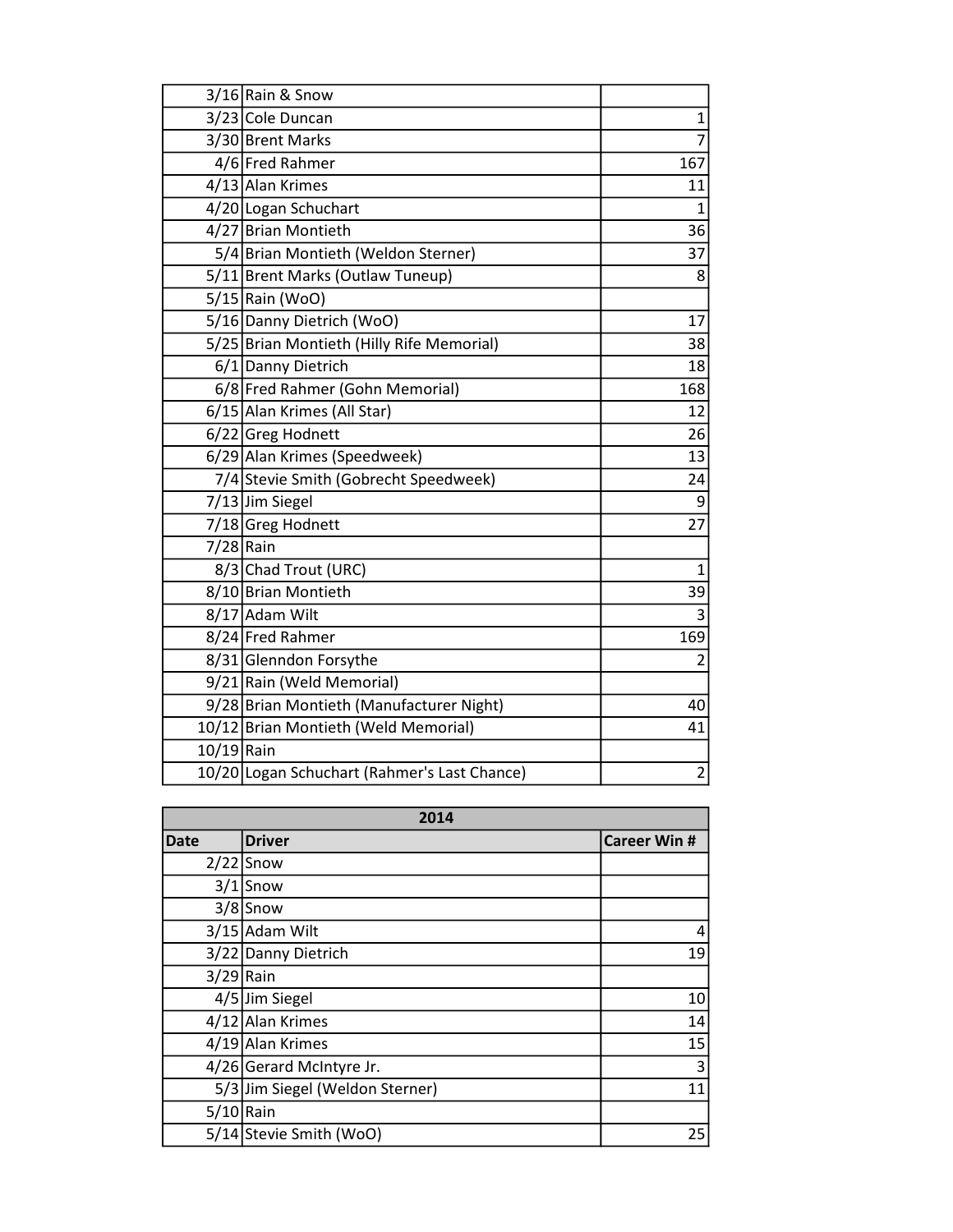|             | 5/24 Feature Rained Out (Hilly Rife Memorial) |    |
|-------------|-----------------------------------------------|----|
|             | 5/31 Brian Montieth (Rife make up)            | 42 |
|             | 5/31 Austin Hogue                             |    |
|             | 6/4 Feature Rained Out (USAC)                 |    |
|             | 6/7   J J Grasso (Gohn Memorial)              |    |
|             | 6/14 Danny Dietrich (All Star)                | 20 |
|             | 6/21 Robbie Kendall                           |    |
|             | 6/28 Kyle Moody (Gobrecht Speedweek)          | 1  |
|             | 7/12 Lance Dewease                            | 37 |
|             | 7/17 Daryn Pittman (WoO)                      | 3  |
|             | 7/26 Brian Montieth                           | 43 |
|             | 8/9 Tim Wagaman (Fallen Firefighters)         |    |
|             | 8/16 Danny Dietrich                           | 21 |
| $8/23$ Rain |                                               |    |
|             | 8/30 Brian Montieth                           | 44 |
|             | 9/20 Danny Dietrich (Manufacturer Night)      | 22 |
|             | 9/27 Stevie Smith (Dirt Classic)              | 26 |
|             | 10/11 Danny Dietrich                          | 23 |

| 2015        |                                             |                     |
|-------------|---------------------------------------------|---------------------|
| <b>Date</b> | <b>Driver</b>                               | <b>Career Win #</b> |
|             | 2/21 Snow Cold                              |                     |
|             | 2/28 Snow Cold                              |                     |
|             | 3/7 Snow Cold                               |                     |
|             | $3/14$ Rain                                 |                     |
|             | 3/15 Greg Hodnett                           | 28                  |
|             | 3/21 Snow Cold                              |                     |
|             | 3/28 Snow Cold                              |                     |
|             | 3/29 Brian Montieth                         | 45                  |
|             | 4/4 Brian Montieth                          | 46                  |
|             | 4/11 Lance Dewease                          | 38                  |
|             | 4/18 Glenndon Forsythe                      | $\mathsf 3$         |
|             | 4/25 JJ Grasso                              | $\overline{2}$      |
|             | 5/2 Brian Montieth (Weldon Sterner)         | 47                  |
|             | 5/9 Danny Dietrich                          | 24                  |
|             | 5/13 Greg Hodnett (WoO)                     | 29                  |
|             | 5/23 Alan Krimes (Rife Memorial)            | 16                  |
|             | 5/30 Brian Montieth                         | 48                  |
|             | $6/3$ Rain (USAC)                           |                     |
|             | 6/6 Danny Dietrich (Dirt Classic Qualifier) | 25                  |
|             | 6/13 Brian Montieth (All Star)              | 49                  |
|             | $6/20$ Rain                                 |                     |
|             | 6/27 Rain (Gobrecht Speedweek)              |                     |
|             | 6/29 Danny Dietrich (Speedweek)             | 26                  |
|             | 7/2 Stevie Smith (Gobrecht Speedweek)       | 27                  |
|             | 7/11 Jim Siegel                             | 12                  |
|             | 7/18 Danny Dietrich (Gohn Memorial)         | 27                  |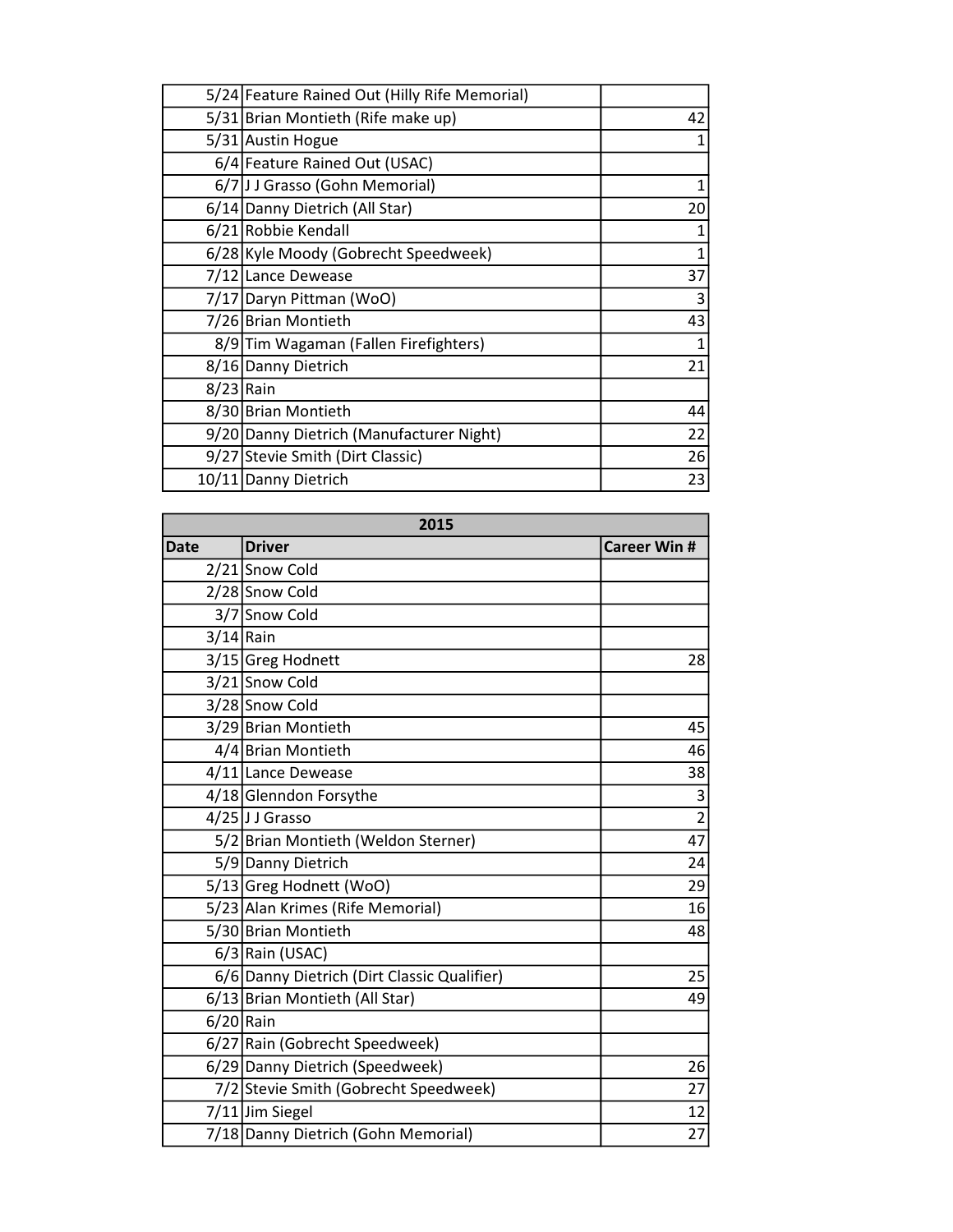| 8/1 Danny Dietrich                             | 28 |
|------------------------------------------------|----|
| 8/15 Chase Dietz                               |    |
| 8/22 Danny Dietrich                            |    |
| 8/29 Brandon Rahmer                            |    |
| 9/5 Freddie Rahmer                             |    |
| 9/26 Brian Montieth (Dirt Classic)             |    |
| 10/10 Gerard McIntyre Jr. (Manufacturer Night) |    |

| 2016 |                                           |                     |
|------|-------------------------------------------|---------------------|
| Date | <b>Driver</b>                             | <b>Career Win #</b> |
|      | 2/27 Wet Grounds                          |                     |
|      | 2/28 Greg Hodnett                         | 30                  |
|      | 3/5 Wet Grounds                           |                     |
|      | 3/6 Brian Montieth                        | 51                  |
|      | 3/12 Billy Dietrich                       | $\overline{2}$      |
|      | $3/19$ Rain                               |                     |
|      | 3/26 Kasey Kahne                          | 1                   |
|      | 4/2 Freddie Rahmer                        | $\overline{2}$      |
|      | $4/9$ Snow                                |                     |
|      | 4/16 Tyler Ross                           | $\mathbf{1}$        |
|      | 4/23 Danny Dietrich                       | 30                  |
|      | 4/30 Rain (Weldon Sterner)                |                     |
|      | 5/7 Kyle Moody                            | $\overline{2}$      |
|      | 5/14 Greg Hodnett                         | 31                  |
|      | 5/18 Rain (WoO)                           |                     |
|      | 5/19 Donny Schatz (WoO)                   | 1                   |
|      | 5/28 Brian Montieth (Rife Memorial)       | 52                  |
|      | 6/4 Brandon Rahmer                        | $\overline{c}$      |
|      | 6/8 Bryan Clauson (USAC)                  | $\mathbf{1}$        |
|      | 6/8 Landon Simon (USAC)                   | $\mathbf{1}$        |
|      | 6/11 Greg Hodnett (DCS School of Driving) | 32                  |
|      | 6/18 Austin Hogue                         | 2                   |
|      | 6/25 Lance Dewease (Gobrecht Speedweek)   | 39                  |
|      | 7/9 Greg Hodnett (Weldon Sterner make up) | 33                  |
|      | 7/9 Alan Krimes                           | 17                  |
|      | 7/16 Chase Dietz                          | $\overline{2}$      |
|      | 7/30 Rain                                 |                     |
|      | 8/13JJ Grasso                             | 3                   |
|      | 8/20 Danny Dietrich (All Star)            | 31                  |
|      | 8/27 Jim Siegel                           | 13                  |
|      | 9/3 Alan Krimes                           | 18                  |
|      | 9/24 Stevie Smith (Dirt Classic)          | 28                  |
|      | 10/8 Rain (Manufacturer Night)            |                     |
|      | 10/9 Brian Montieth (Manufacturer Night)  | 53                  |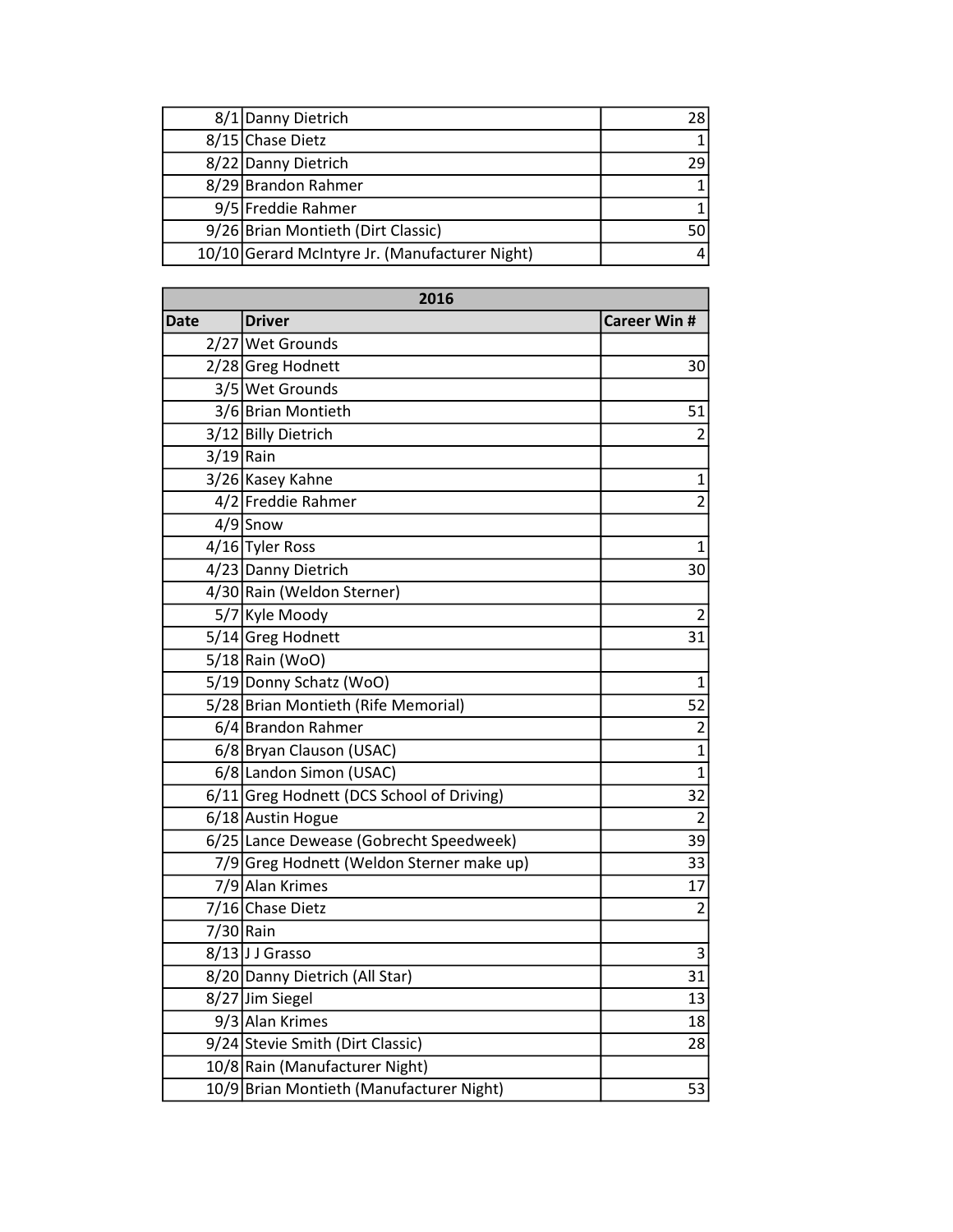| 2017        |                                           |                         |
|-------------|-------------------------------------------|-------------------------|
| Date        | <b>Driver</b>                             | <b>Career Win #</b>     |
|             | 2/25 Danny Dietrich                       | 32                      |
|             | 3/4 Cold Frozen Track                     |                         |
|             | 3/5 Cold Frozen Track                     |                         |
|             | 3/11 Cold Snow                            |                         |
|             | $3/18$ Snow                               |                         |
|             | 3/25 Danny Dietrich                       | 33                      |
|             | 4/1 Brian Montieth                        | 54                      |
|             | 4/8 Gerard McIntyre Jr.                   | 5                       |
|             | 4/15 Lucas Wolfe                          | $\overline{4}$          |
| $4/22$ Rain |                                           |                         |
|             | 4/29 Danny Dietrich (Weldon Sterner)      | 34                      |
|             | $5/6$ Rain                                |                         |
| $5/13$ Rain |                                           |                         |
|             | 5/17 David Gravel (WoO)                   | $\mathbf 1$             |
|             | 5/27 Freddie Rahmer                       | $\overline{3}$          |
|             | 6/3 Anthony Macri                         | $\overline{1}$          |
|             | 6/10 Danny Dietrich (Fallen Firefighters) | 35                      |
|             | 6/14 Thomas Messeraull (USAC)             | $\mathbf{1}$            |
|             | 6/17 Lucas Wolfe                          | $\overline{5}$          |
|             | 6/24 Danny Dietrich                       | 36                      |
|             | 7/1 Danny Dietrich (Gobrecht Speedweek)   | 37                      |
|             | 7/3 Kyle Larson (Speedweek)               | $\mathbf 1$             |
|             | 7/15 Glenndon Forsythe                    | $\overline{4}$          |
|             | 7/29 Brian Montieth                       | 55                      |
|             | 8/5 Freddie Rahmer                        | $\overline{4}$          |
| $8/12$ Rain |                                           |                         |
|             | 8/19 Glenndon Forsythe (All Star)         |                         |
|             | 8/26 Danny Dietrich                       | 38                      |
|             | $9/2$ Rain                                |                         |
|             | 9/16 Curt Michael (URC)                   | 7                       |
|             | 9/23 Lance Dewease (Dirt Classic)         | 40                      |
|             | 10/7 J J Grasso (Manufacturer Night)      | $\overline{\mathbf{4}}$ |

| 2018        |                            |                     |
|-------------|----------------------------|---------------------|
| <b>Date</b> | <b>Driver</b>              | <b>Career Win #</b> |
| $2/24$ Rain |                            |                     |
|             | 3/3 Chad Trout             | 2                   |
|             | 3/10 Danny Dietrich        | 39                  |
|             | 3/17 Brian Montieth        | 56                  |
|             | $3/23$ Snow                |                     |
|             | 3/31 Brian Montieth        | 57                  |
|             | 4/7 Tyler Esh              |                     |
|             | 4/14 Freddie Rahmer        | 5                   |
|             | 4/21 Danny Dietrich        | 40                  |
|             | 4/28 Rain (Weldon Sterner) |                     |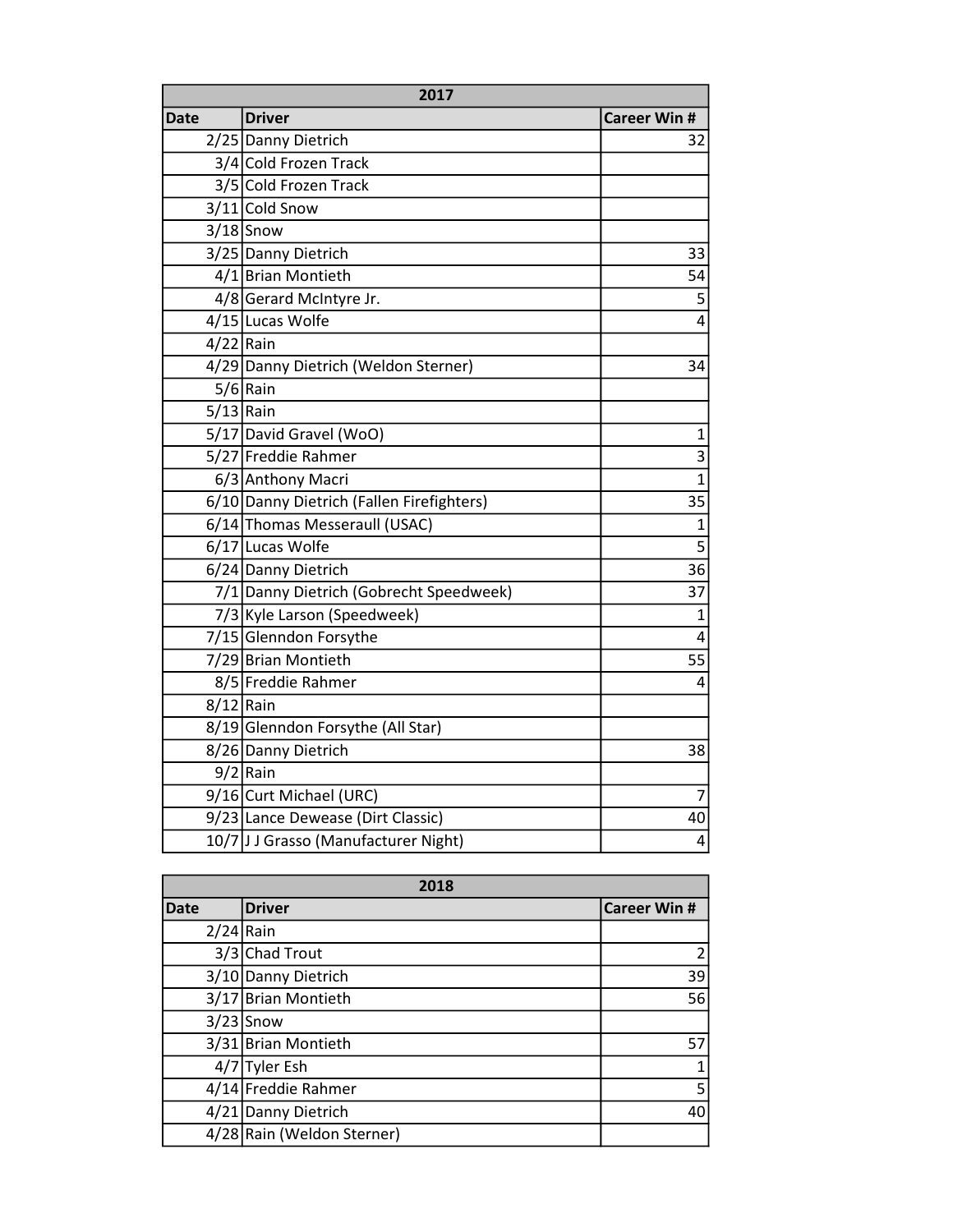| 5/5 Rain (Weldon Sterner)                   |                |
|---------------------------------------------|----------------|
| 5/12 Rain (Weldon Sterner)                  |                |
| $5/16$  Rain (WoO)                          |                |
| $5/26$ Rain                                 |                |
| $6/2$ Rain                                  |                |
| 6/9 Jim Siegel                              | 14             |
| 6/9 Jeff Halligan (URC)                     | 1              |
| 6/16 Brian Montieth (Weldon Sterner)        | 58             |
| 6/23 Feature Rained Out                     |                |
| 6/30 Danny Dietrich (Gobrecht Speedweek)    | 41             |
| 7/2 Danny Dietrich (Speedweek)              | 42             |
| 7/14 Danny Dietrich (make up)               | 43             |
| 7/14 Anthony Macri                          | $\overline{2}$ |
| 7/19 Freddie Rahmer (WoO)                   | 6              |
| 7/28 Chase Dietz                            | 3              |
| 8/4 Brian Montieth                          | 59             |
| 8/11 Freddie Rahmer                         | $\overline{7}$ |
| 8/18 Brian Montieth                         | 60             |
| 8/25 Carson Macedo (All Star)               | 1              |
| 9/1 Brian Montieth                          | 61             |
| 9/22 PPD in honor of Hodentt's passing (DC) |                |
| 10/6 Tim Shaffer (Dirt Classic)             | $\mathbf{1}$   |
| 10/13 Tim Glatfelter (Manufacturer Night)   | $\overline{2}$ |

| 2019        |                                      |                    |
|-------------|--------------------------------------|--------------------|
| <b>Date</b> | <b>Driver</b>                        | <b>Career Win#</b> |
|             | 2/23 Wet Grounds                     |                    |
|             | $3/2$ Snow                           |                    |
|             | 3/9 Cold Snow                        |                    |
|             | 3/10 Lucas Wolfe (Ice Breaker)       | 6                  |
|             | 3/16 Danny Dietrich                  | 44                 |
|             | 3/23 Alan Krimes                     | 19                 |
|             | 3/30 Freddie Rahmer                  | 8                  |
|             | 4/6 Freddie Rahmer                   | 9                  |
|             | 4/13 Alan Krimes                     | 20                 |
|             | 4/20 Lance Dewease (Weldon Sterner)  | 41                 |
|             | 4/27 Chase Dietz                     | 4                  |
|             | 5/4 Feature Rained Out               |                    |
|             | 5/11 Brian Montieth                  | 62                 |
|             | 5/11 Robbie Kendall (make-up)        | $\overline{2}$     |
|             | 5/15 Lance Dewease (WoO)             | 42                 |
|             | 5/25 Brian Montieth                  | 63                 |
|             | 6/1 Anthony Macri                    | 3                  |
|             | 6/8 Brett Michalski                  | $\mathbf{1}$       |
|             | 6/15 Danny Dietrich                  | 45                 |
|             | 6/22 Freddie Rahmer (FF)             | 10                 |
|             | 6/29 Chad Trout (Gobrecht Speedweek) | 3                  |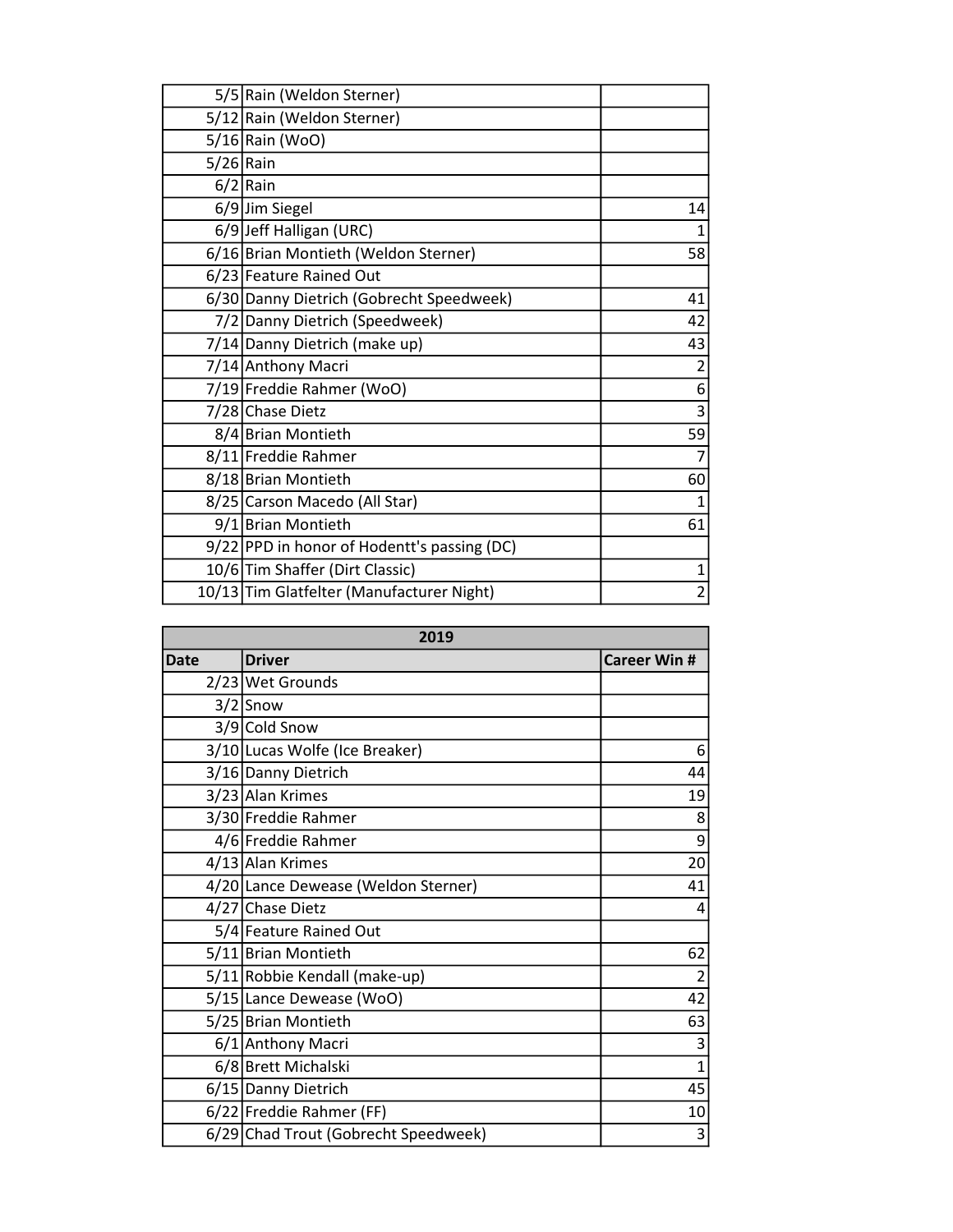| 7/1 Brian Montieth (Speedweek)          | 64 |
|-----------------------------------------|----|
| 7/13 Kyle Moody                         |    |
| 7/20 Jeff Halligan                      |    |
| 8/3 Kyle Moody                          |    |
| 8/10 Matt Campbell                      |    |
| 8/17 Danny Dietrich                     | 46 |
| 8/24 Skylar Gee (All Star)              |    |
| 8/31 Freddie Rahmer (Leiby)             | 11 |
| 9/21 Brian Montieth (All Star/DC)       | 65 |
| 9/28 Ryan Smith (Gentzler Manufacturer) |    |

| 2020        |                                              |                         |
|-------------|----------------------------------------------|-------------------------|
| Date        | <b>Driver</b>                                | <b>Career Win #</b>     |
|             | 2/22 Danny Dietrich (Ice Breaker)            | 47                      |
|             | 3/1 Dylan Cisney                             | $\mathbf{1}$            |
|             | 3/7 Brandon Rahmer                           | 3                       |
|             | 3/14 Alan Krimes                             | 21                      |
|             | 5/25 Brian Montieth                          | 66                      |
|             | 5/30 Chad Trout                              | 4                       |
|             | 6/6 Dylan Cisney                             | $\overline{2}$          |
|             | 6/13 Freddie Rahmer                          | 12                      |
|             | 6/20 Freddie Rahmer                          | 13                      |
|             | 6/27 Danny Dietrich (Gobrecht/Speedweek)     | 48                      |
|             | 6/29 Rico Abreu (Speedweek)                  | $\mathbf{1}$            |
|             | 7/11 Freddie Rahmer                          | 14                      |
|             | 7/18 Carson Macedo                           | $\overline{2}$          |
|             | 7/23 Sheldon Haudenschild (WoO)              | $\overline{1}$          |
|             | 7/29 David Gravel (Drydene 40)               | $\overline{2}$          |
|             | 8/1 Danny Dietrich                           | 49                      |
|             | 8/8 Danny Dietrich                           | 50                      |
| $8/15$ Rain |                                              |                         |
|             | 8/22 Danny Dietrich                          | 51                      |
|             | 8/29 Spencer Bayston (Kramer Klash/All Star) | $\mathbf{1}$            |
|             | 9/5 Danny Dietrich (Twin 20)                 | 52                      |
|             | 9/5 Danny Dietrich (Twin 20)                 | 53                      |
|             | 9/16 Kyle Larson (Weldon Sterner)            | $\overline{\mathbf{c}}$ |
|             | 9/19 Kyle Larson (Dirt Classic)              | $\overline{3}$          |
|             | 10/17 Danny Dietrich                         | 54                      |

| 2021        |                     |              |
|-------------|---------------------|--------------|
| <b>Date</b> | <b>Driver</b>       | Career Win # |
|             | $2/20$ Snow/Ice     |              |
|             | 2/27 Tim Wagaman    |              |
|             | 3/6 Tim Shaffer     | ำ            |
|             | 3/13 Danny Dietrich | 55           |
|             | 3/20 Alan Krimes    | 22           |
|             | 3/27 Jim Siegel     | 15           |